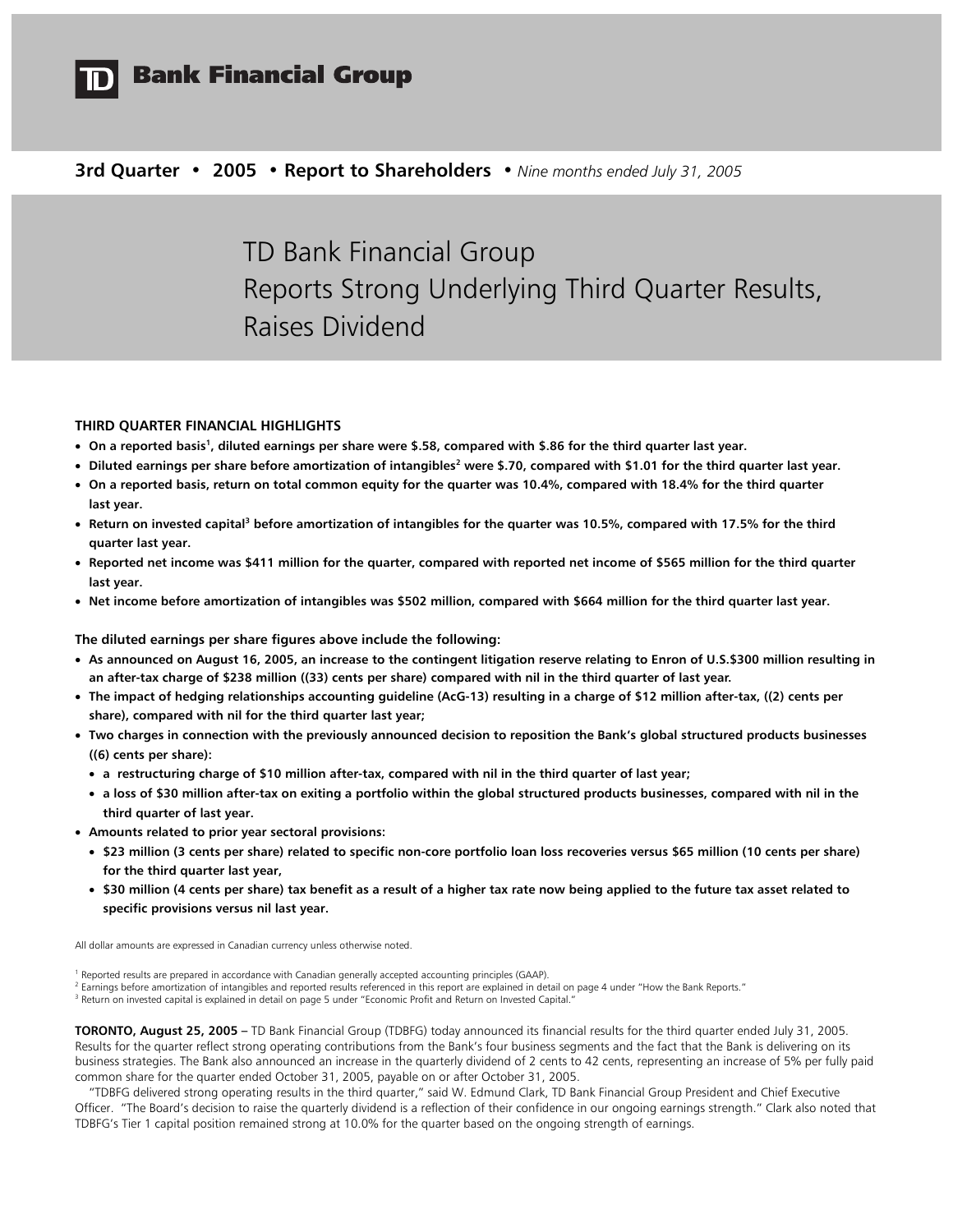### **THIRD QUARTER BUSINESS SEGMENT PERFORMANCE**

#### **Canadian Personal and Commercial Banking**

 TD Canada Trust posted strong results once again this quarter. Earnings before amortization of intangibles were up 17% compared with the third quarter last year. Strong volume in real estate secured lending, combined with strong volume and account growth in Business Banking and revenue growth in insurance, drove earnings improvement this quarter.

"Canadian Personal and Commercial Banking once again delivered impressive earnings and market share growth through a continued focus on growing under-represented businesses and on operational excellence in our more mature businesses," said Clark. "We're particularly encouraged by the growth in Business Banking and life insurance, making up for the gradual normalization in the exceptional pace of growth at TD Meloche Monnex<sup>"</sup>

 Canadian Personal and Commercial Banking earnings also received a modest lift from the Laurentian Bank branch acquisition efficiencies and slightly lower provisions for credit loss.

#### **Wealth Management**

Solid mutual fund sales, continued momentum in the advice-based businesses and increased trade levels in discount brokerage delivered robust third quarter results. Domestically, the shift towards a greater proportion of earnings from the advice-based businesses continued in the third quarter. TD Waterhouse Canada continued to invest in growing its advisory network this quarter and expects to meet its goal of adding more than 125 Investment Advisors and Financial Planners by year-end.

During the quarter, TDBFG and Ameritrade Holding Corporation announced an agreement for Ameritrade to acquire the Bank's U.S. brokerage business, TD Waterhouse U.S.A., in exchange for a 32% interest in the combined company. As part of the transaction, promptly following closing the Bank will tender for an additional 7.9% of the shares to bring the Bank's total holdings to 39.9%. The transaction combines highly complementary franchises to create the largest online retail broker globally as measured by the average number of retail equity trades per day, with the scale, breadth and financial strength to be a leading player in the increasingly competitive and consolidating investor services industry. The combined company will operate under the name TD Ameritrade and, subject to shareholder and regulatory approval, the transaction is expected to close early in fiscal 2006.

 "The Wealth Management segment posted strong earnings results, up 30% year-over-year, despite relatively soft capital markets," said Clark. "We believe the continued move to a more diversified wealth offering in Canada and the potential scale of combining TD Waterhouse U.S.A. with Ameritrade will provide further earnings growth."

### **Wholesale Banking**

Earnings within Wholesale Banking were positively impacted by solid domestic franchise results and securities gains despite softer capital markets. These results generated a return on invested capital of 13.6%.

TD Securities incurred an after-tax charge of \$10 million in the third quarter related to a previously announced decision aimed at repositioning the global capital markets businesses. TD Securities also incurred a \$30 million after-tax trading loss as a result of exiting a portfolio within the global structured products businesses in connection with the restructuring.

 "Notwithstanding the restructuring charges, TD Securities continues to execute on the strategy to reposition its business and grow domestic market share. Wholesale Banking is still on track to meet its year-end return on invested capital target of between 15 and 22%," said Clark.

#### **U.S. Personal and Commercial Banking**

This quarter marks the first full three months of TD Banknorth earnings being consolidated into TDBFG's earnings. TD Banknorth delivered a strong quarter largely as a result of good loan growth, strong core other income growth and solid asset quality. Average loans and leases were up 15% over the same quarter last year. "We're very pleased with TD Banknorth's performance and believe they are well positioned to execute on their growth strategies with the pending acquisition of Hudson United," said Clark.

 During the quarter TD Banknorth announced an agreement to acquire Hudson United Bancorp for approximately US\$1.9 billion in cash and TD Banknorth stock. The transaction is subject to approval by shareholders of Hudson United and TD Banknorth, as well as regulatory approvals, and is expected to close early in calendar 2006. The cash for the transaction will be financed through TD Banknorth's sale of shares to TDBFG for proceeds of approximately US\$950 million.

#### **Corporate**

The Bank realized a gain of \$23 million after-tax (3 cents per share) related to specific non-core portfolio loan loss recoveries from prior year sectoral provisions and a tax benefit of \$30 million (4 cents per share) as a result of a higher tax rate now being applied on prior year sectoral provisions. The Bank recorded a charge of \$12 million after-tax ((2) cents per share) this quarter as a result of the impact of hedging relationships accounting guideline (AcG-13), which requires management to mark-to-market the value of its credit protection on its corporate lending portfolio. As previously announced on August 16, 2005 the Bank increased its contingent litigation reserve by U.S.\$300 million relating to Enron, resulting in a \$238 million after-tax charge ((33) cents per share).

### **CONCLUSION**

"This was a solid quarter that demonstrated the earnings power of TDBFG," said Clark. "Our earnings diversification through strategic acquisitions has positioned us well. We remain focused on our core business strategies and driving long-term shareholder value," said Clark.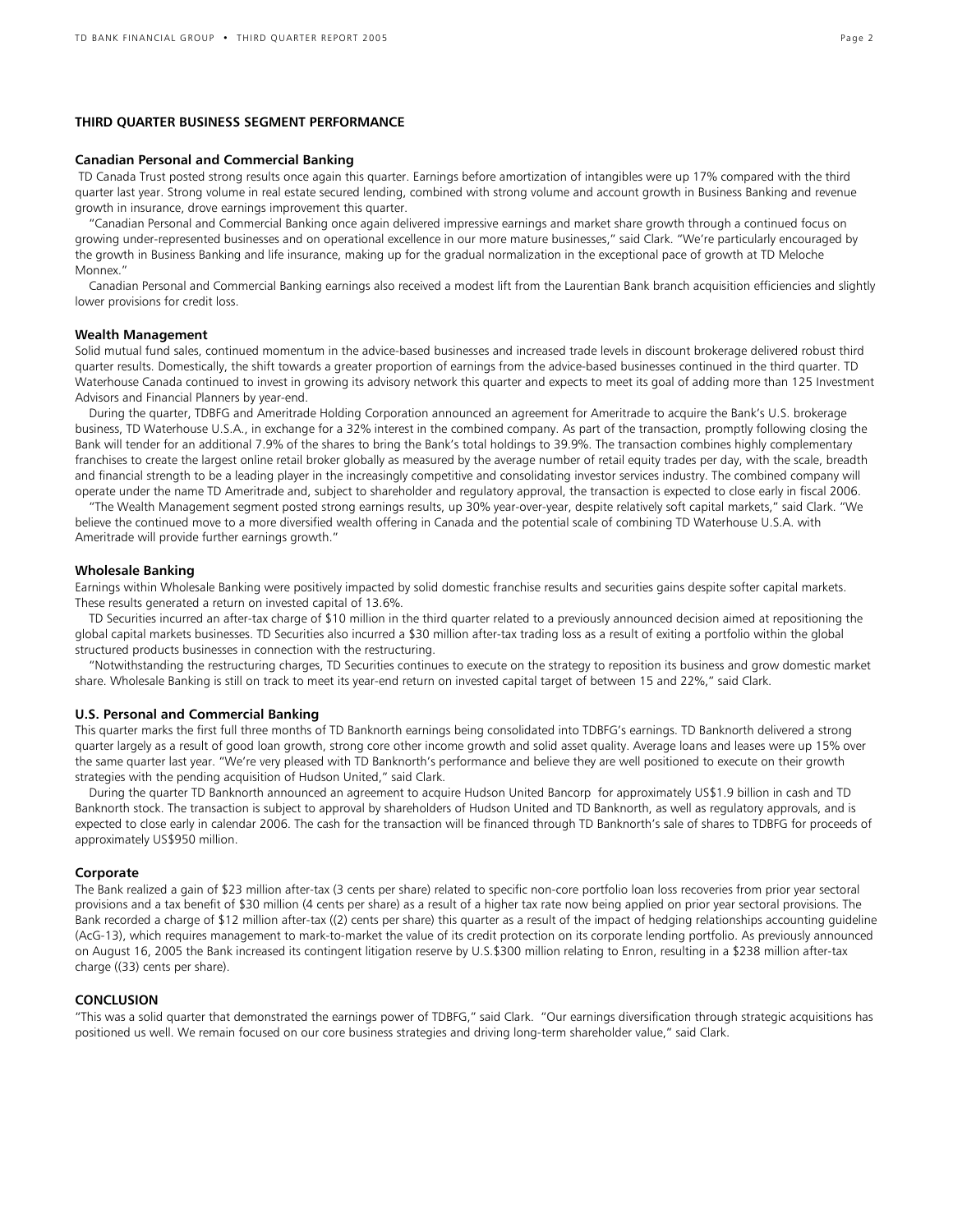### **Caution regarding forward-looking statements**

*From time to time, the Bank makes written and oral forward-looking statements, including in this report, in other filings with Canadian regulators or the U.S. Securities and Exchange Commission (SEC), and in other communications. All such statements are made pursuant to the "safe harbour" provisions of the United States Private Securities Litigation Reform Act of 1995. Forward-looking statements include, among others, statements regarding the Bank's objectives and targets and strategies to achieve them, the outlook for the Bank's business lines, and the Bank's anticipated financial performance. Forward-looking statements are typically identified by words such as "believe", "expect", "anticipate", "intend", "estimate", "plan", "may" and "could". By their very nature, these statements require us to make assumptions and are subject to inherent risks and uncertainties, general and specific, which may cause actual results to differ materially from the expectations expressed in the forward-looking statements. Some of the factors that could cause such differences include: the credit, market, liquidity, interest rate, operational and other risks discussed in the management discussion and analysis section in other regulatory filings made in Canada and with the SEC, including the Bank's 2004 Annual Report; general business and economic conditions in Canada, the United States and other countries in which the Bank conducts business, as well as the effect of changes in monetary policy in those jurisdictions and changes in the foreign exchange rates for the currencies of those jurisdictions; the degree of competition in the markets in which the Bank operates, both from established competitors and new entrants; legislative and regulatory developments; the accuracy and completeness of information the Bank receives on customers and counterparties; the timely development and introduction of new products and services in receptive markets; expanding existing distribution channels; developing new distribution channels and realizing increased revenue from these channels, including electronic commerce-based efforts; the Bank's ability to execute its growth and acquisition strategies including those of its subsidiaries; changes in accounting policies and methods the Bank uses to report its financial condition, including uncertainties associated*  with critical accounting assumptions and estimates; the effect of applying future accounting changes; global capital market activity; consolidation in *the Canadian financial services sector; the Bank's ability to attract and retain key executives; reliance on third parties to provide components of the*  Bank's business infrastructure; technological changes; change in tax laws; unexpected judicial or regulatory proceedings; continued negative impact of *the United States litigation environment; unexpected changes in consumer spending and saving habits; the possible impact on the Bank's businesses of international conflicts and terrorism; acts of God, such as earthquakes; the effects of disease or illness on local, national or international economies; the effects of disruptions to public infrastructure, such as transportation, communications, power or water supply; and management's ability to*  anticipate and manage the risks associated with these factors and execute the Bank's strategies. A substantial amount of the Bank's business involves *making loans or otherwise committing resources to specific companies, industries or countries. Unforeseen events affecting such borrowers, industries or countries could have a material adverse effect on the Bank's financial results, businesses, financial condition or liquidity. The preceding list is not exhaustive of all possible factors. Other factors could also adversely affect the Bank's results. For more information see the discussion starting on page 37 of the 2004 Annual Report. All such factors should be considered carefully when making decisions with respect to the Bank, and undue reliance*  should not be placed on the Bank's forward-looking statements. The Bank does not undertake to update any forward-looking statements, whether *written or oral, that may be made from time to time by or on its behalf.*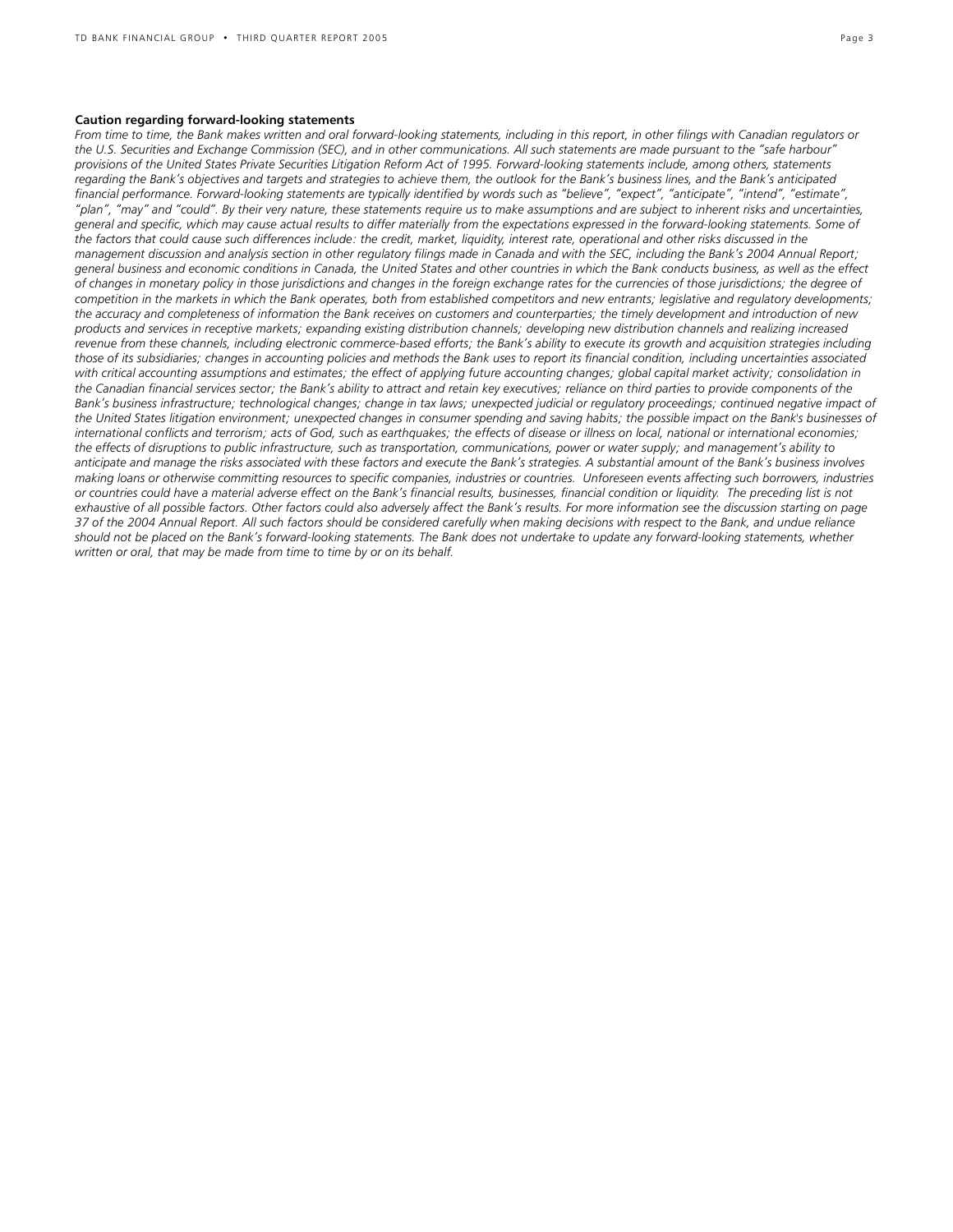### **MANAGEMENT'S DISCUSSION AND ANALYSIS OF OPERATING PERFORMANCE**

This Management's Discussion and Analysis is as of August 25, 2005. Additional information relating to the Bank is on SEDAR at www.sedar.com, as well as on the Bank's website www.td.com.

### **HOW WE PERFORMED**

### **How the Bank Reports**

The Bank prepares its financial statements in accordance with Canadian generally accepted accounting principles (GAAP), as presented on pages 15 to 30 of this Report to Shareholders. The Bank refers to results prepared in accordance with GAAP as the "reported basis".

 The Bank also utilizes earnings before amortization of intangibles to assess each of its businesses and to measure overall Bank performance. To arrive at this measure, the Bank removes amortization of intangibles from reported basis earnings. The Bank's Intangible amortization of assets relates to the TD Banknorth acquisition in March 2005 and the Canada Trust acquisition in fiscal 2000. The Bank excludes amortization of intangibles as this approach is how the Bank manages its businesses internally. Consequently, the Bank believes that earnings before amortization of intangibles provides the reader with an understanding of the Bank's results that can be consistently tracked from period to period.

 As explained, earnings before amortization of intangibles is different from reported results determined in accordance with GAAP. Earnings before amortization of intangibles and related terms used in this report are not defined terms under GAAP, and therefore may not be comparable to similar terms used by other issuers. The table below provides a reconciliation between the Bank's earnings before amortization of intangibles and its reported results.

### **Reconciliation of Earnings before Amortization of Intangibles to Reported Results** (unaudited)

|                                                                          | For the three months ended |         | For the nine months ended |         |
|--------------------------------------------------------------------------|----------------------------|---------|---------------------------|---------|
|                                                                          | July 31                    | July 31 | July 31                   | July 31 |
| (millions of Canadian dollars)                                           | 2005                       | 2004    | 2005                      | 2004    |
| Net interest income                                                      | \$1,563                    | \$1,452 | \$4,367                   | \$4,338 |
| Provision for (reversal of) credit losses                                | 40                         | (17)    | 70                        | (313)   |
| Other income                                                             | 1,535                      | 1,181   | 4,447                     | 3,765   |
| Non-interest expenses                                                    | 2,434                      | 1,755   | 6,168                     | 5,619   |
| Income before provision for income taxes and non-controlling interest    | 624                        | 895     | 2,576                     | 2,797   |
| Provision for income taxes                                               | 64                         | 231     | 589                       | 775     |
| Non-controlling interest                                                 | 58                         |         | 79                        |         |
| Net income before amortization of intangibles                            | 502                        | 664     | 1,908                     | 2,022   |
| Amortization of intangibles, net of income taxes                         | 91                         | 99      | 268                       | 385     |
| Net income applicable to common shares - reported basis                  | \$411                      | \$565   | \$1,640                   | \$1,637 |
| (Canadian dollars)                                                       |                            |         |                           |         |
| Basic net income per common share – reported basis                       | \$.58                      | \$.87   | \$2.39                    | \$2.50  |
| Diluted net income per common share – reported basis                     | .58                        | .86     | 2.38                      | 2.48    |
| Basic net income per common share – before amortization of intangibles   | .71                        | 1.02    | 2.79                      | 3.09    |
| Diluted net income per common share – before amortization of intangibles | .70                        | 1.01    | 2.76                      | 3.06    |

Certain comparative amounts have been restated. See Note 1 of the Consolidated Interim Financial Statements.

Earnings per share (EPS) is computed by dividing income by the weighted average number of shares outstanding during the period. As a result, the sum of the quarterly EPS figures may not equal year to date EPS.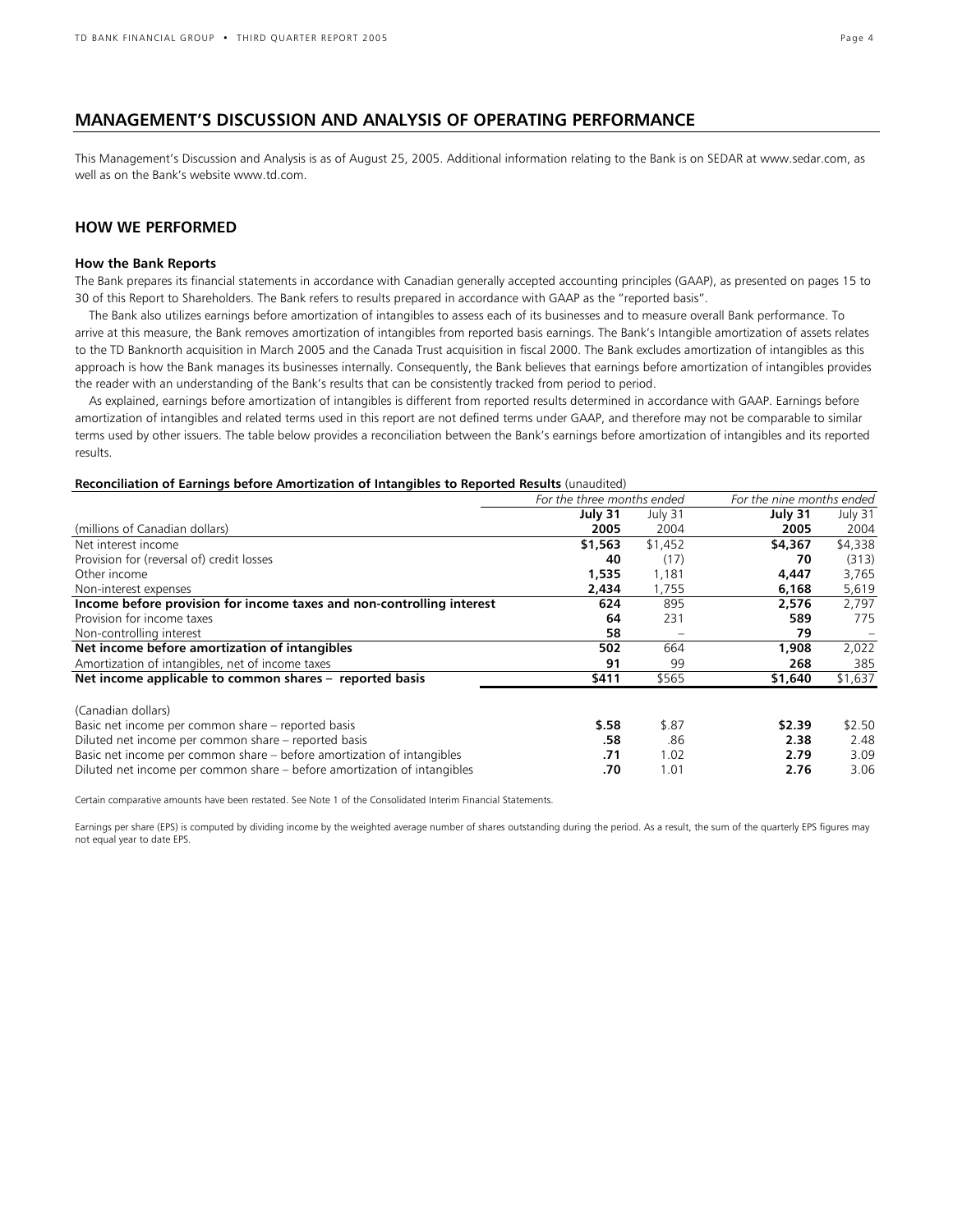### **Net Income**

Reported net income was \$411 million for the third quarter 2005, compared with \$565 million in the same quarter last year. Reported basic earnings per share were \$.58 compared with \$.87 in the same quarter last year. Reported diluted earnings per share were \$.58 for the quarter, compared with \$.86 in the same quarter last year. Reported return on total common equity, on an annualized basis was 10.4% for the quarter compared with 18.4% in the same quarter last year.

 Net income before amortization of intangibles for the third quarter 2005 was \$502 million, compared with \$664 million in the same quarter last year. Basic earnings per share before amortization of intangibles were \$.71, compared with \$1.02 in the same quarter last year. Diluted earnings per share before amortization of intangibles were \$.70 for the quarter, compared with \$1.01 in the same quarter last year. Return on total common equity before amortization of intangibles, on an annualized basis was 12.7% for the quarter compared with 21.7% in the same quarter last year.

 For the nine months ended July 31, 2005, reported net income was \$1,640 million compared with \$1,637 million in the same period last year. Reported basic earnings per share were \$2.39, compared with \$2.50 in the same period last year. Reported diluted earnings per share were \$2.38 for the nine months ended July 31, 2005, compared with \$2.48 in the same period last year. Reported return on total common equity, on an annualized basis was 15.4%, compared with 18.3% in the same period last year.

 Net income before amortization of intangibles for the nine months ended July 31, 2005 was \$1,908 million, compared with \$2,022 million in the same period last year. Basic earnings per share before amortization of intangibles were \$2.79, compared with \$3.09 in the same period last year. Diluted earnings per share before amortization of intangibles were \$2.76 for the period, compared with \$3.06 in the same period last year. Return on total common equity before amortization of intangibles, on an annualized basis was 17.9% for the period compared with 22.6% in the same period last year.

#### **Economic Profit and Return on Invested Capital**

The Bank utilizes economic profit as a tool to measure shareholder value creation. Economic profit is net income before amortization of intangibles less a charge for average invested capital. Average invested capital is equal to average common equity for the period plus the average cumulative after-tax goodwill and intangible assets amortized as of the reporting date. The rate used in the charge for capital is the equity cost of capital calculated using the Capital Asset Pricing Model. The charge represents an assumed minimum return required by common shareholders on the Bank's invested capital. The Bank's goal is to achieve positive and growing economic profit.

 Return on invested capital (ROIC) is net income before amortization of intangibles divided by average invested capital. ROIC is a variation on the economic profit measure that is useful in comparison to the equity cost of capital. Both ROIC and the cost of capital are percentage rates, while economic profit is a dollar measure. When ROIC exceeds the equity cost of capital, economic profit is positive. The Bank's goal is to maximize economic profit by achieving ROIC that exceeds the equity cost of capital.

 Economic profit and ROIC are not defined terms under GAAP, and therefore may not be comparable to similar terms used by other issuers. The following table provides a reconciliation between the Bank's economic profit, return on invested capital and net income before amortization of intangibles. Earnings before amortization of intangibles and related terms are discussed in the "How the Bank Reports" section.

### **Reconciliation of Economic Profit, Return on Invested Capital and Net Income before Amortization of Intangibles**

|                                                         | For the three months ended |          | For the nine months ended |          |
|---------------------------------------------------------|----------------------------|----------|---------------------------|----------|
|                                                         | July 31                    | July 31  | July 31                   | July 31  |
| (millions of Canadian dollars)                          | 2005                       | 2004     | 2005                      | 2004     |
| Average common equity                                   | \$15,693                   | \$12,195 | \$14,255                  | \$11,944 |
| Average cumulative goodwill/intangible assets amortized | 3,259                      | 2.894    | 3,168                     | 2,782    |
| Average invested capital                                | \$18,952                   | \$15,089 | \$17,423                  | \$14,726 |
| Rate charged for invested capital                       | 10.1%                      | 10.7%    | 10.1%                     | 10.7%    |
| Charge for invested capital                             | (481)                      | (405)    | (1,316)                   | (1, 180) |
| Net income before amortization of intangibles           | 502                        | 664      | 1.908                     | 2,022    |
| Economic profit                                         | \$21                       | \$259    | \$592                     | \$842    |
| Return on invested capital                              | 10.5%                      | 17.5%    | 14.6%                     | 18.3%    |
| Return on total common equity – reported basis          | 10.4%                      | 18.4%    | 15.4%                     | 18.3%    |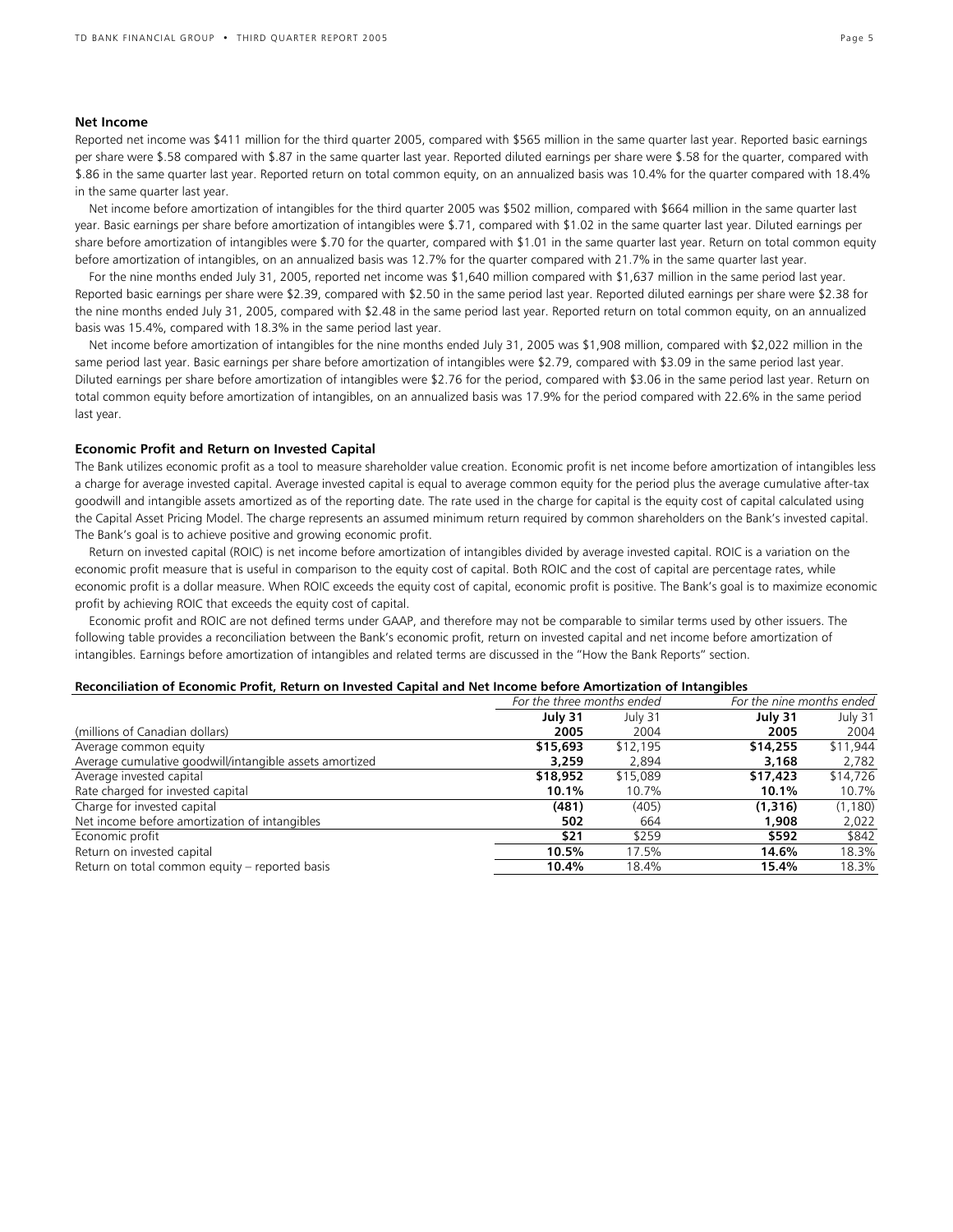#### **Net Interest Income**

Net interest income on a reported basis was \$1,563 million for the third quarter 2005, an increase of \$111 million compared with the same quarter last year. The increase was entirely due to TD Banknorth. This was the first full quarter that TD Banknorth results were included in the Bank's results. Net interest income in Wealth Management's Discount Brokerage operations also increased due to higher deposit spreads and balances. There was also increased net interest income in Canadian Personal and Commercial Banking due to strong volume growth in real estate secured lending, core banking and business deposits, partially offset by a continued product mix shift into lower margin deposit products. Wholesale Banking experienced reduced trading-related net interest income in the U.S. dollar trading businesses, largely due to increases in U.S. short term interest rates. Net interest income also decreased in the Corporate Segment due to interest earned on income tax refunds in the prior year.

 For the nine months ended July 31, 2005, net interest income on a reported basis was \$4,367 million compared with \$4,338 million in the same period last year, an increase of \$29 million. The inclusion of four months of results from the acquisition of TD Banknorth contributed \$407 million to net interest income. Canadian Personal and Commercial Banking also contributed to the increase mainly due to volume growth in real estate secured lending, core banking and business deposits. Net interest income increased due to higher deposit spreads and balances in Wealth Management compared with the same period last year. These increases were largely offset by decreases in net interest income within Wholesale Banking primarily related to U.S. short term rate increases as previously discussed.

 At the total Bank level, the Bank does not discuss net interest income on a taxable equivalent basis (TEB), as it is not useful at that level. However, on a segmented basis, the Bank discusses net interest income on a TEB. For further details, see the introductory discussion in the "How Our Businesses Performed" section on page 12.

### **Other Income**

Other income, on a reported basis was \$1,535 million for the third quarter 2005, an increase of \$354 million from the same quarter last year.

 Trading income was \$80 million compared with a loss of \$75 million in the same quarter last year mainly due to an increase in trading income within Wholesale Banking. Trading-related income (which is the total of trading income reported in other income and net interest income on trading positions reported in net interest income) decreased by \$64 million compared with the same quarter last year primarily due to a decline in interest rate and equity trading that more than offset increases in debt and currency trading. A \$46 million loss incurred on the exit of a portfolio within the global structured products businesses was recorded in trading income (loss) in the third quarter 2005. The Bank also recognized charges of \$18 million in the current quarter, related to derivatives not afforded hedge accounting subsequent to the adoption of the hedging relationships accounting guideline (AcG-13) in fiscal 2004.

 Insurance revenues, net of claims, increased by \$53 million compared with the same quarter last year, due to the inclusion of results from the TD Banknorth acquisition, organic volume growth and a slightly lower claims ratio. Card services revenues increased by \$30 million and service charges increased by \$57 million compared with the same quarter last year largely due to the inclusion of results from TD Banknorth. Credit fees, however, decreased by \$20 million compared with the same quarter last year mainly due to a decline in corporate credit fees.

 Investment and securities services revenues increased by \$56 million compared with the same quarter last year. Capital market fee revenue (which includes revenues from mergers and acquisitions, underwriting and equity sales and trading) increased by \$16 million mainly due to an increase in the domestic underwriting business and increased equity trading commissions earned on equity block trading. Mutual fund management fees also increased by \$20 million due to an increase in assets under management. Self-directed brokerage fees, however, decreased by \$10 million compared with the same quarter last year due to a decline in commissions per trade and the impact of foreign exchange in TD Waterhouse U.S.A., partially offset by higher trading volumes. Average trades per day increased by 8% to 94,000 compared with 87,000 in the same quarter last year.

 For the nine months ended July 31, 2005, other income on a reported basis was \$4,447 million, an increase of \$682 million from the same period last year.

 Trading income reported in other income for the nine months ended July 31, 2005 was \$235 million compared with a loss of \$78 million in the same period last year mainly due to an increase in trading revenue within the Wholesale Banking credit and equity trading businesses. The Bank also recognized gains of \$17 million for the nine months related to derivatives not afforded hedge accounting subsequent to the adoption of hedging relationships accounting guideline (AcG-13).

 Insurance revenues, net of claims, increased by \$198 million compared with the same period last year, mainly due to the acquisition of business from Liberty Mutual Group, the inclusion of TD Banknorth's insurance business and organic growth. Card services revenues increased by \$42 million compared with the same period last year. However, securitization income declined by \$14 million due to lower servicing income from residential mortgages and credit cards.

 Investment and securities services decreased by \$2 million compared with the same period last year. Mutual fund management fees and investment management fees increased by \$38 million and \$9 million respectively due to an increase in assets under management. Capital market fee revenue increased by \$35 million due to improvements in advisory services in mergers and acquisitions and stronger equity trading commissions. Full service brokerage revenues increased by \$24 million due to improved activity within Wealth Management's advice-based businesses. Self-directed brokerage fees decreased by \$138 million due to a decline in average daily trading volumes and lower commissions per trade.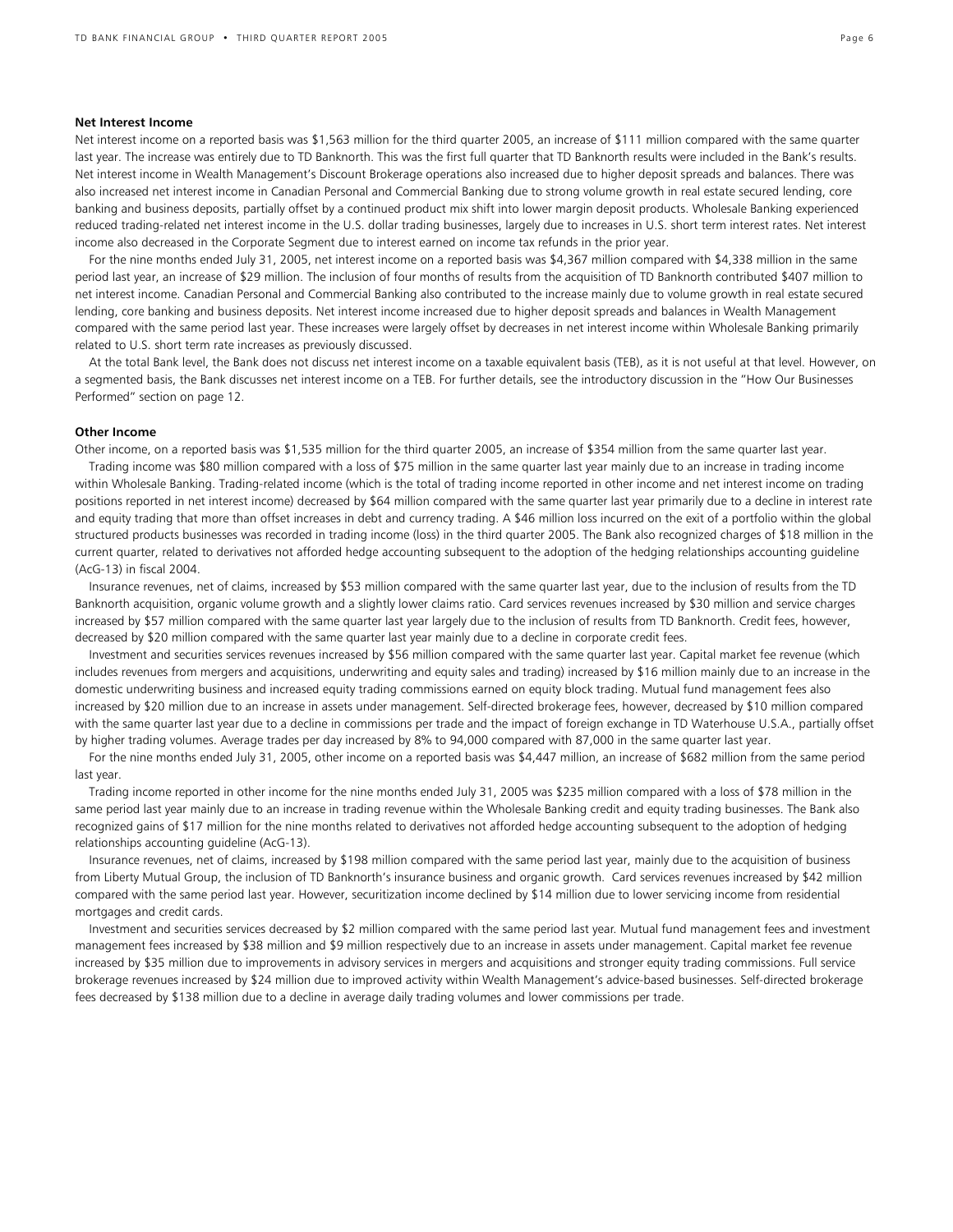#### **Non-Interest Expenses**

On a reported basis, expenses for the third quarter 2005 were \$2,577 million compared with \$1,907 million in the same quarter last year, an increase of \$670 million.

 The increase in expenses was largely due to the recognition in the current quarter of approximately \$365 million (U.S.\$300 million) of expense related to contingent litigation reserves related to Enron. There were no losses of this nature in the same quarter last year. In addition, the inclusion of results from the TD Banknorth acquisition contributed \$250 million to this expense increase. Expenses in Canadian Personal and Commercial Banking also increased mainly due to growth in compensation costs, increased marketing costs and increased investments in systems development and infrastructure. Expenses increased in Wealth Management due to an increase in compensation costs in the advisory businesses and higher mutual fund sales commissions, driven by higher assets under management, partially offset by the impact of foreign exchange in TD Waterhouse U.S.A. Slightly offsetting this increase was a decrease in Wholesale Banking expenses due primarily to lower variable compensation costs, partially offset by the recognition of \$15 million in restructuring costs relating to the global structured products businesses. The impact of Amortization of intangible assets on the Bank's reported expenses was \$143 million for the third quarter 2005, compared with \$152 million in the same quarter last year. Expenses before amortization of intangibles in the third quarter 2005 were \$2,434 million compared to \$1,755 million in the same quarter last year.

 For the nine months ended July 31, 2005, reported expenses were \$6,579 million compared with \$6,103 million in the same period last year, an increase of \$476 million.

 The increase in expenses is primarily due to the inclusion of TD Banknorth results as previously discussed for the quarter. Expenses in Canadian Personal and Commercial Banking also increased mainly due to growth in the insurance business, including the Liberty acquisition and other factors previously discussed for the quarter. Expenses also increased in Wealth Management due to similar factors previously discussed for the quarter. Wholesale Banking expenses decreased due to lower variable compensation costs partially offset by the recognition of \$37million in restructuring costs relating to the global structured products businesses. The impact of amortization of intangible assets on the Bank's reported basis before tax expenses was \$411 million for the nine month period, compared with \$484 million in the same period last year. The nine month expenses include approximately \$365 million of expenses related to contingent litigation reserves related to Enron matters, and the prior year nine month results include \$300 million of expenses related to Enron. Expenses before amortization of intangibles in the current year were \$6,168 million compared with \$5,619 million in the same period last year, an increase of \$549 million.

#### **Taxes**

The Bank's effective tax rate, on a reported basis, was 2.5% for the third quarter 2005, compared with 24.0% in the same quarter last year. For the nine months ended July 31, 2005, the Bank's effective tax rate, on a reported basis was 20.6% compared with 29.2% in the same period last year.

 The change in the effective rates is primarily due to the reduction in pre-tax income resulting from an increase in the contingent litigation reserve related to Enron, as well as the following items:

|                                                                   |       | For the three months ended |       | For the nine months ended |       |         |       |         |
|-------------------------------------------------------------------|-------|----------------------------|-------|---------------------------|-------|---------|-------|---------|
|                                                                   |       | July 31                    |       | July 31                   |       | July 31 |       | July 31 |
| (millions of Canadian dollars)                                    |       | 2005                       |       | 2004                      |       | 2005    |       | 2004    |
| Income taxes at Canadian statutory income tax rate                |       |                            |       |                           |       |         |       |         |
| - before amortization of intangibles                              | \$218 | 35.0%                      | \$314 | 35.1%                     | \$902 | 35.0%   | \$982 | 35.1%   |
| Increase (decrease) resulting from:                               |       |                            |       |                           |       |         |       |         |
| Dividends received                                                | (55)  | (8.8)                      | (43)  | (4.8)                     | (171) | (6.6)   | (134) | (4.7)   |
| Rate differentials on international operations                    | (90)  | (14.4)                     | (90)  | (10.0)                    | (162) | (6.3)   | (137) | (4.9)   |
| Future federal and provincial tax rate increases                  |       |                            | (1)   | (.1)                      |       |         | (18)  | (.6)    |
| Federal large corporations tax                                    | 4     | .6                         | 4     | .5                        | 9     | .4      | 9     | .3      |
| Other $-$ net                                                     | (13)  | (2.1)                      | 47    | 5.1                       | 11    | .4      | 73    | 2.5     |
| Provision for income taxes and effective income tax rate - before |       |                            |       |                           |       |         |       |         |
| amortization of intangibles                                       | \$64  | 10.3%                      | \$231 | 25.8%                     | \$589 | 22.9%   | \$775 | 27.7%   |
| Tax effect – amortization of intangibles                          | (52)  | (7.8)                      | (53)  | (1.8)                     | (143) | (2.3)   | (99)  | 1.5     |
| Provision for income taxes and effective income tax rate -        |       |                            |       |                           |       |         |       |         |
| reported basis                                                    | \$12  | 2.5%                       | \$178 | 24.0%                     | \$446 | 20.6%   | \$676 | 29.2%   |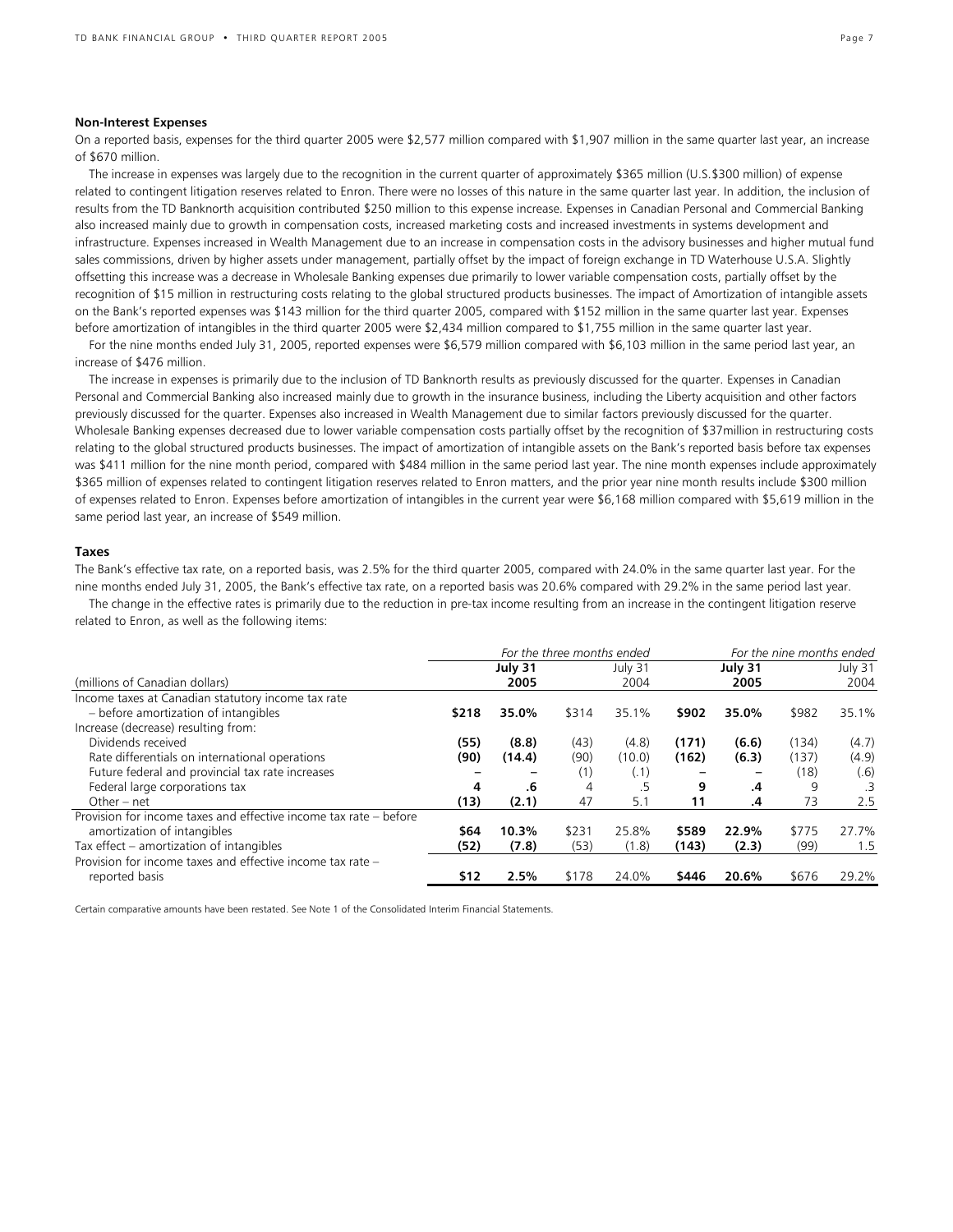#### **Balance Sheet**

Total assets were \$368 billion at the end of the third quarter 2005, \$57 billion higher than October 31, 2004. The increase in assets was primarily driven by the acquisition of TD Banknorth which contributed \$34 billion to the increase. Increased positions in securities represented \$15 billion of the total increase, of which TD Banknorth contributed \$5 billion. Growth in securities was primarily driven by an increase in trading securities within Wholesale Banking. Also, compared with October 31, 2004, personal loans, including securitizations, increased by \$13 billion, of which \$7 billion was a result of the TD Banknorth acquisition. Growth in personal loans was also a result of steady growth in real estate secured lending volumes within Canadian Personal and Commercial Banking. At the end of the quarter, residential mortgages, including securitizations, increased by \$5 billion compared with October 31, 2004, primarily as a result of the TD Banknorth acquisition. Business and government loans increased by \$14 billion primarily due to the acquisition of TD Banknorth. Bank-originated securitized assets not included on the balance sheet amounted to \$23 billion, compared with \$20 billion as at October 31, 2004.

 Total deposits were \$251 billion at the end of the third quarter 2005, an increase of \$45 billion compared with October 31, 2004. This increase was mainly driven by the addition of TD Banknorth which contributed \$28 billion of the increase. Wholesale deposits increased by \$7 billion compared with October 31, 2004 mainly due to funding a higher level of assets within Wholesale Banking. Personal term deposits and personal non-term deposits increased by \$7 billion and \$15 billion respectively, primarily as a result of the TD Banknorth acquisition.

 The Bank enters into structured transactions on behalf of clients which results in assets recorded on the Bank's Consolidated Interim Balance Sheet for which market risk has been transferred to third parties via total return swaps. As at July 31, 2005, assets under such arrangements amounted to \$6 billion, compared with \$5 billion as at October 31, 2004. The Bank also acquires market risk on certain assets via total return swaps, without acquiring the cash instruments directly. Assets under such arrangements amounted to \$14 billion as at July 31, 2005 unchanged from October 31, 2004. Market risk for all such positions is tracked and monitored, and regulatory market risk capital is maintained.

### **SELECTED CONSOLIDATED INTERIM BALANCE SHEET ITEMS**

|                                              |                        | As at                     |              | As at        |
|----------------------------------------------|------------------------|---------------------------|--------------|--------------|
|                                              |                        | July 31                   |              | October 31   |
|                                              |                        | 2005                      |              | 2004         |
|                                              | <b>TDBFG</b> excluding |                           | <b>TDBFG</b> | TDBFG        |
| (millions of Canadian dollars)               |                        | TD Banknorth TD Banknorth | Consolidated | Consolidated |
| Securities                                   | \$108,163              | \$5,143                   | \$113,306    | \$98,280     |
| Securities purchased under resale agreements | 25,624                 |                           | 25,624       | 21,888       |
| Loans (net of allowance for credit losses)   | 129,076                | 24,204                    | 153,280      | 123,924      |
| Deposits                                     | 223,504                | 27,934                    | 251,438      | 206.893      |

### **Managing Risk**

### **Credit Risk and Provision for (Reversal of) Credit Losses**

During the third quarter 2005, the Bank recorded a provision for credit losses of \$40 million compared with a reversal of credit losses of \$17 million in the same quarter last year. The provision for credit losses recorded in the third quarter 2005 was mainly attributable to Canadian Personal and Commercial Banking, which reported a \$90 million provision in the normal course of business (before the effect of securitizations). U.S. Personal and Commercial Banking reported a provision of \$4 million during the quarter. No credit losses were experienced in the Wholesale Banking credit portfolio during the quarter. Partially offsetting the Bank's provision for credit losses was a \$42 million recovery in the non-core lending portfolio for amounts previously provided for under sectoral provisions.

 For the nine months ended July 31, 2005, the Bank recorded a \$70 million provision for credit losses compared with a \$313 million reversal in the same period last year. The current period provision for credit losses primarily related to Canadian Personal and Commercial Banking, which reported \$276 million of provisions in the normal course of business (before the effect of securitizations).

### **Interest Rate Risk**

The objective of interest rate risk management for the non-trading portfolio is to ensure stable and predictable earnings are realized over time. In this context, the Bank has adopted a disciplined hedging approach to profitability management for its asset and liability positions including a modeled maturity profile for non-rate sensitive assets, liabilities and equity. Key aspects of this approach are:

• minimizing the impact of interest rate risk on net interest income and economic value within Canadian Personal and Commercial Banking; and • measuring the contribution of each product on a risk adjusted, fully-hedged basis, including the impact of financial options granted to customers.

 The Bank uses derivative financial instruments, wholesale instruments and other capital market alternatives and, less frequently, product pricing strategies to manage interest rate risk. As at July 31, 2005, an immediate and sustained 100 basis point increase in rates would have decreased the economic value of shareholders' equity by \$66 million or .4% after-tax.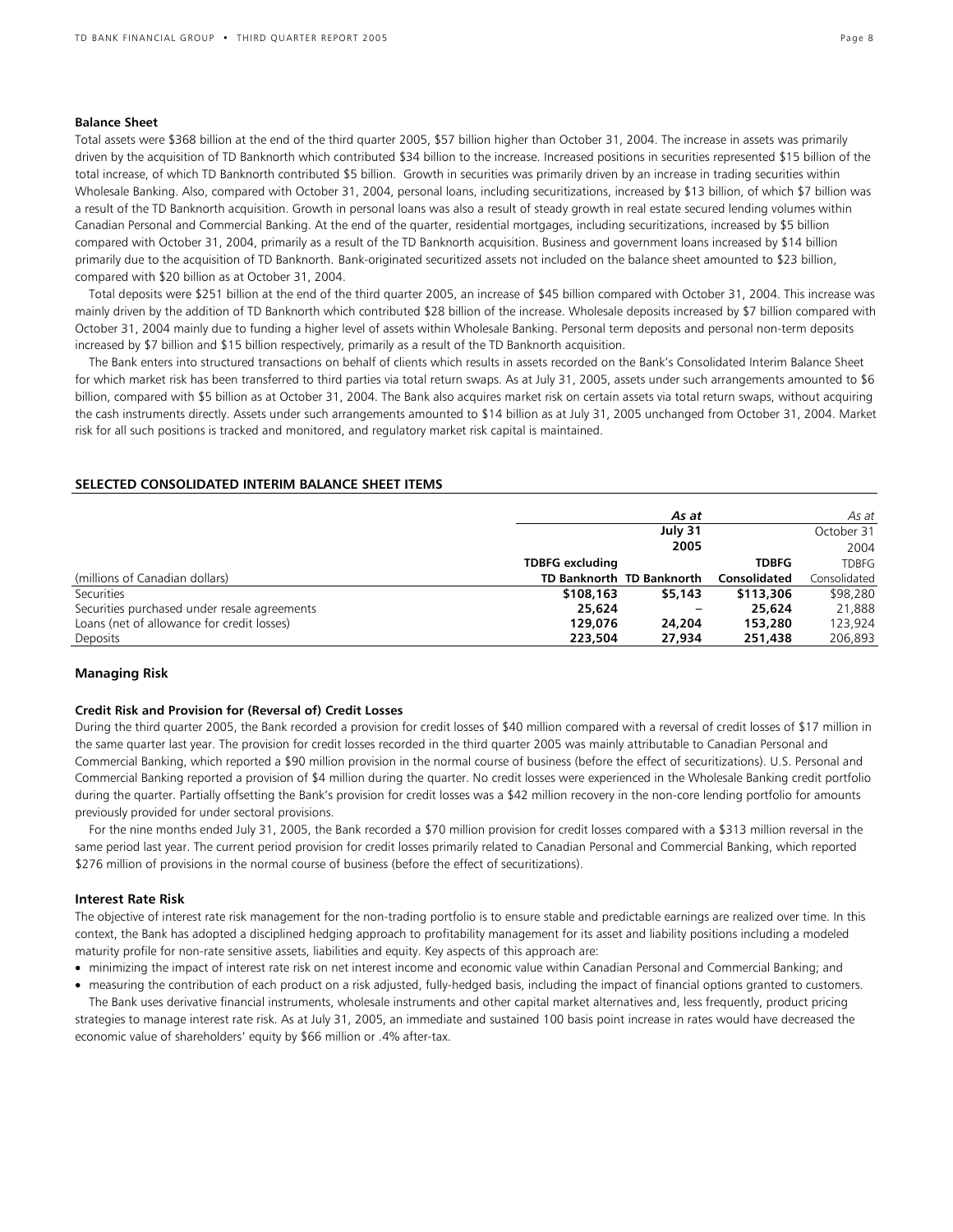### **Liquidity Risk**

The Bank holds a sufficient amount of liquidity to fund its obligations as they come due under normal operating conditions as well as under a base case stress scenario that defines the minimum amount of liquidity that must be held at all times. The surplus liquid asset position is defined as total available liquid assets less the Bank's total maturing wholesale funding, potential non-wholesale deposit run-off and contingent liabilities, measured at a number of points in time up to and including 90 days forward. As at July 31, 2005, the Bank's consolidated surplus liquid asset position, on a cumulative basis*,* up to 90 days forward was \$27.9 billion, compared with a consolidated surplus liquid asset position of \$18.8 billion on October 31, 2004. The Bank ensures that funding obligations are fulfilled by managing its cash flows and holding highly liquid assets that can be readily converted into cash. The Bank manages liquidity on a global basis, ensuring the prudent management of liquidity risk in all its operations. In addition to a large base of stable retail and commercial deposits, the Bank has an active wholesale funding program including asset securitization. This funding is highly diversified as to source, type, currency and geographical location.

### **Market Risk**

The Bank manages market risk in its trading books by using several key controls. The Bank's market risk policy sets out detailed limits for each trading business, including Value at Risk (VaR), stress test, stop loss, and sensitivity to various market risk factors. Policy controls are augmented through active oversight by independent market risk staff and frequent management reporting. VaR is a statistical loss threshold which should not be exceeded on average more than once in 100 days. It is also the basis for regulatory capital for market risk. The following table presents average and end-of-quarter general market risk VaR usage for the three and nine months period ended July 31, 2005, as well as the fiscal 2004 average. For the three and nine months ended July 31, 2005, net daily capital markets revenues were positive for 87.7% and 89.2% of the trading days, respectively. Losses exceeded the Bank's statistically predicted VAR on two days in the quarter: a loss was incurred due to the exit of a portfolio within the global structured products businesses and a loss was incurred largely as a result of unfavorable moves in the structured credit products markets.

### **Value at Risk Usage – Wholesale Banking**

|                                | For the three | For the three | For the nine  | For the twelve |
|--------------------------------|---------------|---------------|---------------|----------------|
|                                | months ended  | months ended  | months ended  | months ended   |
|                                | July 31, 2005 | July 31, 2005 | July 31, 2005 | Oct. 31, 2004  |
| (millions of Canadian dollars) | As at         | Average       | Average       | Average        |
| Interest rate risk             | \$9.2         | \$8.0         | \$8.2         | \$9.1          |
| Equity risk                    | 7.1           | 5.3           | 5.7           | 5.3            |
| Foreign exchange risk          | 2.2           | 2.1           | 2.5           | 2.6            |
| Commodity risk                 | .5            |               | 1.1           | .8             |
| Diversification effect         | (7.2)         | (7.1)         | (8.1)         | (6.9)          |
| General Market Value at Risk   | \$11.8        | \$9.1         | \$9.4         | \$10.9         |

#### **Capital**

The Bank's capital ratios are calculated using the guidelines of the Office of the Superintendent of Financial Institutions (OSFI). The Bank continues to hold sufficient capital levels to ensure that flexibility is maintained to grow its operations, both organically and through strategic acquisitions, and has the strength to absorb losses. The strong capital ratios are the result of the Bank's internal capital generation, constant monitoring of asset growth and periodic issuance of capital generating securities.

 As at July 31, 2005, the Bank's Tier 1 capital ratio was 10.0% compared with 12.6% at October 31, 2004. The decline is attributable to a \$30 billion increase in risk-weighted assets that was primarily driven by the acquisition of TD Banknorth. The Bank's overall Tier 1 capital was up \$.5 billion compared with October 31, 2004. This impact primarily arises from the cash component of the acquisition of TD Banknorth largely offsetting the capital generation from the Bank's earnings less cash dividends.

|                                | As at         | As at         | As at         |
|--------------------------------|---------------|---------------|---------------|
|                                | July 31, 2005 | Oct. 31, 2004 | July 31, 2004 |
| (billions of Canadian dollars) |               |               |               |
| Tier 1 capital                 | \$13.1        | \$12.6        | \$12.3        |
| Tier 1 capital ratio           | 10.0%         | 12.6%         | 12.3%         |
| Total capital                  | \$17.3        | \$16.9        | \$16.7        |
| Total capital ratio            | 13.3%         | 16.9%         | 16.8%         |
| Risk weighted assets           | \$130.5       | \$100.3       | \$99.7        |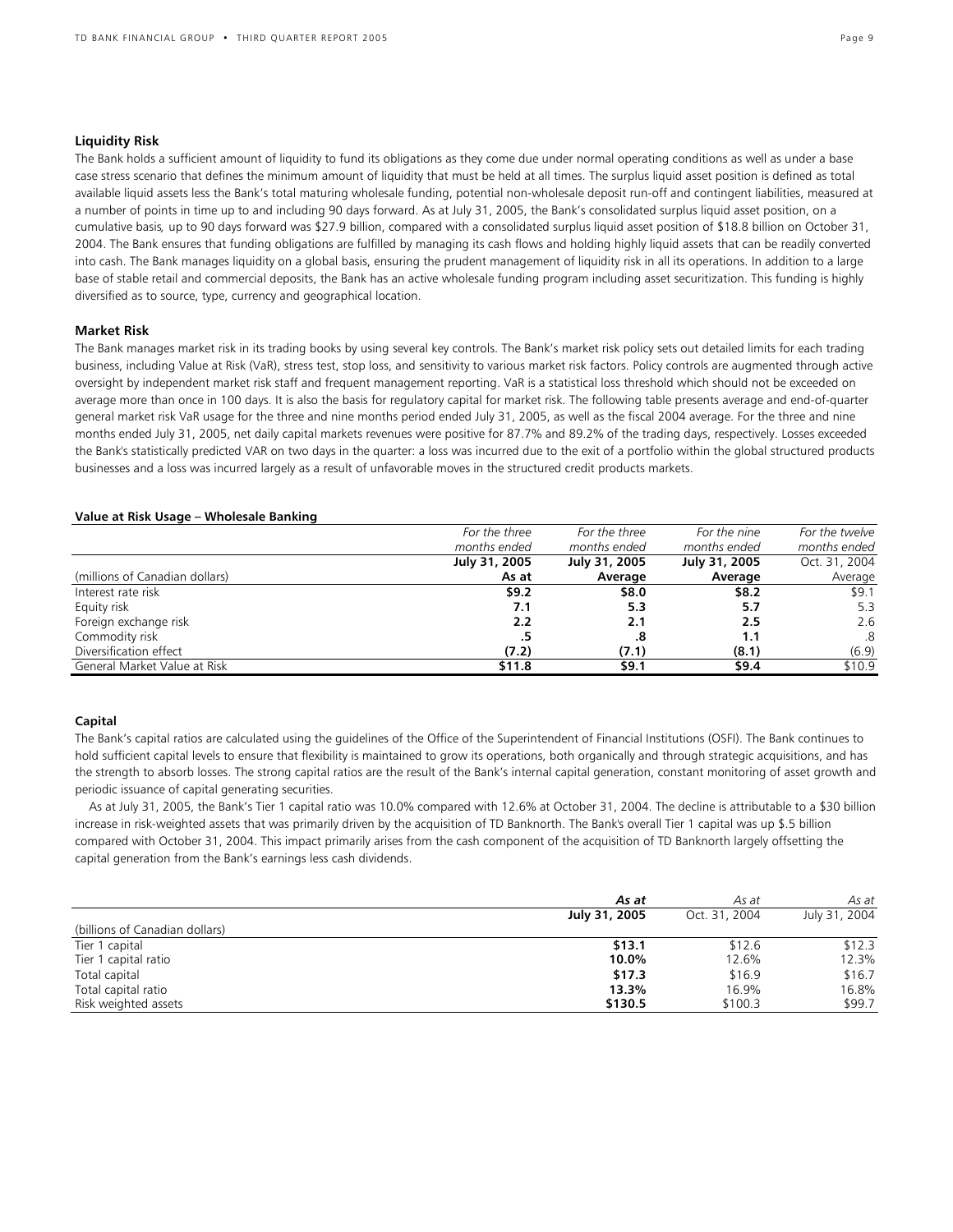### **FUTURE ACCOUNTING AND REPORTING CHANGES**

The following is a summary of accounting and reporting changes the Bank expects to adopt in future periods. See Note 15 of the Bank's Consolidated Interim Financial Statements for more details of future accounting and reporting changes.

### **Financial Instruments, Hedges and Comprehensive Income**

The CICA has issued three new accounting standards – Financial Instruments – Recognition and Measurement, Hedges and Comprehensive Income. These standards are substantially harmonized with U.S. GAAP and are effective for the Bank beginning with the first quarter of fiscal 2007. The principal impacts of the standards are as follows:

 Financial assets will be classified as available for sale, held to maturity, trading or will continue to be accrual accounted. Held to maturity assets will be limited to fixed maturity instruments that the Bank intends to and is able to hold to maturity and will be accounted for at amortized cost. Trading assets will continue to be accounted for at fair value with realized and unrealized gains and losses reported through net income. The remaining assets will be classified as available for sale and measured at fair value with unrealized gains and losses recognized through comprehensive income.

 Comprehensive income will be a new component of shareholder's equity and a new statement entitled Statement of Comprehensive Income will be added to the Bank's primary financial statements. Comprehensive income includes unrealized gains and losses on available for sale securities, foreign currency translation and derivative instruments designated as cash flow hedges, net of income taxes.

 For fair value hedges, where the Bank is hedging changes in the fair value of assets, liabilities or firm commitments, the change in the value of derivatives and hedged items will be recorded through income. For cash flow hedges where the Bank is hedging the variability in cash flows related to variable rate assets, liabilities or forecasted transactions, the effective portion of the changes in the fair values of the derivative instruments will be recorded through comprehensive income until the hedged items are recognized in income.

### **Controls and Procedures Surrounding Preparation of Financial Statements**

As required, the Bank intends to file a certification on the adequacy of internal controls in the 2006 Annual Report pursuant to Section 404 of the U.S. Sarbanes-Oxley Act of 2002. In 2005, work continues throughout the Bank documenting and assessing internal controls over financial reporting.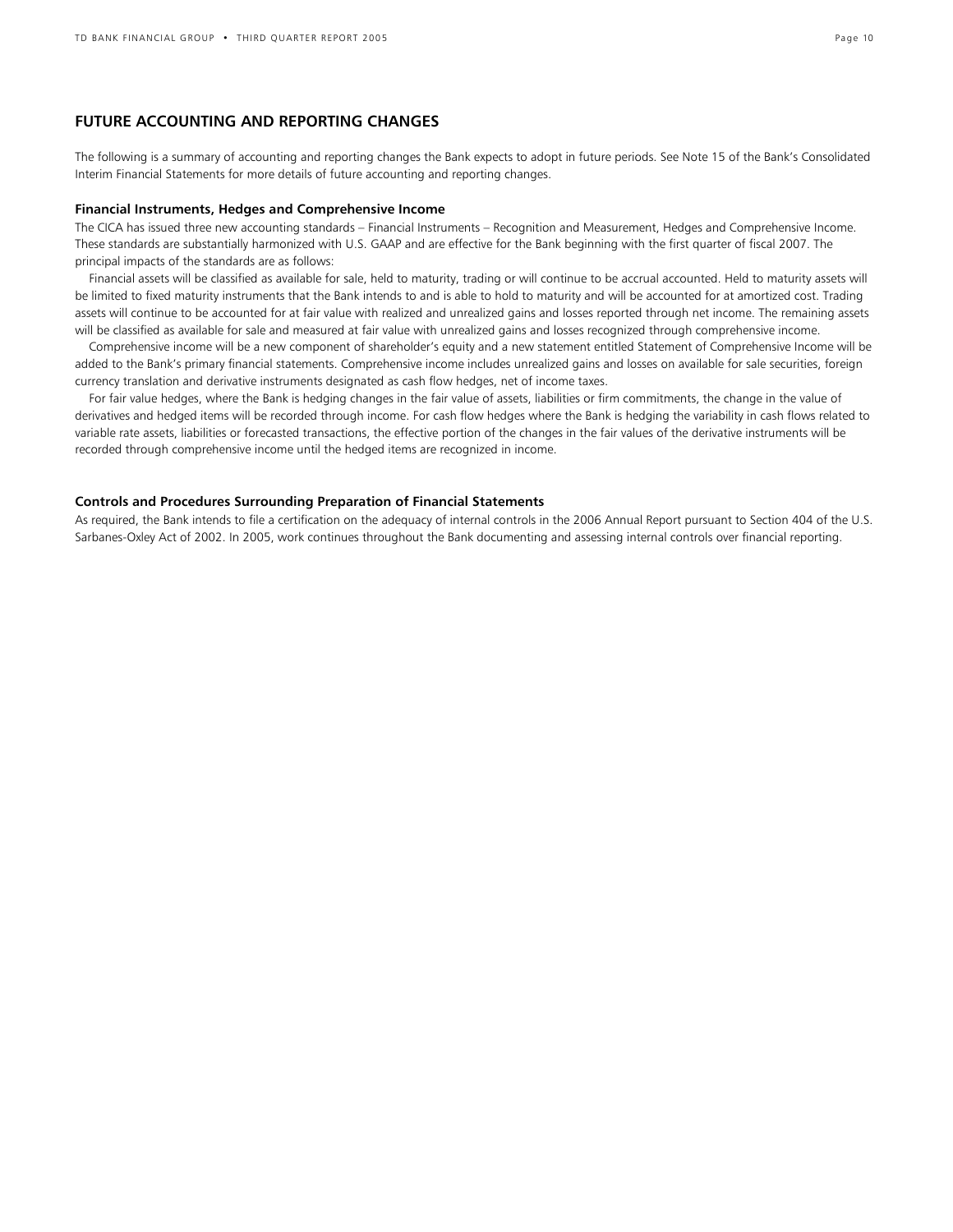### **SUPPLEMENTARY INFORMATION**

| <b>Table 1: Quarterly Results</b>          |                |         |         |         |         |         |         |         |         |         |
|--------------------------------------------|----------------|---------|---------|---------|---------|---------|---------|---------|---------|---------|
| <b>Reported Basis</b>                      |                |         |         |         |         |         |         |         |         |         |
|                                            |                |         | 2005    |         |         |         | 2004    |         |         | 2003    |
| (millions of Canadian dollars)             | <b>Jul. 31</b> | Apr. 30 | Jan. 31 | Oct. 31 | Jul. 31 | Apr. 30 | Jan. 31 | Oct. 31 | Jul. 31 | Apr. 30 |
| Net interest income                        | \$1,563        | \$1,393 | \$1,411 | \$1,435 | \$1,452 | \$1,441 | \$1,445 | \$1,335 | \$1,358 | \$1,400 |
| Other income                               | 1,535          | 1,517   | 1,395   | 1,118   | 1,181   | 1,284   | 1,300   | 1,094   | 1,193   | 968     |
| Total revenue                              | \$3,098        | \$2,910 | \$2,806 | \$2,553 | \$2,633 | \$2,725 | \$2,745 | \$2,429 | \$2,551 | \$2,368 |
| Net income (loss) applicable to common     |                |         |         |         |         |         |         |         |         |         |
| shares                                     | \$411          | \$599   | \$630   | \$595   | \$565   | \$490   | \$582   | \$480   | \$480   | \$(295) |
| (Canadian dollars)                         |                |         |         |         |         |         |         |         |         |         |
| Basic net income (loss) per common share   | \$.58          | \$.87   | \$.96   | \$.91   | \$.87   | \$.75   | \$.89   | \$.73   | \$.74   | \$(.45) |
| Diluted net income (loss) per common share | .58            | .86     | .95     | .90     | .86     | .74     | .88     | .73     | .73     | (.45)   |
|                                            |                |         |         |         |         |         |         |         |         |         |
| <b>Before Amortization of Intangibles</b>  |                |         |         |         |         |         |         |         |         |         |
|                                            |                |         | 2005    |         |         |         | 2004    |         |         | 2003    |
| (millions of Canadian dollars)             | <b>Jul. 31</b> | Apr. 30 | Jan. 31 | Oct. 31 | Jul. 31 | Apr. 30 | Jan. 31 | Oct. 31 | Jul. 31 | Apr. 30 |
| Net income (loss) applicable to common     |                |         |         |         |         |         |         |         |         |         |
| shares                                     | \$502          | \$689   | \$717   | \$687   | \$664   | \$597   | \$761   | \$592   | \$599   | \$(168) |
| (Canadian dollars)                         |                |         |         |         |         |         |         |         |         |         |
| Basic net income (loss) per common share   | \$.71          | \$1.00  | \$1.09  | \$1.05  | \$1.02  | \$.91   | \$1.16  | \$.91   | \$.92   | \$(.26) |
| Diluted net income (loss) per common share | .70            | .99     | 1.08    | 1.04    | 1.01    | .90     | 1.15    | .90     | .91     | (.26)   |

Certain comparative amounts have been restated. See Note 1 of the Consolidated Interim Financial Statements.

### **Table 2: Capital Stock and Liabilities for Preferred Shares**

|                                                                                         | July 31 | Oct. 31 |
|-----------------------------------------------------------------------------------------|---------|---------|
| (thousands of shares)                                                                   | 2005    | 2004    |
| Liabilities for preferred shares issued by the Bank:                                    |         |         |
| Class A – Series I                                                                      | 16      | 16      |
| Class A – Series J                                                                      | 16,384  | 16,384  |
| Class A – Series M                                                                      | 14,000  | 14,000  |
| Class A – Series N                                                                      | 8,000   | 8,000   |
| Liabilities for preferred shares issued by TD Mortgage Investment Corporation: Series A | 350     | 350     |
| Common shares – outstanding                                                             | 709.029 | 655,902 |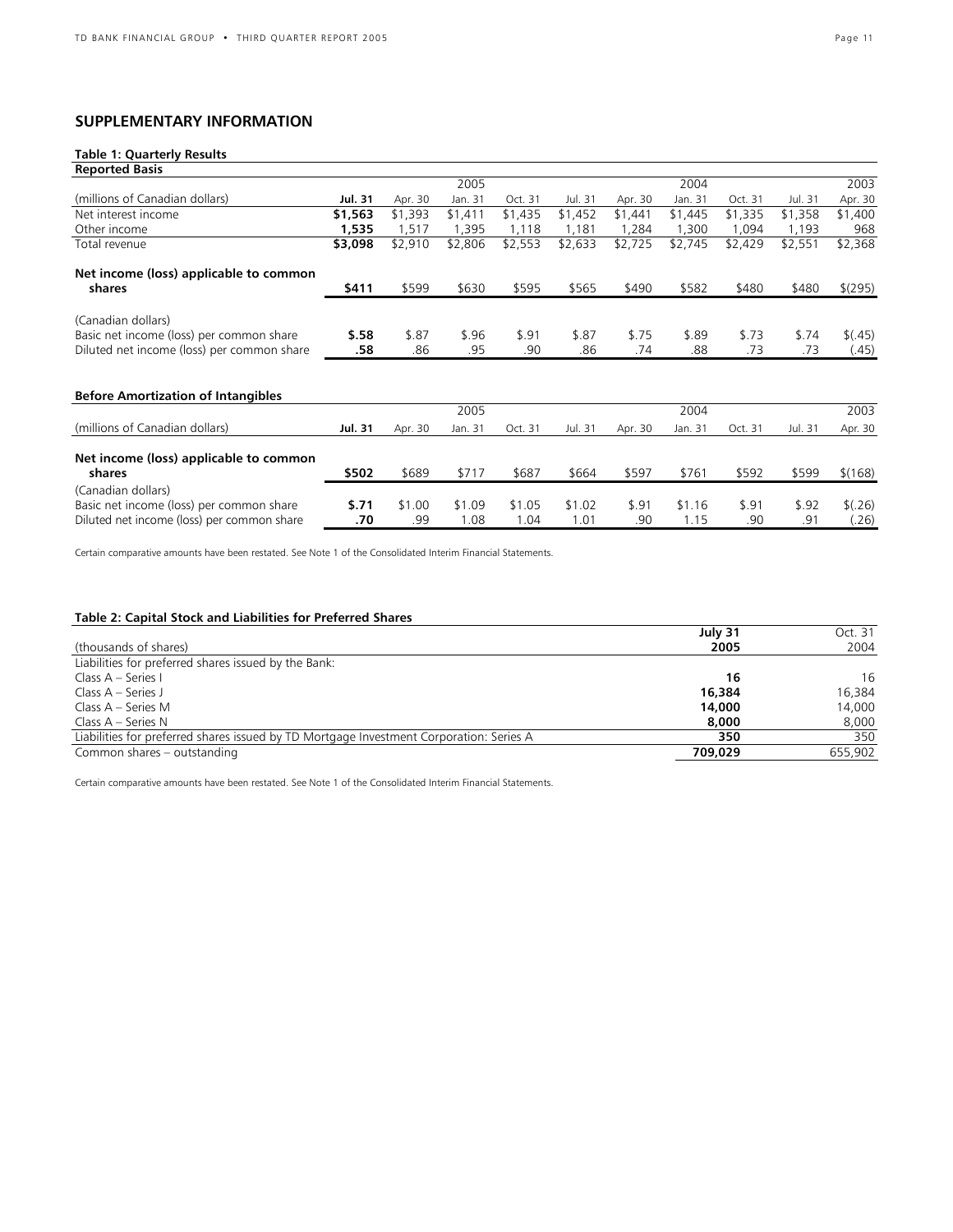### **HOW OUR BUSINESSES PERFORMED**

For management reporting purposes, the Bank's operations and activities are organized around the following operating business segments: Canadian Personal and Commercial Banking, U.S. Personal and Commercial Banking, Wholesale Banking and Wealth Management. Canadian Personal and Commercial Banking comprises the Bank's personal and business banking in Canada as well as the Bank's global insurance operations (excluding the U.S.). Results of each business segment reflect revenues, expenses, assets and liabilities generated by the business in that segment. The Bank measures and evaluates the performance of each segment based on earnings before amortization of intangibles and, where applicable, the Bank notes that the measure is before amortization of intangibles. This measure is only relevant in the Canadian Personal and Commercial Banking, U.S. Personal and Commercial Banking and Wealth Management segments as there are no intangibles allocated to the Wholesale Banking and Corporate segments. For further details see the "How the Bank Reports" section on page 4. For information concerning the Bank's measures of economic profit and return on invested capital, see page 5. Segmented information also appears in Note 10 of the Bank's Consolidated Interim Financial Statements.

 Net interest income, primarily within Wholesale Banking is calculated on a taxable equivalent basis (TEB), which means that the value of non-taxable or tax-exempt income such as dividends is adjusted to its equivalent before tax value. Using TEB allows the Bank to measure income from all securities and loans consistently and makes for more meaningful comparison of net interest income with similar institutions. The TEB adjustment reflected primarily in the Wholesale Banking segment's results is eliminated in the Corporate segment.

### **Canadian Personal and Commercial Banking**

Net income of \$434 million before amortization of intangibles for the third quarter 2005 increased by \$62 million from the same quarter last year. Return on invested capital increased from 21% last year to 23% this quarter and economic profit grew by \$56 million or 27% compared with the same quarter last year.

 Canadian Personal and Commercial Banking had record earnings this quarter. A positive spread of three percentage points between revenue and expense growth resulted in 17% earnings growth compared with the same quarter last year.

 Revenue grew by \$124 million or 8% compared with the same quarter last year. Strong volume growth across most banking products was the main contributor to revenue growth. Volume growth was particularly strong in real estate secured lending, savings accounts and business deposits. These areas of growth were partially offset by lower margins. Insurance growth remained strong but moderated from previous quarters. Growth came mainly from higher volume, as claims experience was relatively stable.

 As compared with the same quarter last year, real estate secured lending volume (including securitizations) grew by \$10 billion or 10%, personal deposit volume grew \$4 billion or 5% while other personal loans were relatively flat. Business deposits grew by \$4 billion or 12% and business loans and acceptances increased by \$700 million or 5%. Originated insurance premiums grew by \$25 million or 5%. The pace of market share gains in personal deposits increased during the quarter while personal lending share continued to decline slightly. As of May 2005, personal deposit market share was 21.5% up .23% from last year and .13% from last quarter. Personal lending market share was 20.3% down .33% from last year and down .03% from last quarter. Small business lending (credit limits of less than \$250,000) market share was 16.0%, up .06% from last year and .12% from last quarter.

 Margin on average earning assets decreased from 3.00% last year and from 2.95% last quarter to 2.92% this quarter primarily due to a change in product mix as volume growth continues to be weighted toward lower margin products. The downward trend moderated this quarter as the impact of the change in mix was less pronounced.

 Provision for credit losses (PCL) for the quarter decreased by \$2 million or 2% compared with the same quarter last year. Personal PCL of \$89 million was \$6 million higher than the same quarter last year. Business banking PCL was \$1 million this quarter, down \$8 million from the same quarter last year. Annualized PCL as a percent of lending volume continued to be low at .24%, down 0.02% from the same quarter last year.

 Expenses before amortization of intangibles increased by \$43 million or 5% compared with the same quarter last year. Employee compensation, marketing, systems development and infrastructure projects were the main factors contributing to the increase in expenses, partly offset by synergies and lower integration expenses related to the branches acquired from Laurentian Bank in the prior year. The full time equivalent (FTE) staffing levels increased by 487 as compared with the same quarter last year. Growth in the insurance business added 223 FTE to staffing levels and the remainder of the increase was from the addition of sales and service personnel in branches and call centres. The spread between revenue and expense growth resulted in a 1.8% improvement in the efficiency ratio, before amortization of intangibles, from last year to 56.4%.

 The outlook for revenue growth for banking products continues to be strong on robust volume and fee growth driven in part by recent increases in new account openings and improved retention. Margins are still expected to be negatively impacted by product mix, however, this will be mitigated somewhat by higher deposit margins if short-term interest rates increase as expected. Insurance volume growth is expected to remain solid, however, revenue will be negatively impacted by rate reductions. PCL rates on personal and small business loans should remain favourable, however Commercial PCL is likely to increase moderately due to lower expected recoveries going forward. Investments in systems development and infrastructure, as well as increased marketing efforts will result in further expense growth, however, the Bank remains committed to managing expense growth to a lower rate than revenue growth.

### **U.S. Personal and Commercial Banking**

The U.S. Personal and Commercial Banking segment is a new segment established as a result of the acquisition of a majority interest in TD Banknorth on March 1, 2005. The results of TD Banknorth are included in the Bank's consolidated results on a one-month lag basis and represent a full quarter for the first time.

 For the quarter, the U.S. Personal and Commercial Banking segment's earnings before amortization of intangibles was \$70 million, the annualized return on invested capital was 5.5% and the economic loss was \$43 million.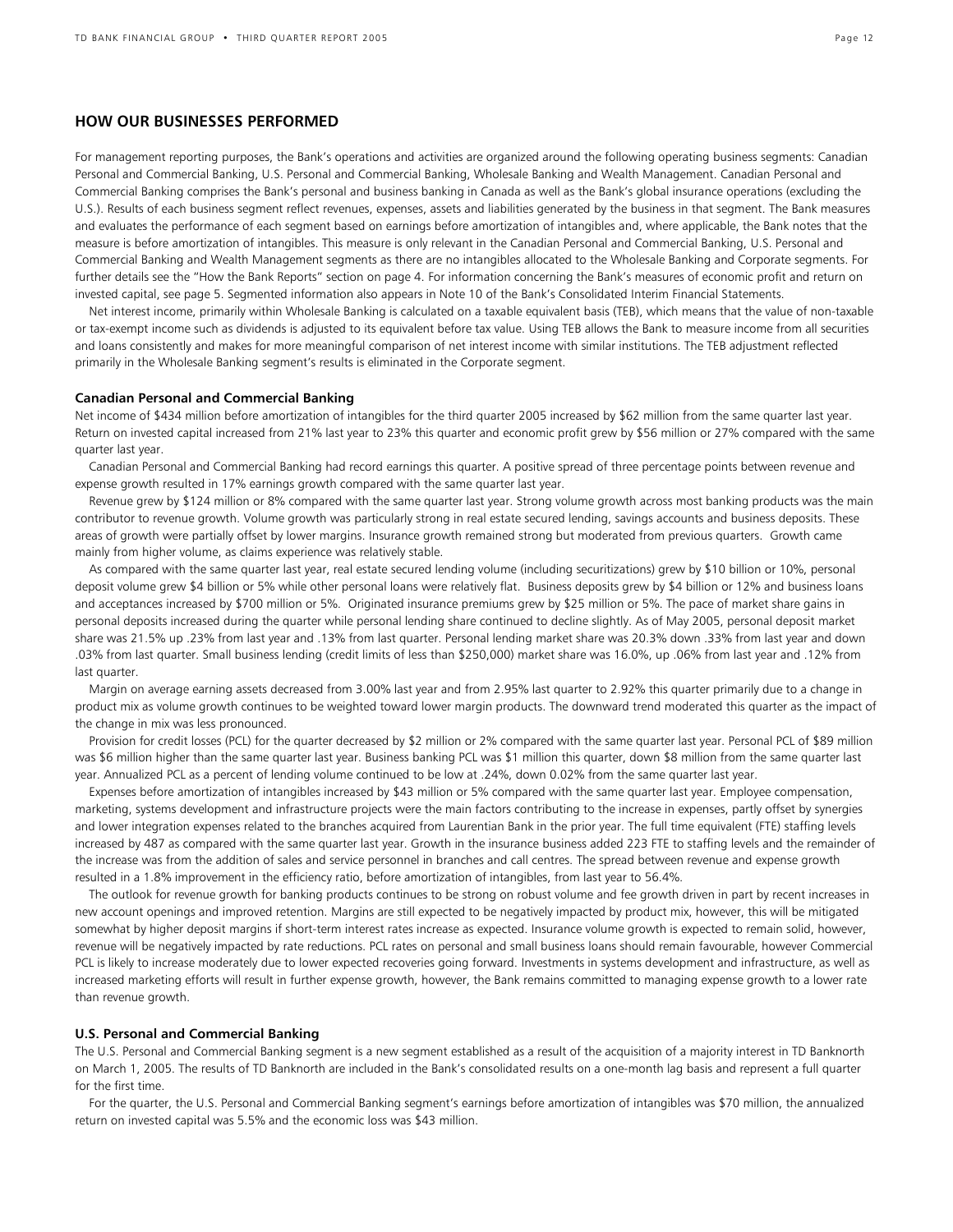Total revenues were \$449 million.The margin on average earning assets was 4.12% and benefited from balance sheet de-leveraging in February 2005. Commercial and consumer loan growth has been solid, while residential mortgage loans have declined slightly; and this trend is expected to continue for the remainder of the year.

 Provision for credit losses for the quarter was \$4 million, equal to net write offs. If recent loss experience continues, it is anticipated that the quarterly provisions for credit losses for the remainder of 2005 will continue to be substantially less than the quarterly provisions recorded in 2004.

 Expenses before amortization of intangibles were \$250 million, including \$6 million of merger related charges. The average FTE staffing level for the quarter was 7,229. The efficiency ratio, before amortization of intangibles, was 55.7%.

TD Banknorth is well positioned to execute its growth strategy going forward.

 On July 12, 2005, TD Banknorth announced it had entered into a definitive agreement to acquire Hudson United Bancorp for approximately U.S.\$1.9 billion in stock and cash. The acquisition, subject to both Hudson United and TD Banknorth shareholder approval, as well as regulatory approvals, is anticipated to close early in calendar 2006.

#### **Wholesale Banking**

Wholesale Banking recorded net income of \$90 million in the third quarter 2005, \$38 million less than the third quarter of last year. The return on invested capital for the quarter was 14% compared with 22% in the same quarter last year. Economic profit for the quarter was \$4 million compared with \$53 million in the same quarter last year.

 Wholesale Banking revenue is derived primarily from capital markets, investing and corporate lending activities. Revenue for the quarter was \$443 million, compared with \$535 million in the same quarter last year. The capital markets businesses generate revenues from advisory, underwriting, trading, facilitation and execution services. Capital markets revenues decreased compared to last year, largely due to the impact of a \$46 million loss incurred on the exit of a portfolio, as previously discussed, within the global structured products businesses. Additionally, weaker trading results were experienced in the debt capital markets businesses as the business was impacted by difficult conditions in credit markets. This was partially offset by strong commission revenue earned in equity trading. The equity investment portfolio delivered lower revenues compared with the same quarter last year due primarily to lower net interest and dividend income. Corporate lending revenues were down slightly as a result of continued reductions in credit exposure.

 Provisions for credit losses are comprised of allowances for loan losses and costs for credit protection. The cost of credit protection included in the segment represents the accrual cost for the protection. The change in market value of the protection, in excess of the accrual cost, is reported in the Corporate segment. Provisions for credit losses were \$13 million for the quarter, an increase from \$12 million in the same quarter last year. The entire \$13 million provision in the quarter represents costs of credit protection.

 Wholesale Banking continues to proactively manage its credit risk and holds \$3.6 billion in notional credit default swap protection, a decrease of \$.2 billion from the end of last quarter and a decrease of \$1.4 billion from the same quarter last year. The decrease from the same quarter last year is largely a result of rebalancing within the protection portfolio.

 Expenses were \$296 million, a decrease of \$44 million from \$340 million the same quarter last year. This is primarily due to a lower variable compensation related to the weaker performance this quarter. The expenses include a further \$15 million restructuring charge related to the repositioning of some of the Bank's global structured products businesses, which commenced last quarter.

 Overall, this quarter Wholesale Banking was negatively impacted by the repositioning of the global structured products businesses. For the remainder of 2005 Wholesale Banking will focus on its key priorities which include: continuing to execute on the strategic decision to reposition the global structured products businesses, increasing domestic market share, continuing to enhance the risk and control infrastructure and achieving a return on invested capital of 15% to 22%.

#### **Wealth Management**

Wealth Management's net income before amortization of intangibles for the third quarter 2005 was \$99 million, an increase of \$23 million from the same quarter last year. The return on invested capital for the quarter was 15%, up 4% points from the same quarter last year. The economic profit for the quarter was \$19 million, an increase of \$26 million from the same quarter last year.

 Total revenue increased \$59 million from the same quarter last year to \$675 million due to continued growth in assets under administration in the advice-based businesses, higher mutual fund management fees due to 18% growth in mutual fund assets under management as well as higher interest revenue resulting from an increase in discount brokerage deposit balances in TD Waterhouse U.S.A., partially offset by lower discount brokerage commissions per trade and by the unfavourable impact of foreign exchange fluctuations on U.S. revenues.

 Expenses before amortization of intangibles were \$531 million in the third quarter, an increase of \$29 million compared with the same quarter last year.The increase was a result of higher sales force compensation due to growth in assets under administration and assets under management, and continued investment in the advice-based channels.These increases were partially offset by the favorable impact of foreign exchange fluctuations on U.S. expenses.

 Assets under management of \$130 billion at July 31, 2005 increased \$13 billion from October 31, 2004 due to strong sales of mutual funds, growth in institutional assets and market appreciation. Assets under administration totaled \$322 billion at the end of the third quarter, an increase of \$43 billion from October 31, 2004 due to the addition of new assets in discount brokerage, investment advice and financial planning and market appreciation.

 The outlook for the fourth quarter is encouraging as trade volumes appear to be strengthening and client assets continue to grow. The investment in the advice-based and asset management channels is resulting in a shift in the earnings base to more stable fee-based revenues with lesser dependence on transactional revenues.

During the quarter, the Bank and Ameritrade Holding Corporation announced an agreement for Ameritrade to acquire the Bank's U.S. brokerage business, TD Waterhouse U.S.A., in exchange for a 32% interest in the combined company. As part of the transaction, promptly following closing the Bank will tender for an additional 7.9% of the shares to bring the Bank's total holdings to 39.9%.The transaction combines highly complementary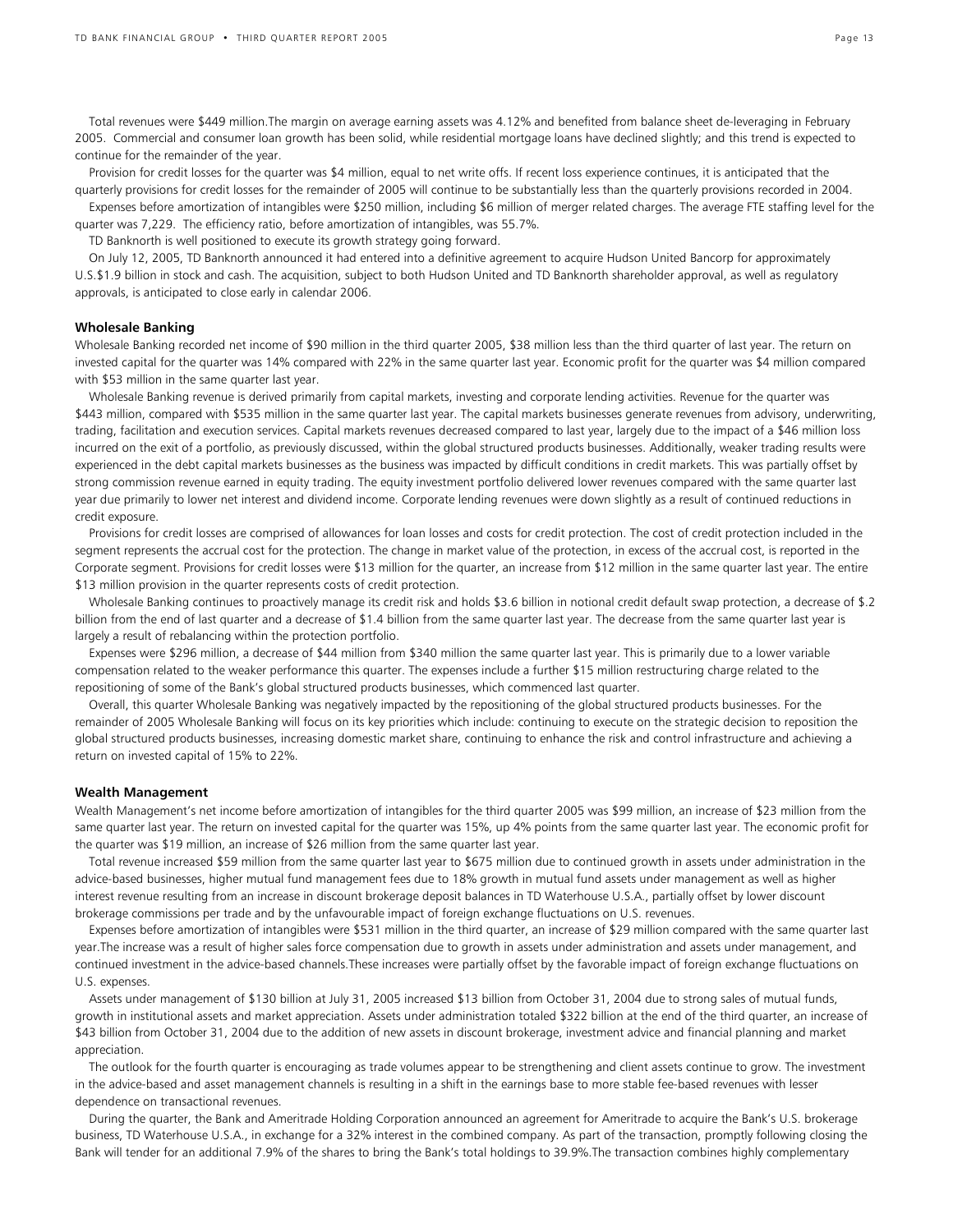franchises to create the largest online retail broker globally as measured by the average number of retail equity trades per day, with the scale, breadth and financial strength to be a leading player in the increasingly competitive and consolidating investor services industry. The combined company will operate under the name TD Ameritrade and, subject to shareholder and regulatory approval, the transaction is expected to close early in fiscal 2006.

### **Corporate**

During the third quarter 2005, the Corporate Segment reported net loss of \$191 million. These results include approximately a \$365 million (\$238 million after-tax) provision relating to Enron litigation. The results also include income relating to a \$42 million (\$23 million after-tax) recovery in the non-core lending portfolio for amounts previously provided for under sectoral provisions in U.S. subsidiaries. The non-core lending portfolio also had \$30 million of tax benefits, relating to a change in tax rates due to the relocation of Houston business operations. In addition, the Corporate Segment recorded charges of \$18 million (\$12 million after-tax) due to the impact of the hedging relationships accounting guideline (AcG-13). Also included in the quarter were other costs associated with treasury activities and net unallocated revenues, expenses and taxes.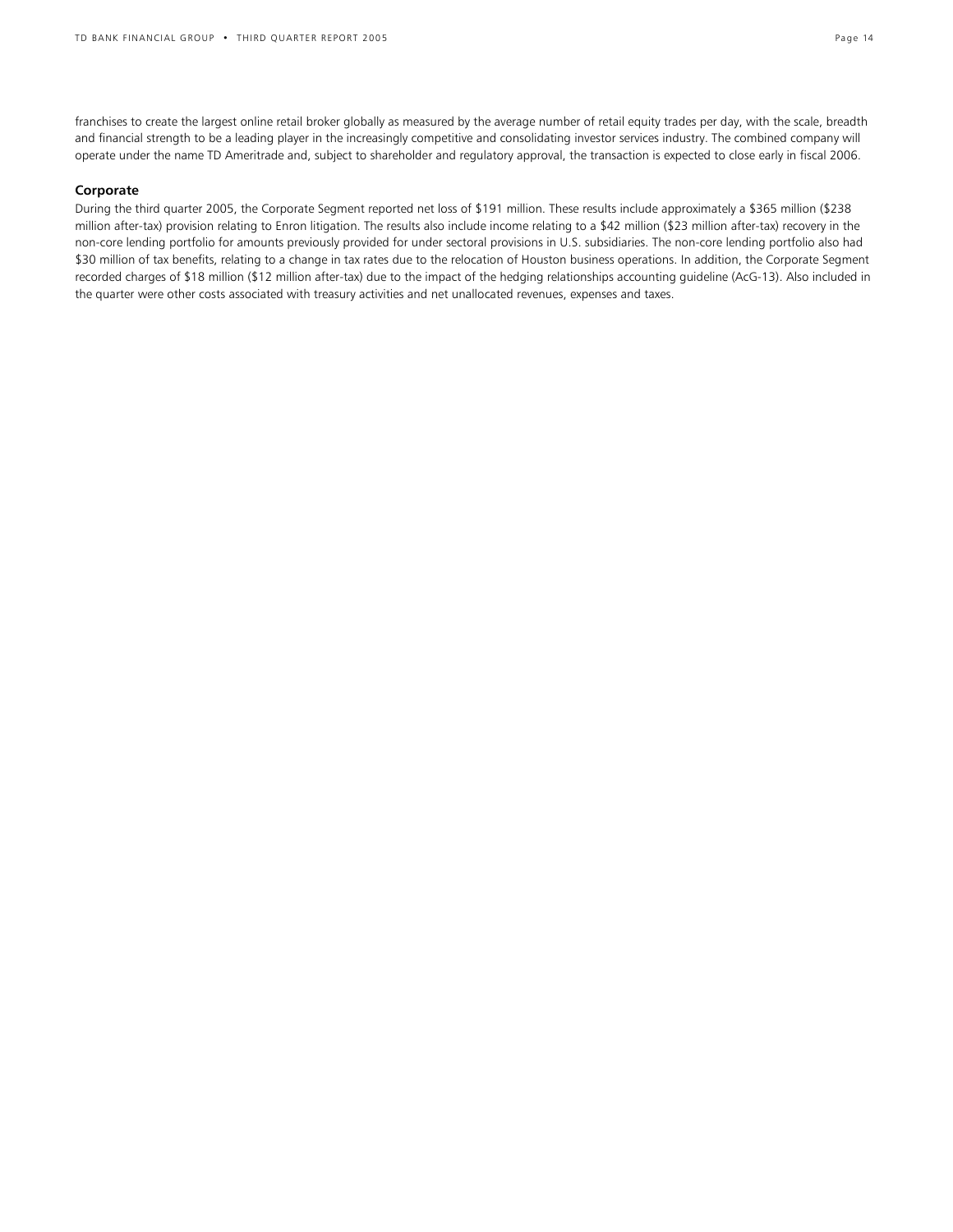### **CONSOLIDATED INTERIM BALANCE SHEET** (unaudited)

|                                                                        |           | As at                 |
|------------------------------------------------------------------------|-----------|-----------------------|
|                                                                        | July 31   | Oct. 31               |
| (millions of Canadian dollars)                                         | 2005      | 2004                  |
| <b>Assets</b>                                                          |           |                       |
| Cash and non-interest-bearing deposits with other banks                | \$2,172   | \$1,404               |
| Interest-bearing deposits with other banks                             | 10,307    | 7,634                 |
|                                                                        | 12,479    | 9,038                 |
| <b>Securities</b>                                                      |           |                       |
| Investment                                                             | 40,709    | 31,387                |
| Trading                                                                | 72,597    | 66,893                |
|                                                                        | 113,306   | 98,280                |
| Securities purchased under resale agreements                           | 25,624    | 21,888                |
| Loans                                                                  |           |                       |
| Residential mortgages                                                  | 54,744    | 51,420                |
| Consumer instalment and other personal                                 | 61,290    | 48,857                |
| Credit cards                                                           | 2,782     | 2,566                 |
| Business and government                                                | 35,844    | 22,264                |
|                                                                        | 154,660   | 125,107               |
| Allowance for credit losses (Note 2)                                   | (1,380)   | (1, 183)              |
| Loans (net of allowance for credit losses)                             | 153,280   | 123,924               |
| Other                                                                  |           |                       |
| Customers' liability under acceptances                                 | 5,631     | 5,507                 |
| Trading derivatives' market revaluation                                | 34,185    | 33,697                |
| Goodwill                                                               | 6,785     | 2,225                 |
| Intangible assets                                                      | 2,286     | 2,144                 |
| Land, buildings and equipment                                          | 1,773     | 1,330                 |
| Other assets                                                           | 13,074    | 12,994                |
|                                                                        | 63,734    | 57,897                |
| <b>Total assets</b>                                                    | \$368,423 | \$311,027             |
| <b>Liabilities</b>                                                     |           |                       |
| <b>Deposits</b>                                                        |           |                       |
| Personal                                                               | \$133,769 | \$111,360             |
| Banks                                                                  | 15,756    | 11,459                |
| Business and government                                                | 101,913   | 84,074                |
|                                                                        | 251,438   | 206,893               |
| Other                                                                  |           |                       |
| Acceptances                                                            | 5,631     | 5,507                 |
| Obligations related to securities sold short                           | 23,124    | 17,671                |
| Obligations related to securities sold under repurchase agreements     | 11,285    | 9,846                 |
| Trading derivatives' market revaluation                                | 34,877    | 33,873                |
| Other liabilities                                                      | 16,779    | 16,365                |
|                                                                        | 91,696    | 83,262                |
| Subordinated notes, debentures and other debt (Note 5)                 | 5,570     | 5.644                 |
| Liabilities for preferred shares and Capital Trust Securities (Note 6) | 2,198     | 2,560                 |
| Non-controlling interest (Note 11(a))                                  | 1,746     |                       |
| Shareholders' equity                                                   |           |                       |
| Capital stock (Note 6)                                                 |           |                       |
| Common Shares (millions of shares issued - 709.0 and 655.9)            | 5,744     | 3,373                 |
| Contributed surplus (Note 7)                                           | 36        | 20                    |
| Foreign currency translation adjustments                               | (363)     | (265)                 |
| Retained earnings                                                      | 10,358    | 9,540                 |
|                                                                        | 15,775    | 12,668                |
| Total liabilities and shareholders' equity                             | \$368,423 | $\overline{$}311,027$ |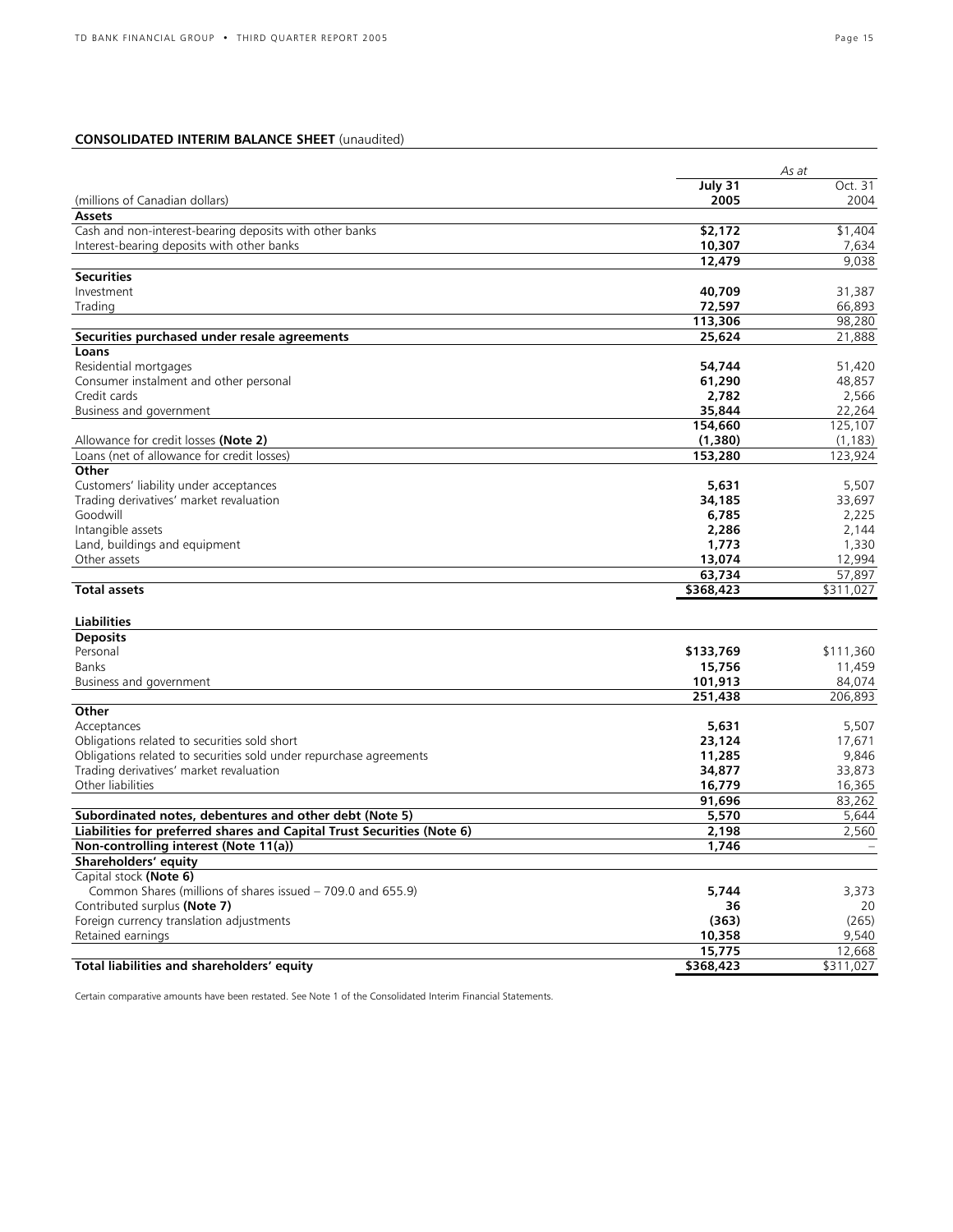### **CONSOLIDATED INTERIM STATEMENT OF INCOME** (unaudited)

|                                                                                  | For the three months ended |          | For the nine months ended |         |  |
|----------------------------------------------------------------------------------|----------------------------|----------|---------------------------|---------|--|
|                                                                                  | July 31                    | July 31  | July 31                   | July 31 |  |
| (millions of Canadian dollars)                                                   | 2005                       | 2004     | 2005                      | 2004    |  |
| Interest income                                                                  |                            |          |                           |         |  |
| Loans                                                                            | \$2,269                    | \$1,734  | \$5,994                   | \$5,191 |  |
| <b>Securities</b>                                                                |                            |          |                           |         |  |
| <b>Dividends</b>                                                                 | 205                        | 219      | 702                       | 629     |  |
| Interest                                                                         | 717                        | 691      | 2,320                     | 2,149   |  |
| Deposits with banks                                                              | 109                        | 107      | 309                       | 361     |  |
|                                                                                  | 3,300                      | 2,751    | 9,325                     | 8,330   |  |
| Interest expense                                                                 |                            |          |                           |         |  |
| Deposits                                                                         | 1,388                      | 934      | 3,719                     | 2,844   |  |
| Subordinated notes, debentures and other debt                                    | 82                         | 76       | 244                       | 234     |  |
| Distributions from liabilities for preferred shares and Capital Trust Securities | 37                         | 42       | 100                       | 130     |  |
| Other obligations                                                                | 230                        | 247      | 895                       | 784     |  |
|                                                                                  | 1,737                      | 1,299    | 4,958                     | 3.992   |  |
|                                                                                  |                            |          |                           |         |  |
| Net interest income                                                              | 1,563                      | 1,452    | 4,367                     | 4,338   |  |
| Provision for (reversal of) credit losses (Note 2)                               | 40                         | (17)     | 70                        | (313)   |  |
| Net interest income after provision for (reversal of) credit losses              | 1,523                      | 1,469    | 4,297                     | 4,651   |  |
| Other income                                                                     |                            |          |                           |         |  |
| Investment and securities services                                               | 576                        | 520      | 1,783                     | 1,785   |  |
| Credit fees                                                                      | 76                         | 96       | 259                       | 263     |  |
| Net investment securities gains (losses)                                         | 67                         | 44       | 166                       | 148     |  |
| Trading income (loss) (Note 13)                                                  | 80                         | (75)     | 235                       | (78)    |  |
| Service charges                                                                  | 227                        | 170      | 568                       | 503     |  |
| Securitizations (Note 3)                                                         | 101                        | 90       | 294                       | 308     |  |
| Card services                                                                    | 81                         | 51       | 194                       | 152     |  |
| Insurance, net of claims                                                         | 217                        | 164      | 616                       | 418     |  |
| Trust fees                                                                       | 33                         | 20       | 78                        | 60      |  |
| Other                                                                            | 77                         | 101      | 254                       | 206     |  |
|                                                                                  | 1,535                      | 1,181    | 4,447                     | 3,765   |  |
| Net interest and other income                                                    | 3,058                      | 2,650    | 8,744                     | 8,416   |  |
| Non-interest expenses                                                            |                            |          |                           |         |  |
| Salaries and employee benefits (Note 8)                                          | 1,082                      | 957      | 3,092                     | 2,871   |  |
| Occupancy including depreciation                                                 | 191                        | 158      | 503                       | 455     |  |
| Equipment including depreciation                                                 | 159                        | 144      | 438                       | 401     |  |
| Amortization of intangible assets                                                | 143                        | 152      | 411                       | 484     |  |
| Restructuring costs (reversal) (Note 13)                                         | 15                         | $\equiv$ | 37                        | (7)     |  |
| Marketing and business development                                               | 123                        | 86       | 353                       | 296     |  |
| Brokerage related                                                                | 56                         | 56       | 171                       | 179     |  |
| Professional and advisory                                                        | 117                        | 114      | 339                       | 302     |  |
| Communications                                                                   | 55                         | 50       | 150                       | 154     |  |
| Other                                                                            | 636                        | 190      | 1,085                     | 968     |  |
|                                                                                  | 2,577                      | 1,907    | 6,579                     | 6,103   |  |
| Income before provision for income taxes                                         | 481                        | 743      | 2,165                     | 2,313   |  |
| Provision for income taxes                                                       | 12                         | 178      | 446                       | 676     |  |
| Income before non-controlling interest                                           | 469                        | 565      | 1,719                     | 1,637   |  |
| Non-controlling interest (Note 11(a))                                            | 58                         |          | 79                        |         |  |
| Net income applicable to common shares                                           | \$411                      | \$565    | \$1,640                   | \$1,637 |  |
|                                                                                  |                            |          |                           |         |  |
| Average number of common shares outstanding (millions)                           |                            |          |                           |         |  |
| Basic                                                                            | 707.6                      | 653.1    | 684.9                     | 654.9   |  |
| Diluted                                                                          | 713.4                      | 657.4    | 690.4                     | 659.7   |  |
| Earnings per common share                                                        |                            |          |                           |         |  |
| Basic                                                                            | \$.58                      | \$.87    | \$2.39                    | \$2.50  |  |
| Diluted                                                                          | .58                        | .86      | 2.38                      | 2.48    |  |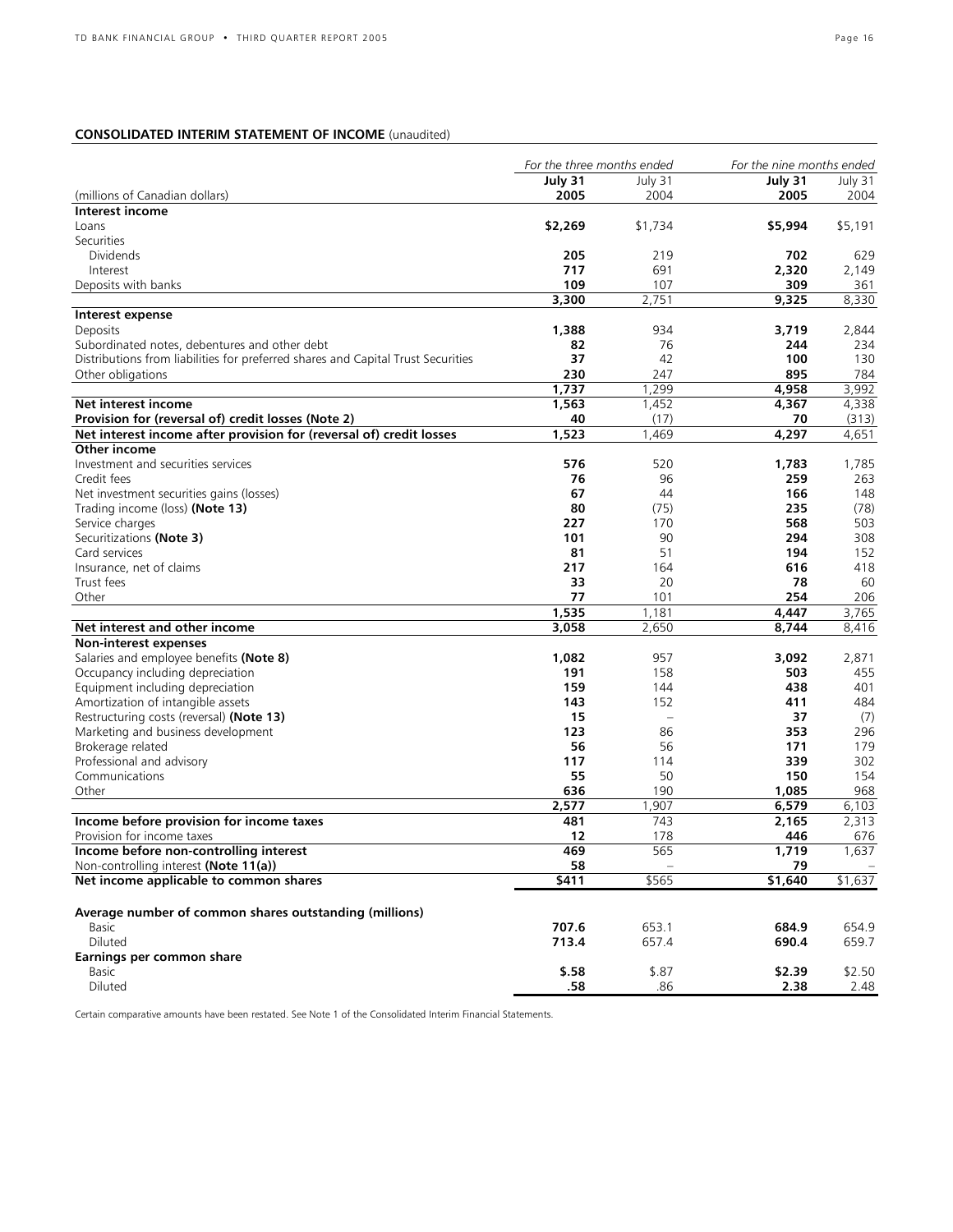### **CONSOLIDATED INTERIM STATEMENT OF CHANGES IN SHAREHOLDERS' EQUITY (unaudited)**

|                                                                                  | For the nine months ended |          |
|----------------------------------------------------------------------------------|---------------------------|----------|
|                                                                                  | July 31                   | July 31  |
| (millions of Canadian dollars)                                                   | 2005                      | 2004     |
| <b>Common shares</b>                                                             |                           |          |
| Balance at beginning of period                                                   | \$3,373                   | \$3,179  |
| Proceeds from shares issued on exercise of options                               | 94                        | 82       |
| Proceeds from shares issued as a result of dividend reinvestment plan            | 276                       | 96       |
| Impact of shares sold (acquired) by Wholesale Banking                            | 13                        | (74)     |
| Repurchase of common shares (Note 6)                                             |                           | (38)     |
| Issued on acquisition of TD Banknorth (Note 6)                                   | 1,988                     |          |
| Balance at end of period                                                         | 5,744                     | 3,245    |
| <b>Contributed surplus</b>                                                       |                           |          |
| Balance at beginning of period                                                   | 20                        | 9        |
| Stock option expense (Note 7)                                                    | 16                        | 8        |
| Balance at end of period                                                         | 36                        | 17       |
| Foreign currency translation adjustments                                         |                           |          |
| Balance at beginning of period                                                   | (265)                     | (130)    |
| Foreign exchange gains (losses) from investments in subsidiaries and other items | (90)                      | 171      |
| Foreign exchange gains (losses) from hedging activities                          | (15)                      | (88)     |
| (Provision for) benefit of income taxes                                          | 7                         | (26)     |
| Balance at end of period                                                         | (363)                     | (73)     |
| <b>Retained earnings</b>                                                         |                           |          |
| Balance at beginning of period                                                   | 9,540                     | 8,518    |
| Net income                                                                       | 1,640                     | 1,637    |
| Common dividends                                                                 | (800)                     | (655)    |
| Termination of equity based compensation plan                                    |                           | (24)     |
| Premium paid on repurchase of common shares (Note 6)                             |                           | (312)    |
| Other                                                                            | (22)                      | 12       |
| Balance at end of period                                                         | 10,358                    | 9,176    |
| Total shareholders' equity                                                       | \$15,775                  | \$12,365 |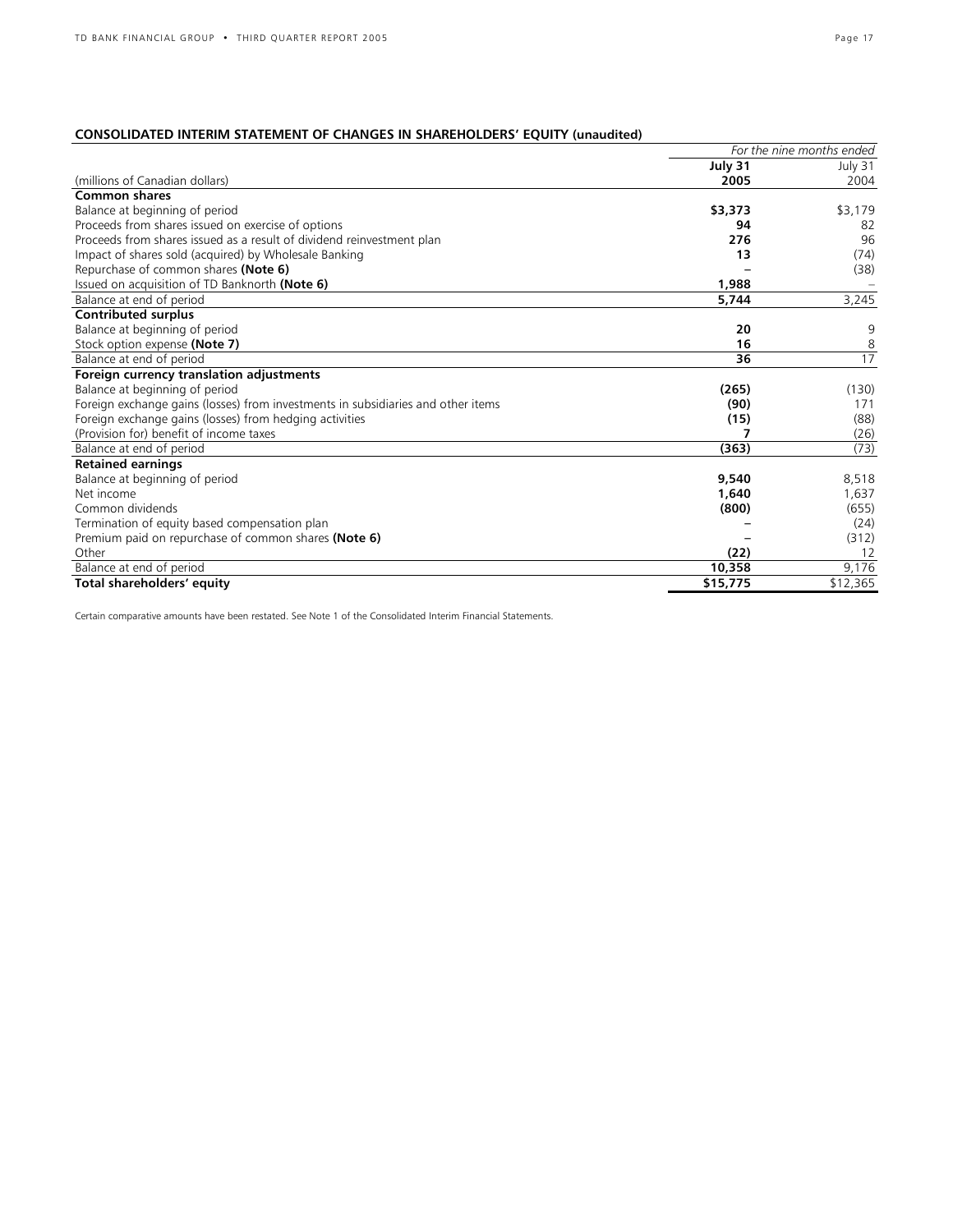### **CONSOLIDATED INTERIM STATEMENT OF CASH FLOWS** (unaudited)

|                                                                                                               | For the three months ended |                          | For the nine months ended |               |
|---------------------------------------------------------------------------------------------------------------|----------------------------|--------------------------|---------------------------|---------------|
|                                                                                                               | July 31                    | July 31                  | July 31                   | July 31       |
| (millions of Canadian dollars)                                                                                | 2005                       | 2004                     | 2005                      | 2004          |
| Cash flows from (used in) operating activities                                                                |                            |                          |                           |               |
| Net income                                                                                                    | \$411                      | \$565                    | \$1,640                   | \$1,637       |
| Adjustments to determine net cash flows from (used in) operating activities                                   |                            |                          |                           |               |
| Provision for (reversal of) credit losses                                                                     | 40                         | (17)                     | 70                        | (313)         |
| Restructuring costs (reversal)                                                                                | 15                         | $\overline{\phantom{0}}$ | 37                        | (7)           |
| Depreciation                                                                                                  | 92                         | 70                       | 227                       | 211           |
| Amortization of intangible assets                                                                             | 143                        | 152                      | 411                       | 484           |
| Stock option expense                                                                                          | 8                          | 3                        | 16                        | 8             |
| Net investment securities (gains) losses                                                                      | (67)                       | (44)                     | (166)                     | (148)         |
| Gain on securitizations                                                                                       | (32)                       | (32)                     | (119)                     | (118)         |
| Non-controlling interest                                                                                      | 58                         |                          | 79                        |               |
| Changes in operating assets and liabilities                                                                   |                            |                          |                           |               |
| Future income taxes                                                                                           | (265)                      | (75)                     | (107)                     | (149)         |
| Current income taxes payable                                                                                  | 29                         | 118                      | (239)                     | (671)         |
| Interest receivable and payable                                                                               | 124                        | (161)                    | 389                       | (152)         |
| Trading securities                                                                                            | (849)                      | (1, 505)                 | (5,704)                   | (12, 812)     |
| Unrealized gains and amounts receivable on derivatives contracts                                              | 764                        | 3,264                    | (488)                     | 2,288         |
| Unrealized losses and amounts payable on derivatives contracts                                                | 528                        | (2,629)                  | 1,004                     | (1,444)       |
| Other                                                                                                         | 1,544                      | (123)                    | 1,718                     | 785           |
| Net cash from (used in) operating activities                                                                  | 2,543                      | (414)                    | (1, 232)                  | (10, 401)     |
| Cash flows from (used in) financing activities                                                                |                            |                          |                           |               |
|                                                                                                               | 2,924                      |                          | 15,626                    | 28,624        |
| Deposits<br>Securities sold under repurchase agreements                                                       | 1,036                      | (36)                     | 1,439                     | 3,089         |
| Securities sold short                                                                                         | 2,671                      | (1,982)<br>2,845         | 4,023                     | 4,067         |
| Repayment of subordinated notes, debentures and other debt                                                    |                            |                          | (754)                     | (156)         |
|                                                                                                               | (2)<br>3                   | (4)                      | 7                         |               |
| Subordinated notes and debentures (acquired) sold for trading purposes                                        | (12)                       | (32)<br>(217)            | (362)                     | (67)<br>(226) |
| Liability for preferred shares and Capital Trust Securities                                                   |                            |                          |                           |               |
| Translation adjustment on subordinated notes, debentures and other debt issued in a                           |                            |                          | 3                         | 7             |
| foreign currency                                                                                              | $\qquad \qquad -$<br>22    | (23)<br>11               | 94                        | 82            |
| Common shares issued on exercise of options<br>Common shares issued as a result of dividend reinvestment plan | 102                        | 9                        | 276                       | 96            |
|                                                                                                               | (12)                       |                          | 13                        | (74)          |
| Common shares (acquired) sold by Wholesale Banking                                                            |                            | (46)                     | $\qquad \qquad -$         | (350)         |
| Repurchase of common shares                                                                                   | $\qquad \qquad -$          | (87)                     |                           |               |
| Dividends paid on common shares                                                                               | (283)                      | (222)                    | (800)                     | (655)         |
| Net cash from (used in) financing activities                                                                  | 6,449                      | 216                      | 19,565                    | 34,437        |
| Cash flows from (used in) investing activities                                                                |                            |                          |                           |               |
| Interest-bearing deposits with other banks                                                                    | (1,250)                    | (481)                    | (2,673)                   | (2, 149)      |
| Activity in investment securities                                                                             |                            |                          |                           |               |
| Purchases                                                                                                     | (3,675)                    | (11, 415)                | (18, 461)                 | (26, 914)     |
| Proceeds from maturities                                                                                      | 1,310                      | 991                      | 5,211                     | 2,920         |
| Proceeds from sales                                                                                           | 1,607                      | 9,263                    | 10,429                    | 15,264        |
| Activity from lending activities                                                                              |                            |                          |                           |               |
| Origination and acquisitions                                                                                  | (26, 489)                  | (20, 460)                | (60, 760)                 | (64, 072)     |
| Proceeds from maturities                                                                                      | 19,313                     | 16,513                   | 47,605                    | 52,565        |
| Proceeds from sales                                                                                           | 1,201                      | 913                      | 2,688                     | 3,046         |
| Proceeds from loan securitizations                                                                            | 1,457                      | 1,561                    | 5,622                     | 3,610         |
| Land, buildings and equipment                                                                                 | (153)                      | 61                       | (692)                     | (15)          |
| Securities purchased under resale agreements                                                                  | (1,897)                    | 3,581                    | (3,736)                   | (7, 926)      |
| TD Banknorth share repurchase program (Note 11)                                                               |                            |                          | (603)                     |               |
| Acquisition of TD Banknorth, net of cash acquired (Note 11)                                                   | $\qquad \qquad -$          | $\overline{\phantom{0}}$ | (2, 184)                  |               |
| Net cash from (used in) investing activities                                                                  | (8,576)                    | 527                      | (17, 554)                 | (23, 671)     |
| Effect of exchange rate changes on cash and cash equivalents                                                  | (41)                       | (8)                      | (11)                      | 3             |
| Net changes in cash and cash equivalents                                                                      | 375                        | 321                      | 768                       | 368           |
| Cash and cash equivalents at beginning of period                                                              | 1,797                      | 1,515                    | 1,404                     | 1,468         |
| Cash and cash equivalents at end of period represented by cash and non-                                       |                            |                          |                           |               |
| interest-bearing deposits with other banks                                                                    | \$2,172                    | \$1,836                  | \$2,172                   | \$1,836       |
| Supplementary disclosure of cash flow information                                                             |                            |                          |                           |               |
| Amount of interest paid during the period                                                                     | \$1,772                    | \$1,351                  | \$4,873                   | \$4,035       |
| Amount of income taxes paid during the period                                                                 | 228                        | 329                      | 773                       | 1,484         |
| Dividends per common share                                                                                    | \$.40                      | \$.34                    | \$1.16                    | \$1.00        |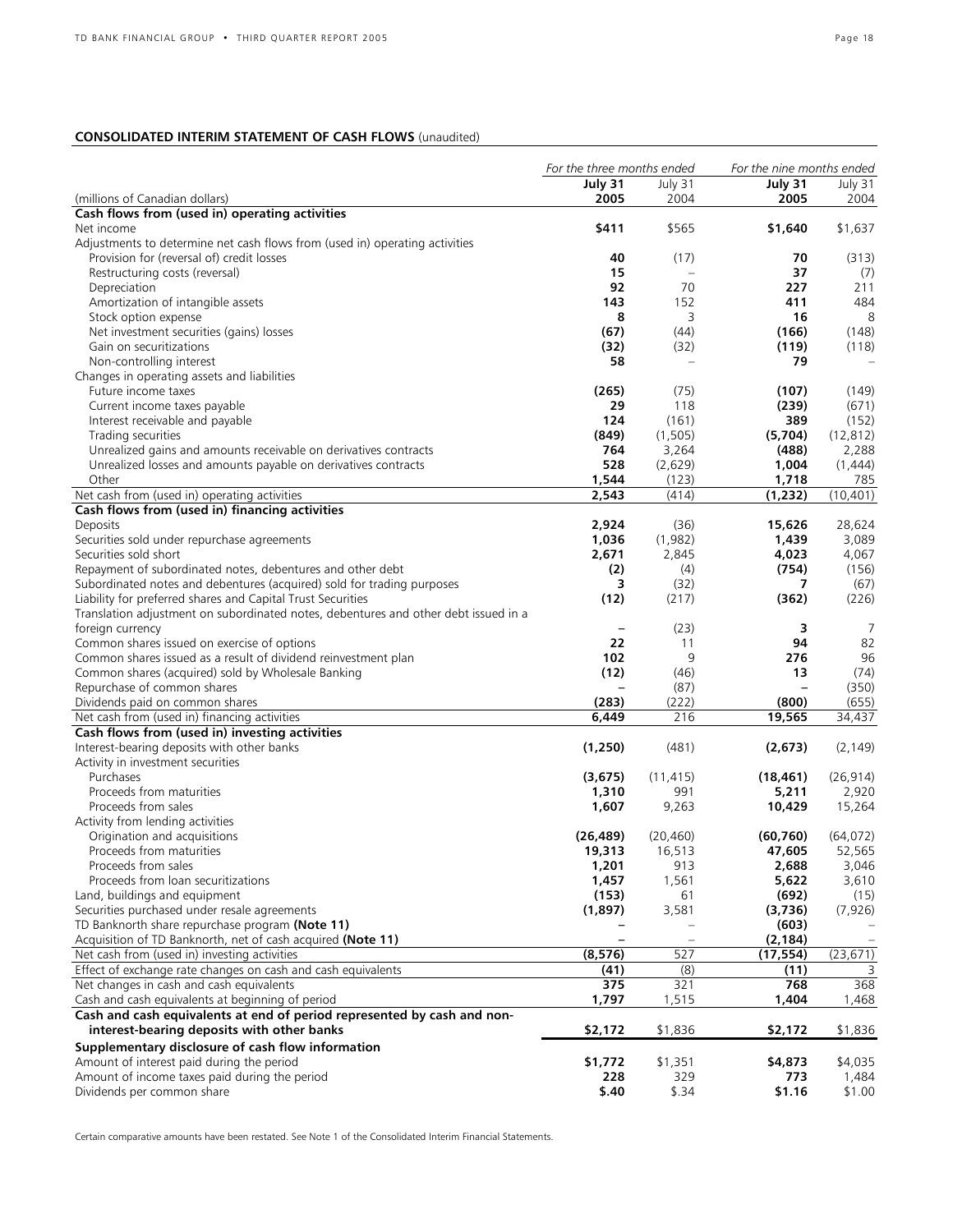### **NOTES TO CONSOLIDATED INTERIM FINANCIAL STATEMENTS** (unaudited)

The Consolidated Interim Financial Statements have been prepared in accordance with Canadian generally accepted accounting principles (Canadian *GAAP) and follow the same accounting policies and methods of application as the Bank's Consolidated Financial Statements for the year ended October 31, 2004 except as discussed in Note1. Under Canadian GAAP, additional disclosures are required in the annual financial statements and accordingly, these interim financial statements should be read in conjunction with the audited consolidated financial statements for the year ended October 31, 2004 and the accompanying notes included on pages 61 to 101 of the Bank's 2004 annual report. The Consolidated Interim Financial Statements include all adjustments which are, in the opinion of management, necessary to a fair presentation of the results for the periods presented.* 

### **Note 1:** Changes in Accounting Policy

### **(a) Liabilities and Equity**

As of November 1, 2004, the Bank adopted the Canadian Institute of Chartered Accountants (CICA) amendments to its accounting standard on financial instruments – disclosure and presentation on a retroactive basis with restatement of prior periods. As a result of these amendments, the Bank was required to classify its existing preferred shares totaling \$1,310 million and innovative capital structures totaling \$900 million, as at October 31, 2004, as liabilities and their corresponding distributions as interest expense. Earnings applicable to common shares and earnings per share amounts are unaffected for all prior periods. The following table shows the reduction in net interest income. Net income before non-controlling interest prior to restatement was also reduced by the same amounts each period. Net income applicable to common shares is unaffected as the preferred dividends and non-controlling interest from the innovative capital structures were already deducted from income applicable to common shares in prior periods. For regulatory capital purposes, the existing capital instruments of the Bank have been grandfathered by the Superintendent of Financial Institutions Canada, and the Bank's capital ratios are unaffected.

|                                            | For the three<br>months ended |         | For the nine<br>months ended |         | For the year ended October 31 |         |         |  |
|--------------------------------------------|-------------------------------|---------|------------------------------|---------|-------------------------------|---------|---------|--|
|                                            | July 31                       | July 31 | July 31                      | July 31 |                               |         |         |  |
| (millions of Canadian dollars)             | 2005                          | 2004    | 2005                         | 2004    | 2004                          | 2003    | 2002    |  |
| Net interest income - prior to restatement | \$1,600                       | \$1,494 | \$4,467                      | \$4,468 | \$5,943                       | \$5,616 | \$5,300 |  |
| Less: Preferred dividends                  | 20                            | 19      | 49                           | 61      | 78                            | -87     | 93      |  |
| Non-controlling interest in innovative     |                               |         |                              |         |                               |         |         |  |
| capital structures                         | 17                            | 23      | 51                           | 69      | 92                            | 92      | 64      |  |
| Net interest income - restated             | \$1,563                       | \$1,452 | \$4,367                      | \$4,338 | \$5,773                       | \$5,437 | \$5,143 |  |

### **(b) Consolidation of Variable Interest Entities**

As of November 1, 2004, the Bank prospectively adopted the CICA accounting guideline on the consolidation of variable interest entities (VIEs). VIEs are entities in which the total equity investment at risk is not sufficient to permit the entity to finance its activities without additional subordinate financial support provided by any parties, including equity investors. The Bank has identified VIEs that it has an interest in, determined whether it is the primary beneficiary of such entities and if so, consolidated them. The primary impact of adopting the revised guideline is that the Bank no longer consolidates one of its innovative capital structures – TD Capital Trust II Securities, which accounts for \$350 million of Tier 1 capital. Although the Bank has voting control it is not deemed the primary beneficiary under the VIE rules. For regulatory capital purposes, the Bank's innovative capital structures have been grandfathered by the Superintendent of Financial Institutions Canada, and the Bank's capital ratios are unaffected.

### **(c) Merchant Banking Accounting**

As of November 1, 2004, the Bank prospectively adopted the Canadian Accounting Standards Board's amendments to its accounting standard on subsidiaries which disallows an enterprise acquired with the clearly demonstrated intention that it would be disposed of in the foreseeable future to be considered a temporary investment. As a result, the Bank has commenced equity accounting for investments held in the merchant banking portfolio where it has significant influence. The impact of this change in accounting is not significant for the Bank.

### **(d) Asset Retirement Obligations**

As of November 1, 2004, the Bank adopted the CICA accounting standard on asset retirement obligations on a retroactive basis with restatement. The accounting standard requires that a liability for an asset retirement obligation related to a long-lived asset be recognized in the period in which it is incurred and recorded at fair value. The offset to the liability is capitalized as part of the carrying amount of the related long-lived asset. The impact of this accounting standard is not significant for the Bank.

### **(e) Investment Companies**

The Bank adopted the CICA accounting guideline on investment companies as of November 1, 2004. The accounting guideline requires the Bank's investment companies to account for all their investments at fair value. The guideline sets out the criteria for determining whether a company is an investment company and also provides guidance on the circumstances in which the parent company of, or equity method investor in, an investment company should account for the investment company's investments at fair value. The impact of this accounting guideline is not significant for the Bank.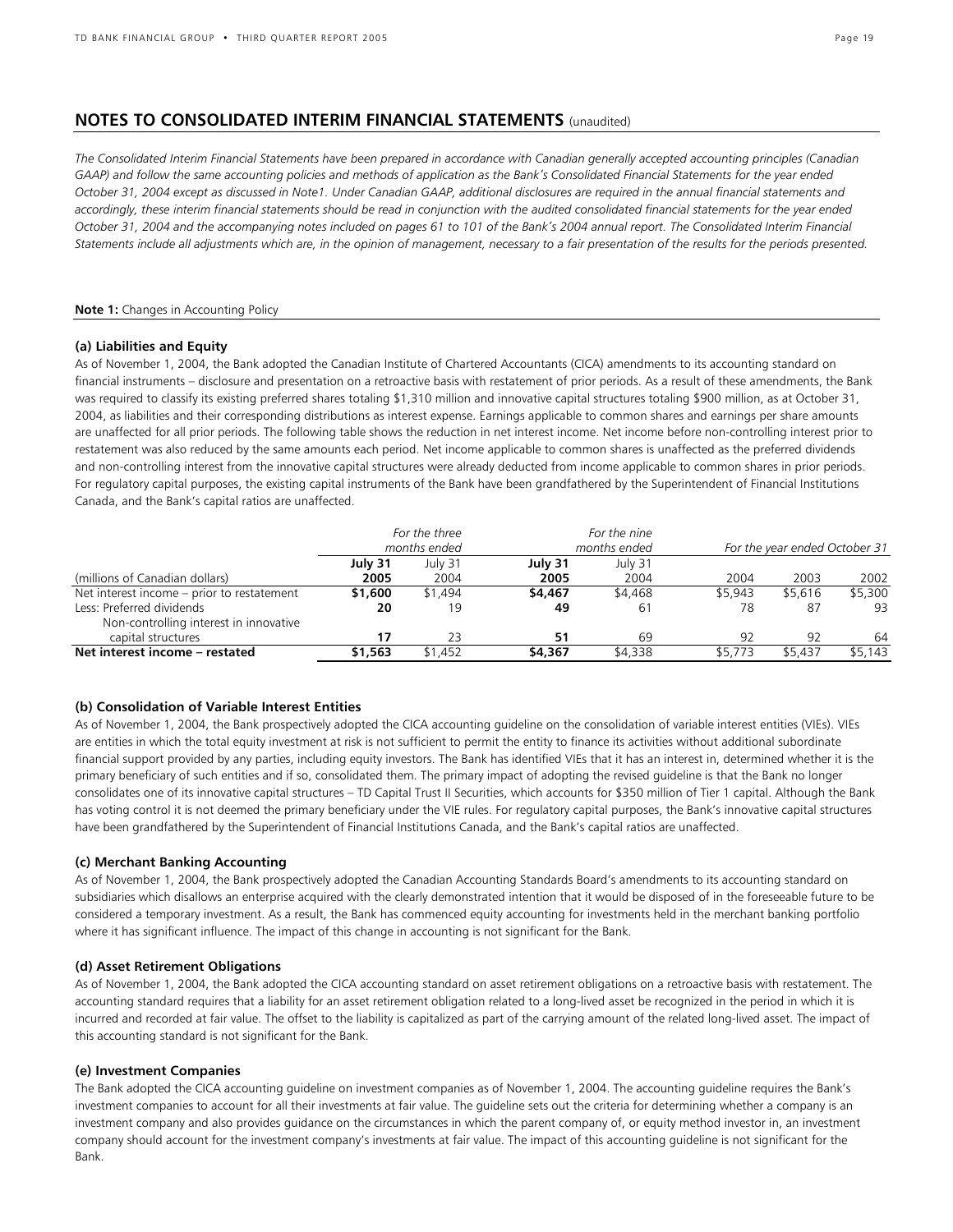### **Note 2:** Allowance for Credit Losses

The Bank's allowance for credit losses at July 31, 2005 and July 31, 2004 is shown in the table below. The Bank no longer has any sectoral allowances beginning in the first quarter 2005.

|                                              | July 31, 2005   |                 |              |           |                          |           | July 31, 2004 |
|----------------------------------------------|-----------------|-----------------|--------------|-----------|--------------------------|-----------|---------------|
|                                              | <b>Specific</b> | General         |              | Specific  | General                  | Sectoral  |               |
| (millions of Canadian dollars)               | allowance       | allowance       | <b>Total</b> | allowance | allowance                | allowance | Total         |
| Balance at beginning of year                 | \$266           | \$917           | \$1,183      | \$487     | \$984                    | \$541     | \$2,012       |
| Acquisition of TD Banknorth                  | 27              | 289             | 316          |           |                          |           |               |
| Provision for (reversal of) credit losses    | 129             | (59)            | 70           | 254       | (67)                     | (500)     | (313)         |
| Transfer from sectoral to specific           |                 |                 |              |           |                          | (5)       |               |
| Write-offs                                   | (349)           | $\qquad \qquad$ | (349)        | (555)     |                          |           | (555)         |
| Recoveries                                   | 163             |                 | 163          | 93        | $\overline{\phantom{0}}$ | 138       | 231           |
| Other <sup>1</sup>                           |                 | (4)             | (3)          |           |                          | (14)      | (6)           |
| Allowance for credit losses at end of period | \$237           | \$1.143         | \$1,380      | \$292     | \$917                    | \$160     | \$1,369       |

1 Includes foreign exchange rate changes and losses on loan sales booked to sectoral allowance.

### **Note 3:** Securitizations

The following tables summarize the Bank's securitization activity for the three months and nine months ended July 31. In most cases, the Bank retained the responsibility for servicing the assets securitized.

|                                                                          |                    | For the three months ended |         |            |               |                    |          |               | For the three months ended |         |  |  |  |
|--------------------------------------------------------------------------|--------------------|----------------------------|---------|------------|---------------|--------------------|----------|---------------|----------------------------|---------|--|--|--|
|                                                                          |                    |                            |         |            | July 31, 2005 |                    |          | July 31, 2004 |                            |         |  |  |  |
|                                                                          | <b>Residential</b> |                            | Credit  | Commercial |               | <b>Residential</b> |          | Credit        | Commercial                 |         |  |  |  |
|                                                                          | mortgage           | Personal                   | card    | mortgage   |               | mortgage           | Personal | card          | mortgage                   |         |  |  |  |
| (millions of Canadian dollars)                                           | loans              | loans                      | loans   | loans      | Total         | loans              | loans    | loans         | loans                      | Total   |  |  |  |
| Gross proceeds from new<br>securitizations recorded during the<br>period | \$1,457            | \$885                      | \$1,300 | S-         | \$3,642       | \$1,663            | \$751    | \$1,435       | $S-$                       | \$3,849 |  |  |  |
| Retained interest recorded during the<br>period                          | 38                 | 6                          | 24      |            | 68            | 36                 | 5        | 24            |                            | \$65    |  |  |  |
| Gain on sale, net of transaction fees<br>and expenses                    | 5                  | 5                          | 22      | -          | 32            | 5                  | 5        | 22            | $\qquad \qquad =$          | \$32    |  |  |  |
| Cash flows received on interests<br>retained                             | 50                 | 18                         | 39      |            | 108           | 40                 | 11       | 45            |                            | \$98    |  |  |  |

|                                       |                    | For the nine months ended<br>For the nine months ended |         |            |               |                    |          |               |            |          |  |
|---------------------------------------|--------------------|--------------------------------------------------------|---------|------------|---------------|--------------------|----------|---------------|------------|----------|--|
|                                       |                    |                                                        |         |            | July 31, 2005 |                    |          | July 31, 2004 |            |          |  |
|                                       | <b>Residential</b> |                                                        | Credit  | Commercial |               | <b>Residential</b> |          | Credit        | Commercial |          |  |
|                                       | mortgage           | Personal                                               | card    | mortgage   |               | mortgage           | Personal | card          | mortgage   |          |  |
| (millions of Canadian dollars)        | loans              | loans                                                  | loans   | loans      | Total         | loans              | loans    | loans         | loans      | Total    |  |
| Gross proceeds from new               |                    |                                                        |         |            |               |                    |          |               |            |          |  |
| securitizations recorded during the   |                    |                                                        |         |            |               |                    |          |               |            |          |  |
| period                                | \$4,547            | \$3,456                                                | \$3,900 | \$299      | \$12,202      | \$3,811            | \$2,021  | \$4,435       | \$408      | \$10,675 |  |
| Retained interest recorded during the |                    |                                                        |         |            |               |                    |          |               |            |          |  |
| period                                | 106                | 25                                                     | 72      | -          | 203           | 94                 | 13       | 78            | 3          | 188      |  |
| Gain on sale, net of transaction fees |                    |                                                        |         |            |               |                    |          |               |            |          |  |
| and expenses <sup>1</sup>             | 30                 | 16                                                     | 66      | 7          | 119           | 27                 | 13       | 73            | 5          | 118      |  |
| Cash flows received on interests      |                    |                                                        |         |            |               |                    |          |               |            |          |  |
| retained                              | 139                | 37                                                     | 123     | 3          | 302           | 110                | 31       | 142           | 4          | 287      |  |

<sup>1</sup> For term loans (residential and commercial mortgage loans), the gain on sale is after the effects of hedges on assets sold.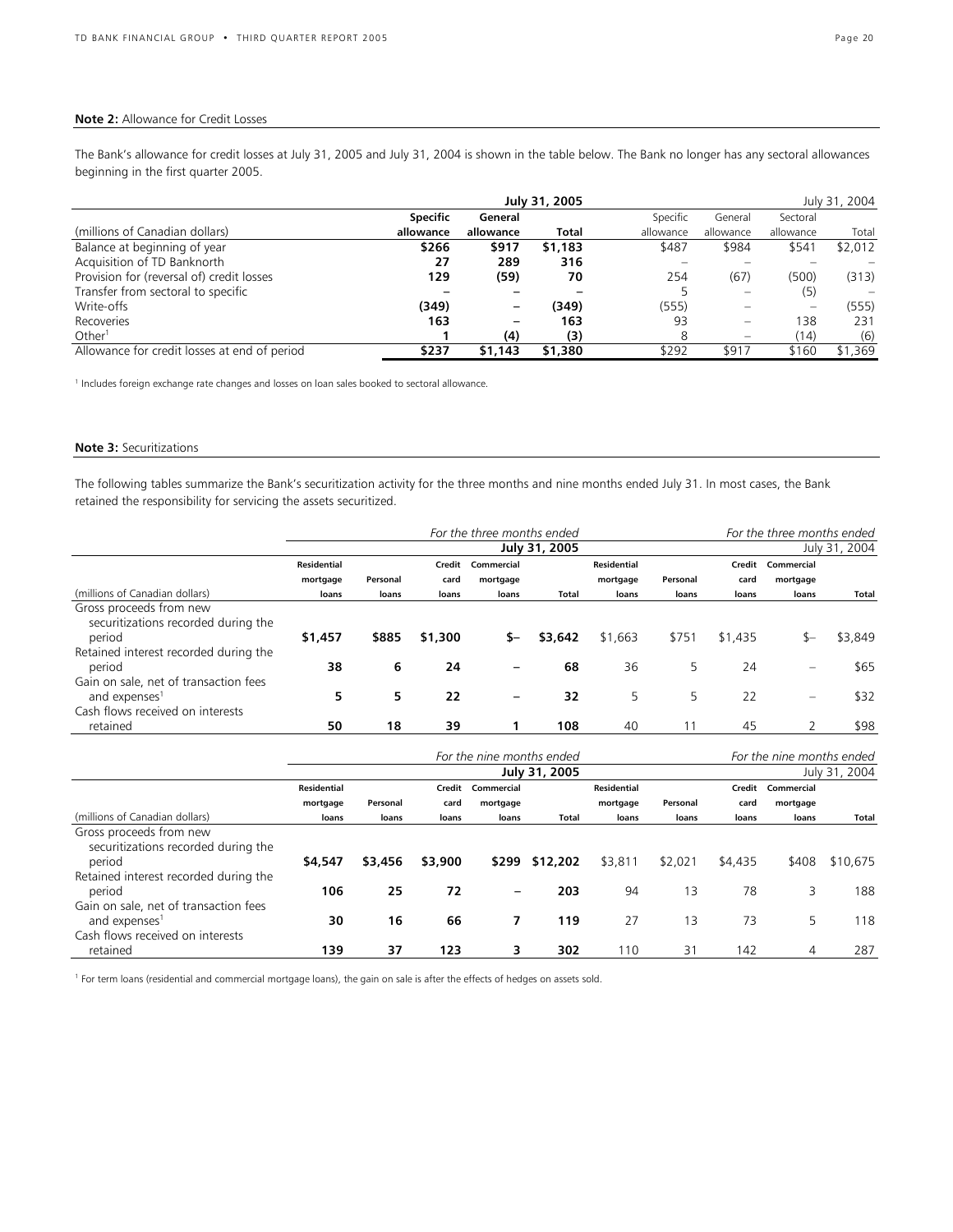The following tables summarize the impact of securitizations on the Bank's Consolidated Interim Statement of Income for the three months and nine months ended July 31.

|                                  |                    | For the three months ended |        |                 |       |                    |          | For the three months ended |            |               |  |  |  |
|----------------------------------|--------------------|----------------------------|--------|-----------------|-------|--------------------|----------|----------------------------|------------|---------------|--|--|--|
|                                  |                    | July 31, 2005              |        |                 |       |                    |          |                            |            | July 31, 2004 |  |  |  |
|                                  | <b>Residential</b> |                            | Credit | Commercial      |       | <b>Residential</b> |          | Credit                     | Commercial |               |  |  |  |
|                                  | mortgage           | Personal                   | card   | mortgage        |       | mortgage           | Personal | card                       | mortgage   |               |  |  |  |
| (millions of Canadian dollars)   | loans              | loans                      | loans  | loans           | Total | loans              | loans    | loans                      | loans      | Total         |  |  |  |
| Gain on sale, net of transaction |                    |                            |        |                 |       |                    |          |                            |            |               |  |  |  |
| fees and expenses <sup>1</sup>   | \$5                | \$5                        | \$22   |                 | \$32  | \$5                | \$5      | \$22                       | እ—         | \$32          |  |  |  |
| Servicing income                 | 33                 | 19                         |        | $\qquad \qquad$ | 69    | 29                 | b        | 23                         |            | 58            |  |  |  |
| Total                            | \$38               | \$24                       | \$39   | —ב              | \$101 | \$34               | \$1      | \$45                       |            | \$90          |  |  |  |

|                                  |             | For the nine months ended |        |            |       |                    |          |        | For the nine months ended |               |  |  |  |
|----------------------------------|-------------|---------------------------|--------|------------|-------|--------------------|----------|--------|---------------------------|---------------|--|--|--|
|                                  |             | July 31, 2005             |        |            |       |                    |          |        |                           | July 31, 2004 |  |  |  |
|                                  | Residential |                           | Credit | Commercial |       | <b>Residential</b> |          | Credit | Commercial                |               |  |  |  |
|                                  | mortgage    | Personal                  | card   | mortgage   |       | mortgage           | Personal | card   | mortgage                  |               |  |  |  |
| (millions of Canadian dollars)   | loans       | loans                     | loans  | loans      | Total | loans              | loans    | loans  | loans                     | Total         |  |  |  |
| Gain on sale, net of transaction |             |                           |        |            |       |                    |          |        |                           |               |  |  |  |
| fees and expenses <sup>1</sup>   | \$30        | \$16                      | \$66   | \$7        | \$119 | \$27               | \$13     | \$73   |                           | \$118         |  |  |  |
| Servicing income                 | 79          | 38                        | 58     | -          | 175   | 102                | 18       | 70     |                           | 190           |  |  |  |
| Total                            | \$109       | \$54                      | \$124  | \$7        | \$294 | \$129              | \$3'     | \$143  |                           | \$308         |  |  |  |

1 For term loans (residential and commercial mortgage loans), the gain on sale is after the effects of hedges on assets sold.

The key assumptions used to value the sold and retained interests as at July 31 are shown in the following table.

|                                     |             |          |        | 2005                     |                    |          |        | 2004       |
|-------------------------------------|-------------|----------|--------|--------------------------|--------------------|----------|--------|------------|
|                                     | Residential |          | Credit | Commercial               | <b>Residential</b> |          | Credit | Commercial |
|                                     | mortgage    | Personal | card   | mortgage                 | mortgage           | Personal | card   | mortgage   |
| (millions of Canadian dollars)      | loans       | loans    | loans  | loans                    | loans              | loans    | loans  | loans      |
| Prepayment rate <sup>1</sup>        | 20.0%       | 5.9%     | 41.5%  | 2.5%                     | 20.0%              | 5.9%     | 39.4%  | 3.7%       |
| Excess spread <sup>2</sup>          | $\cdot$     | 1.1      | 13.2   | $\overline{\phantom{m}}$ |                    |          | 12.2   | -          |
| Discount rate                       | 5.2         | 3.2      | 3.9    | 9.8                      | 5.2                | 2.8      | 4.4    | 4.7        |
| Expected credit losses <sup>3</sup> |             |          |        |                          |                    | -        |        |            |

<sup>1</sup> Represents monthly payment rate for personal and credit card loans.

 $^2$  The excess spread for credit card loans reflects the net portfolio yield, which is interest earned and other revenues less funding costs and losses.<br><sup>3</sup> There are no expected credit lesses for residential mertaage lo

<sup>3</sup> There are no expected credit losses for residential mortgage loans as these mortgages are government guaranteed.

During the three months ended July 31, 2005, there were maturities of previously securitized loans and receivables of \$2,185 million (Q3, 2004 – \$2,288 million). As a result, proceeds from securitizations were \$1,457 million for the three months ended July 31, 2005 (Q3, 2004 – \$1,561 million). During the nine months ended July 31, 2005, there were maturities of previously securitized loans and receivables of \$6,580 million (nine months ended July 31, 2004 – \$7,065 million). As a result, proceeds from securitizations were \$5,622 million for the nine months ended July 31, 2005 (nine months ended July 31, 2004 – \$3,610 million).

#### **Note 4:** Variable Interest Entities

Variable interest entities (VIEs) are entities in which the total equity investment at risk is not sufficient to permit the entity to finance its activities without additional subordinate financial support provided by any parties, including equity investors. The accounting guideline requires the Bank to identify VIEs in which it has an interest, determine whether it is the primary beneficiary of such entities and if so, consolidate them. The primary beneficiary is an entity that is exposed to a majority of the VIE's expected losses or entitled to a majority of the VIE's expected residual returns or both.

 As of July 31, 2005, the Bank was not considered the primary beneficiary of any significant VIEs. The Bank holds variable interests in certain VIEs where it is not considered the primary beneficiary. The first of these are multi-seller conduits which the Bank created in fiscal 1993, 1998, 1999 and 2000 with a total of \$10 billion of assets. While the probability of loss is negligible, the Bank's maximum potential exposure to loss from these conduits is \$10 billion as of July 31, 2005 (through sole provision of liquidity facilities only available in the event of a general market disruption).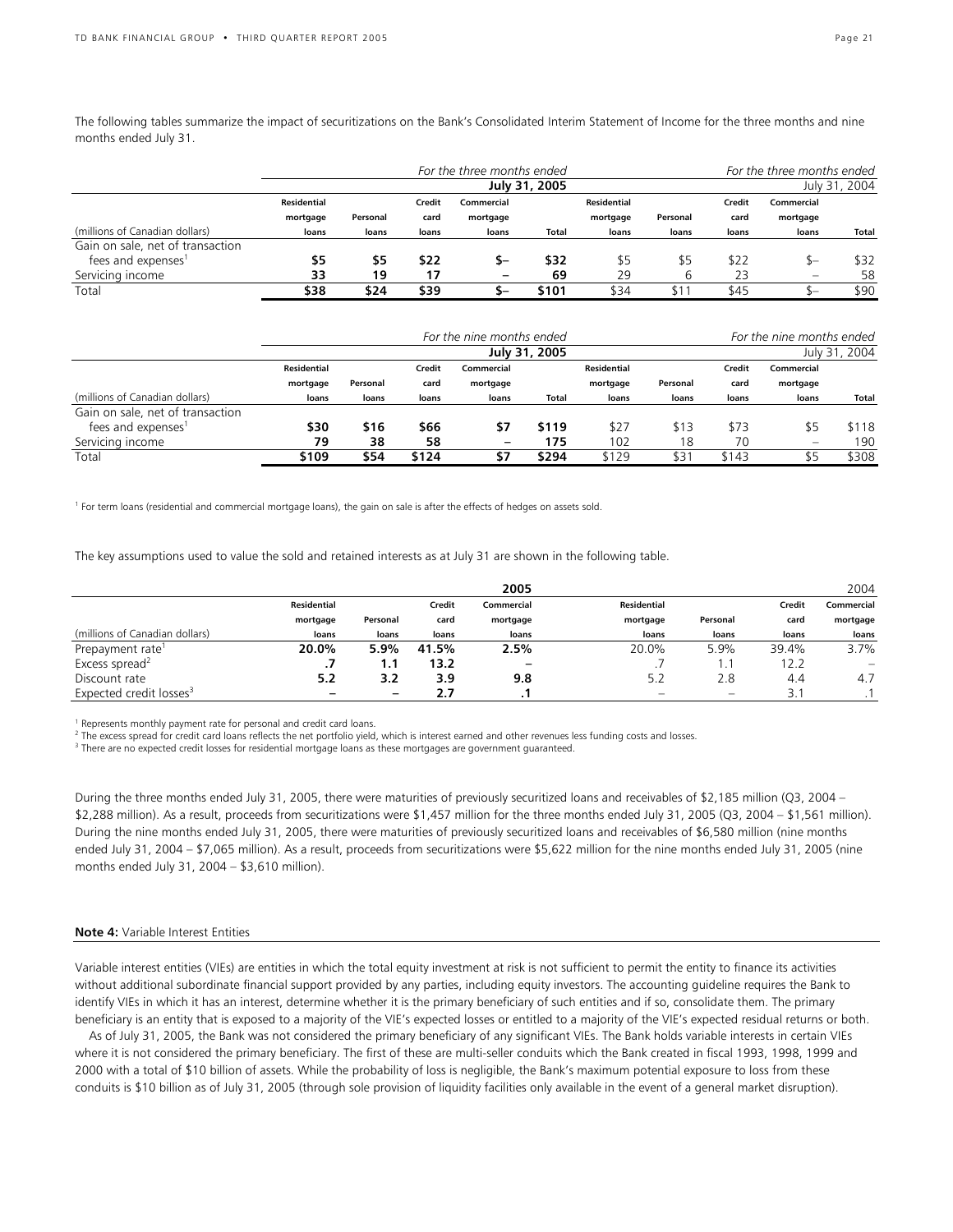The second is a single-seller conduit which the Bank created in fiscal 2000 with \$3 billion of assets. The Bank's maximum potential exposure to loss for this conduit is through sole provision of liquidity facilities of \$3 billion (as of July 31, 2005), which is only available in the event of a general market disruption; however, the probability of loss is negligible.

 The Bank also enters into structured transactions on behalf of clients. Beginning in fiscal 2001, the Bank sold trading assets to certain third-party managed multi-seller conduits as a source of cost effective funding as well as to manage regulatory capital. As part of the transactions, the Bank maintained its exposure to the assets through derivative contracts executed with the conduits. The Bank's maximum exposure to the entity is limited to the \$2 billion notional value of the specified assets sold.

### **Note 5:** Subordinated Notes, Debentures and Other Debt

During the Third Quarter 2005, the Bank repaid upon maturity \$2 million of debentures, with an interest rate of .85%.

### **Note 6:** Capital Stock and Liabilities for Preferred Shares

| (thousands of shares)                                                                   | July 31, 2005 | Oct. 31, 2004 |
|-----------------------------------------------------------------------------------------|---------------|---------------|
| Liabilities for preferred shares issued by the Bank:                                    |               |               |
| Class A – Series I                                                                      | 16            | 16            |
| Class A – Series J                                                                      | 16,384        | 16,384        |
| Class $A -$ Series M                                                                    | 14,000        | 14,000        |
| Class $A -$ Series N                                                                    | 8,000         | 8,000         |
| Liabilities for preferred shares issued by TD Mortgage Investment Corporation: Series A | 350           | 350           |
| Common shares <sup>1</sup> – outstanding                                                | 709,029       | 655,902       |
| Options to purchase common shares – outstanding                                         | 20,896        | 22.049        |

<sup>1</sup> 240 thousand net common shares held by Bank subsidiaries have been sold and added to equity during the nine months ended July 31, 2005.

The Bank issued 44.3 million common shares as part of the consideration for acquiring a majority interest in Banknorth during the second quarter 2005.

During the nine months ended July 31, 2005, the Bank did not repurchase any of its common shares under its outstanding normal course issuer bid. During the nine months ended July 31, 2004, 7.6 million shares were repurchased at a cost of \$350 million on a previous program.

#### **Note 7:** Stock Based Compensation

The following table summarizes the compensation expense recognized by the Bank for stock option awards in the Consolidated Interim Statement of Income for the three and nine months ended July 31.

|                                |         | For the three months ended |         |         |
|--------------------------------|---------|----------------------------|---------|---------|
|                                | July 31 | July 31                    | July 31 | July 31 |
| (millions of Canadian dollars) | 2005    | 2004                       | 2005    | 2004    |
|                                | 58      |                            | \$16    | \$8     |

During the nine months ended July 31, 2005, 2.2 million (nine months ended July 31, 2004 – 2.4 million) options were granted at market with a weighted average fair value of \$10.63 per option (nine months ended, 2004 – \$9.37 per option).

The fair value of options granted was estimated at the date of grant using the Black-Scholes valuation model with the following assumptions:

|                         | For the nine months ended |               |
|-------------------------|---------------------------|---------------|
|                         | July 31, 2005             | July 31, 2004 |
| Risk-free interest rate | 3.70%                     | 4.10%         |
| Expected option life    | 5.3 years                 | 5.0 years     |
| Expected volatility     | 25.7%                     | 27.6%         |
| Expected dividend yield | 2.84%                     | 2.93%         |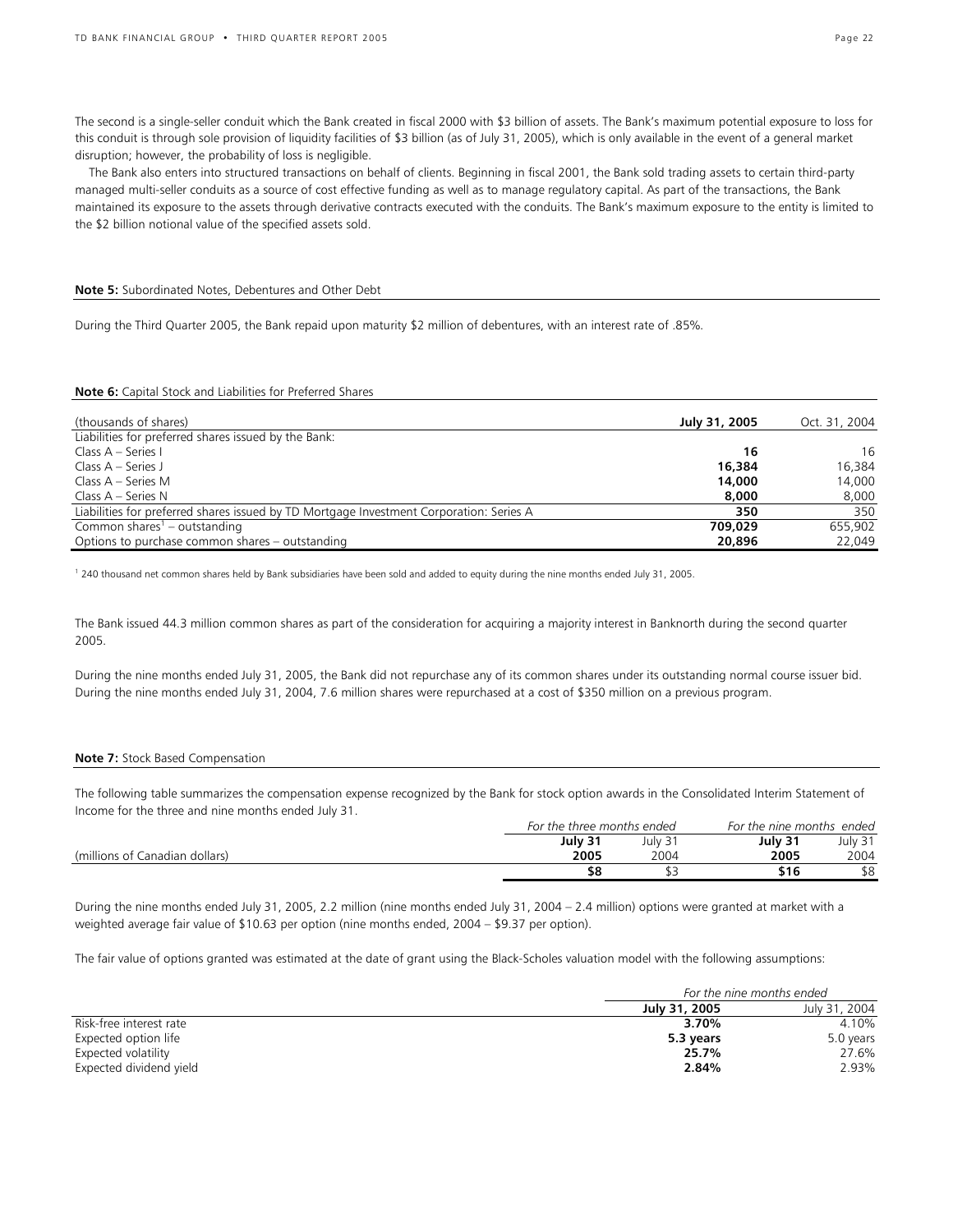### **Note 8:** Employee Future Benefits

The Bank's pension plans and principal non-pension post-retirement benefit plans expenses are as follows:

#### **Principal Pension Plan Pension Expense**

|                                                                     | For the three months ended |         | For the nine months ended |         |  |
|---------------------------------------------------------------------|----------------------------|---------|---------------------------|---------|--|
|                                                                     | July 31                    | July 31 | July 31                   | July 31 |  |
| (millions of Canadian dollars)                                      | 2005                       | 2004    | 2005                      | 2004    |  |
| Elements of pension plan expense before adjustments to recognize    |                            |         |                           |         |  |
| the long term nature of the cost                                    |                            |         |                           |         |  |
| Service cost - benefits earned                                      | \$11                       | \$8     | \$34                      | \$29    |  |
| Interest cost on projected benefit obligation                       | 25                         | 23      | 76                        | 70      |  |
| Actual return on plan assets                                        | (36)                       | (2)     | (155)                     | (159)   |  |
| Actuarial (gains) / losses                                          | (9)                        |         | (9)                       |         |  |
| Plan amendments                                                     | (3)                        |         | 54                        | 8       |  |
| Adjustments to recognize the long term nature of plan cost          |                            |         |                           |         |  |
| Difference between costs arising in the period and costs recognized |                            |         |                           |         |  |
| in the period in respect of:                                        |                            |         |                           |         |  |
| Return on plan assets <sup>1</sup>                                  | 9                          | (23)    | 72                        | 83      |  |
| Actuarial losses <sup>2</sup>                                       | 11                         |         | 16                        | 12      |  |
| Plan amendments <sup>3</sup>                                        | 4                          | (1)     | (50)                      | (7)     |  |
| Total                                                               | \$12                       | \$9     | \$38                      | \$36    |  |

<sup>1</sup> For the three months ended July 31, 2005, includes expected return on plan assets of \$27 million (Q3, 2004 – \$25 million) less actual return on plan assets of \$36 million (Q3, 2004 – \$2 million). For the nine months ended July 31, 2005, includes expected return on plan assets of \$83 million (nine months ended July 31, 2004 – \$76 million) less actual return on plan assets of \$155 million (nine months ended July 31, 2004 – \$159 million).

<sup>2</sup> For the three months ended July 31, 2005, includes loss recognized of \$2 million (Q3, 2004 – \$4 million) less actuarial losses on projected benefit obligation of \$(9) million (Q3, 2004 – nil). For the nine months ended July 31, 2005, includes loss recognized of \$7 million (nine months ended July 31, 2004 – \$12 million) less actuarial losses on projected benefit obligation of \$(9) million (nine months ended July 31, 2004 – nil).

<sup>3</sup> For the three months ended July 31, 2005, includes amortization of costs for plan amendments of \$1 million (Q3, 2004 – \$(1) million) less actual cost amendments of \$(3) million (Q3, 2004 – nil). For the nine months ended July 31, 2005, includes amortization of costs for plan amendments of \$4 million (nine months ended July 31, 2004 – \$1 million) less actual cost<br>amendments of \$54 million (nine months

### **Other Pension Plans Pension Expense**

|                                                                    | For the three months ended |         | For the nine months ended |         |
|--------------------------------------------------------------------|----------------------------|---------|---------------------------|---------|
|                                                                    | July 31                    | July 31 | July 31                   | July 31 |
| (millions of Canadian dollars)                                     | 2005                       | 2004    | 2005                      | 2004    |
| CT defined benefit pension plan                                    |                            |         |                           | \$3     |
| U.S. Personal and Commercial Banking defined benefit pension plans |                            |         |                           |         |
| Supplemental employee retirement plans                             |                            |         |                           | 22      |
| Total                                                              | \$13                       |         | \$30                      | \$25    |

### **Principal Non-Pension Post-Retirement Benefit Plans Expense**

|                                               | For the three months ended |         | For the nine months ended |         |  |
|-----------------------------------------------|----------------------------|---------|---------------------------|---------|--|
|                                               | July 31                    | July 31 | July 31                   | July 31 |  |
| (millions of Canadian dollars)                | 2005                       | 2004    | 2005                      | 2004    |  |
| Service cost - benefits earned                |                            |         | 58                        | \$7     |  |
| Interest cost on projected benefit obligation |                            |         |                           | 14      |  |
| Total                                         |                            |         | \$23                      |         |  |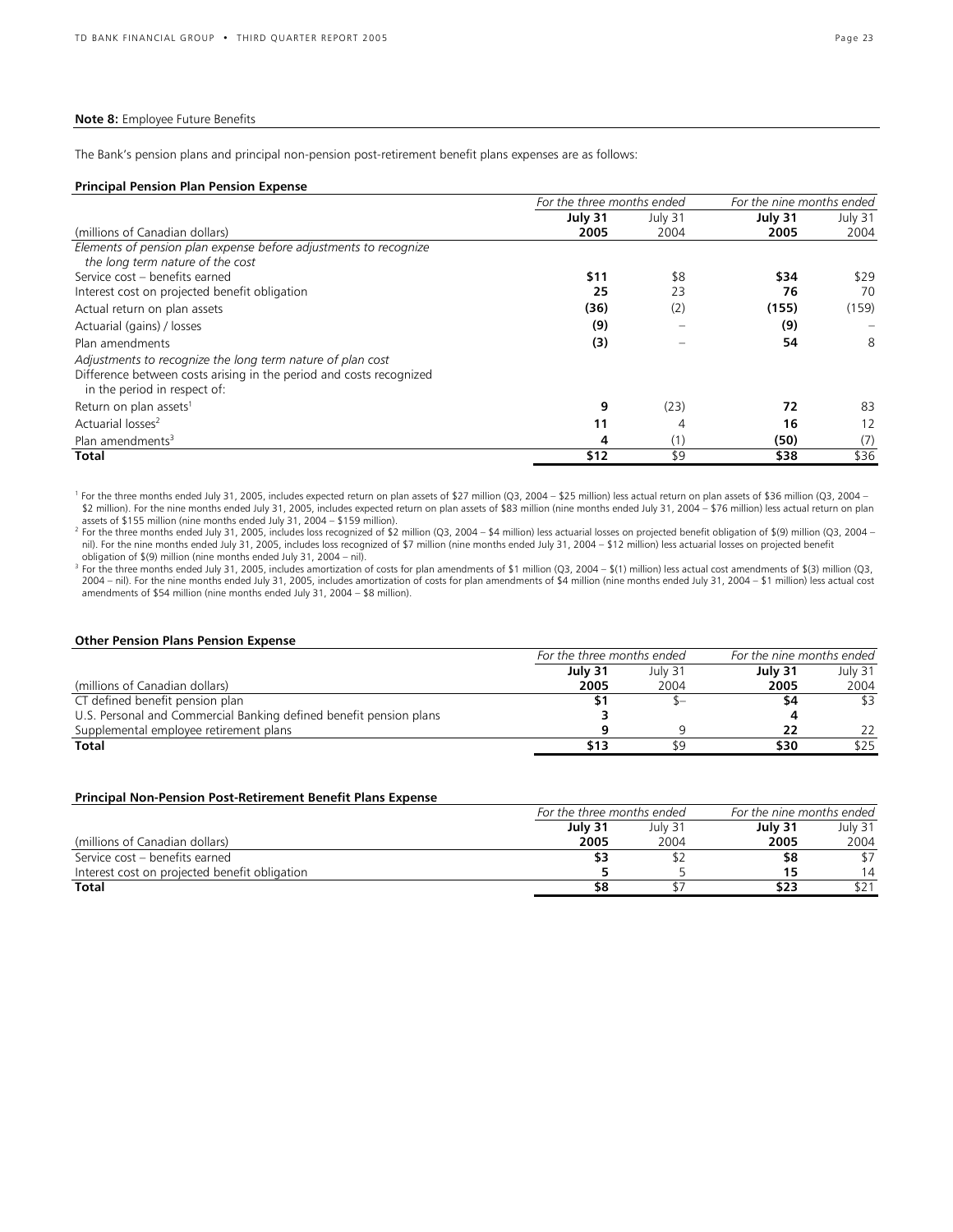### **Contributions**

The Bank's contributions to its pension plans and its principal non-pension post-retirement benefit plans are as follows:

|                                           |         | For the three months ended |         |         |
|-------------------------------------------|---------|----------------------------|---------|---------|
|                                           | July 31 | July 31                    | July 31 | July 31 |
| (millions of Canadian dollars)            | 2005    | 2004                       | 2005    | 2004    |
| Principal pension plan                    | \$16    | \$12                       | \$43    | \$33    |
| CT defined benefit pension plan           | 30      |                            |         |         |
| Supplemental employee retirement plans    |         |                            |         | 6       |
| Non-pension post-retirement benefit plans |         |                            |         |         |
| <b>Total</b>                              | \$49    |                            | \$85    | \$47    |

As at July 31, 2005, the Bank expects to contribute an additional \$13 million to its principal pension plan, \$1 million to its CT defined benefit pension plan, \$25 million to its U.S. Personal and Commercial defined benefit pension plans, \$2 million to its supplemental employee retirement plans and \$2 million to its non-pension post-retirement benefit plans by the end of the year. However, future contribution amounts may change upon the Bank's review of the current contribution levels during the year.

#### **Note 9:** Earnings per Common Share

|                                                                              | For the three months ended |         | For the nine months ended |         |  |
|------------------------------------------------------------------------------|----------------------------|---------|---------------------------|---------|--|
|                                                                              | July 31                    | July 31 | July 31                   | July 31 |  |
| (millions of Canadian dollars)                                               | 2005                       | 2004    | 2005                      | 2004    |  |
| <b>Basic Earnings per Common Share</b>                                       |                            |         |                           |         |  |
| Net income applicable to common shares                                       | \$411                      | \$565   | \$1,640                   | \$1,637 |  |
| Average number of common shares outstanding (millions)                       | 707.6                      | 653.1   | 684.9                     | 654.9   |  |
| Basic earnings per common share                                              | \$.58                      | \$.87   | \$2.39                    | \$2.50  |  |
| <b>Diluted Earnings per Common Share</b>                                     |                            |         |                           |         |  |
| Net income applicable to common shares                                       | \$411                      | \$565   | \$1,640                   | \$1,637 |  |
| Average number of common shares outstanding (millions)                       | 707.6                      | 653.1   | 684.9                     | 654.9   |  |
| Stock options potentially exercisable as determined under the treasury stock |                            |         |                           |         |  |
| method <sup>1</sup>                                                          | 5.8                        | 4.3     | 5.5                       | 4.8     |  |
| Average number of common shares outstanding – diluted                        | 713.4                      | 657.4   | 690.4                     | 659.7   |  |
| Diluted earnings per common share                                            | \$.58                      | \$.86   | \$2.38                    | \$2.48  |  |

<sup>1</sup> For the nine months ended July 31, 2005, the computation of diluted earnings per common share excluded weighted average options outstanding of 363 thousand with a weighted exercise price of \$49.40 as the options' price was greater than the average market price of the Bank's common shares. For the nine months ended July 31, 2004, all options outstanding were included in the computation of diluted earnings per common share as the options' exercise prices were less than the average market prices of the Bank's common shares.

### **Note 10:** Segmented Information

The Bank's operations and activities are organized around the following businesses: Canadian Personal and Commercial Banking, U.S. Personal and Commercial Banking, Wholesale Banking and Wealth Management. Results for these segments for the three and nine months ended July 31 are presented in the following tables: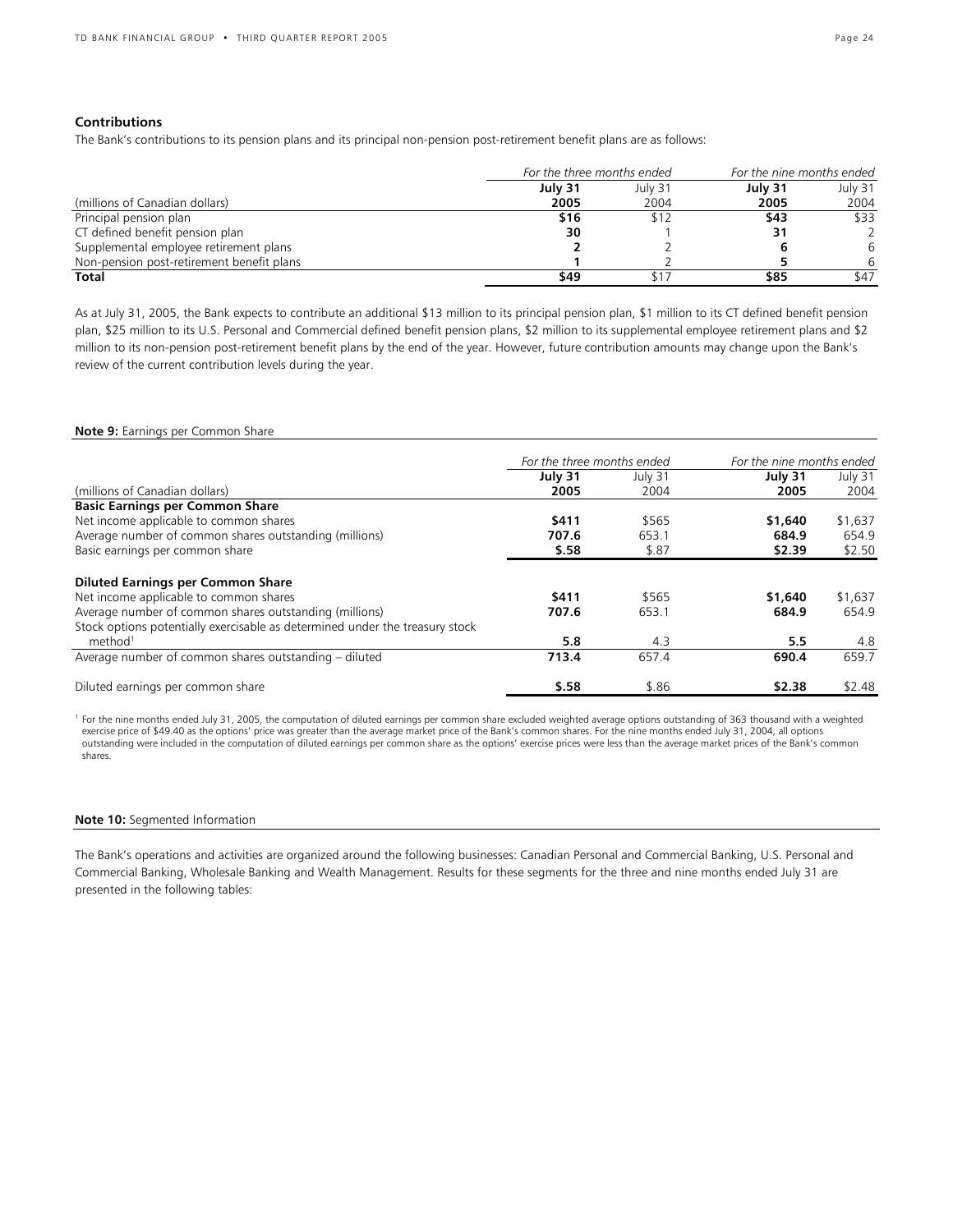### **Results by Business Segment**

|         |                | U.S. Personal and                                     |         |         |                                           |         |                      |                          |                                  |         |
|---------|----------------|-------------------------------------------------------|---------|---------|-------------------------------------------|---------|----------------------|--------------------------|----------------------------------|---------|
|         |                | Commercial                                            |         |         |                                           | Wealth  |                      |                          |                                  |         |
|         | <b>Banking</b> | <b>Banking</b>                                        |         |         |                                           |         |                      |                          |                                  | Total   |
| July 31 | July 31        | July 31                                               | July 31 | July 31 | July 31                                   | July 31 | July 31              | July 31                  | July 31                          | July 31 |
| 2005    | 2004           | 2005                                                  | 2005    | 2004    | 2005                                      | 2004    | 2005                 | 2004                     | 2005                             | 2004    |
| \$1,094 | \$1,033        | \$308                                                 | \$164   | \$417   | \$167                                     | \$127   | \$(170)              | \$(125)                  | \$1,563                          | \$1,452 |
| 600     | 537            | 141                                                   | 279     | 118     | 508                                       | 489     |                      | 37                       | 1,535                            | 1,181   |
| 1,694   | 1,570          | 449                                                   | 443     | 535     | 675                                       | 616     | (163)                | (88)                     | 3,098                            | 2,633   |
|         |                |                                                       |         |         |                                           |         |                      |                          |                                  |         |
| 90      | 92             | 4                                                     | 13      | 12      |                                           | -       | (67)                 | (121)                    | 40                               | (17)    |
|         |                |                                                       |         |         |                                           |         |                      |                          |                                  |         |
| 956     | 913            | 250                                                   | 296     | 340     | 531                                       | 502     | 401                  | -                        | 2,434                            | 1,755   |
|         |                |                                                       |         |         |                                           |         |                      |                          |                                  |         |
| 648     | 565            | 195                                                   | 134     | 183     | 144                                       | 114     | (497)                | 33                       | 624                              | 895     |
|         |                |                                                       |         |         |                                           |         |                      |                          |                                  |         |
| 214     | 193            | 67                                                    | 44      | 55      | 45                                        | 38      | (306)                | (55)                     | 64                               | 231     |
|         |                | 58                                                    |         |         |                                           | -       |                      | $\overline{\phantom{m}}$ | 58                               |         |
|         |                |                                                       |         |         |                                           |         |                      |                          |                                  |         |
|         |                |                                                       |         |         |                                           |         |                      |                          |                                  |         |
| \$434   | \$372          | \$70                                                  | \$90    | \$128   | \$99                                      | \$76    | \$(191)              | \$88                     | \$502                            | \$664   |
|         |                |                                                       |         |         |                                           |         |                      |                          |                                  |         |
|         |                |                                                       |         |         |                                           |         |                      |                          | 91                               | 99      |
|         |                |                                                       |         |         |                                           |         |                      |                          | \$411                            | \$565   |
|         |                |                                                       |         |         |                                           |         |                      |                          |                                  |         |
|         |                |                                                       |         |         |                                           |         |                      |                          |                                  |         |
|         |                |                                                       |         |         |                                           |         |                      |                          |                                  | \$309.2 |
| 34.6    | 29.4           |                                                       |         |         |                                           |         | (11.3)               | (10.4)                   | 23.3                             | 19.0    |
|         | \$127.3        | <b>Canadian Personal</b><br>and Commercial<br>\$121.0 | \$37.4  | \$161.1 | Wholesale Banking <sup>2</sup><br>\$148.3 | \$26.6  | Management<br>\$25.1 | \$16.0                   | Corporate <sup>2</sup><br>\$14.8 | \$368.4 |

|                                    |         | <b>Canadian Personal</b> | U.S. Personal and    |                                |         |         |            |         |                        |         |         |
|------------------------------------|---------|--------------------------|----------------------|--------------------------------|---------|---------|------------|---------|------------------------|---------|---------|
|                                    |         | and Commercial           | Commercial           |                                |         |         | Wealth     |         |                        |         |         |
| (millions of Canadian dollars)     |         | <b>Banking</b>           | Banking <sup>1</sup> | Wholesale Banking <sup>2</sup> |         |         | Management |         | Corporate <sup>2</sup> |         | Total   |
|                                    | July 31 | July 31                  | July 31              | July 31                        | July 31 | July 31 | July 31    | July 31 | July 31                | July 31 | July 31 |
| For the nine months ended          | 2005    | 2004                     | 2005                 | 2005                           | 2004    | 2005    | 2004       | 2005    | 2004                   | 2005    | 2004    |
| Net interest income                | \$3,213 | \$3,063                  | \$407                | \$743                          | \$1,232 | \$468   | \$362      | \$(464) | \$(319)                | \$4,367 | \$4,338 |
| Other income                       | 1,761   | 1,543                    | 180                  | 874                            | 500     | 1,556   | 1,629      | 76      | 93                     | 4,447   | 3,765   |
| Total revenue                      | 4,974   | 4,606                    | 587                  | 1,617                          | 1,732   | 2,024   | 1,991      | (388)   | (226)                  | 8,814   | 8,103   |
| Provision for (reversal of) credit |         |                          |                      |                                |         |         |            |         |                        |         |         |
| losses                             | 276     | 285                      | (3)                  | 39                             | 29      |         |            | (242)   | (627)                  | 70      | (313)   |
| Non-interest expenses before       |         |                          |                      |                                |         |         |            |         |                        |         |         |
| amortization of intangibles        | 2,805   | 2,706                    | 333                  | 993                            | 1,028   | 1,569   | 1,545      | 468     | 340                    | 6,168   | 5,619   |
| Income (loss) before provision     |         |                          |                      |                                |         |         |            |         |                        |         |         |
| for (benefit of) income taxes      | 1,893   | 1,615                    | 257                  | 585                            | 675     | 455     | 446        | (614)   | 61                     | 2,576   | 2,797   |
| Provision for (benefit of) income  |         |                          |                      |                                |         |         |            |         |                        |         |         |
| taxes                              | 634     | 546                      | 89                   | 204                            | 209     | 159     | 157        | (497)   | (137)                  | 589     | 775     |
| Non-controlling interest           |         |                          | 79                   |                                |         |         |            |         |                        | 79      |         |
| Net income (loss) - before         |         |                          |                      |                                |         |         |            |         |                        |         |         |
| amortization of                    |         |                          |                      |                                |         |         |            |         |                        |         |         |
| intangibles                        | \$1,259 | \$1,069                  | \$89                 | \$381                          | \$466   | \$296   | \$289      | \$(117) | \$198                  | \$1,908 | \$2,022 |
| Amortization of intangibles, net   |         |                          |                      |                                |         |         |            |         |                        |         |         |
| of income taxes                    |         |                          |                      |                                |         |         |            |         |                        | 268     | 385     |
| Net income – reported basis        |         |                          |                      |                                |         |         |            |         |                        | \$1,640 | \$1,637 |
|                                    |         |                          |                      |                                |         |         |            |         |                        |         |         |

Certain comparative amounts have been restated. See Note 1 of the Consolidated Interim Financial Statements.

<sup>1</sup> Relates to TD Banknorth which is a reportable segment under Canadian and U.S. Generally Accepted Accounting Principles given that it engages in business activities from which it earns revenues and incurs expenses, its operating results are regularly reviewed by the Bank's chief operating decision maker to make decisions about resources to be allocated to the segment and assess its performance, and discrete financial information is available.

 $^2$  The taxable equivalent basis adjustment is reflected primarily in the Wholesale Banking segment's results and eliminated in the Corporate segment.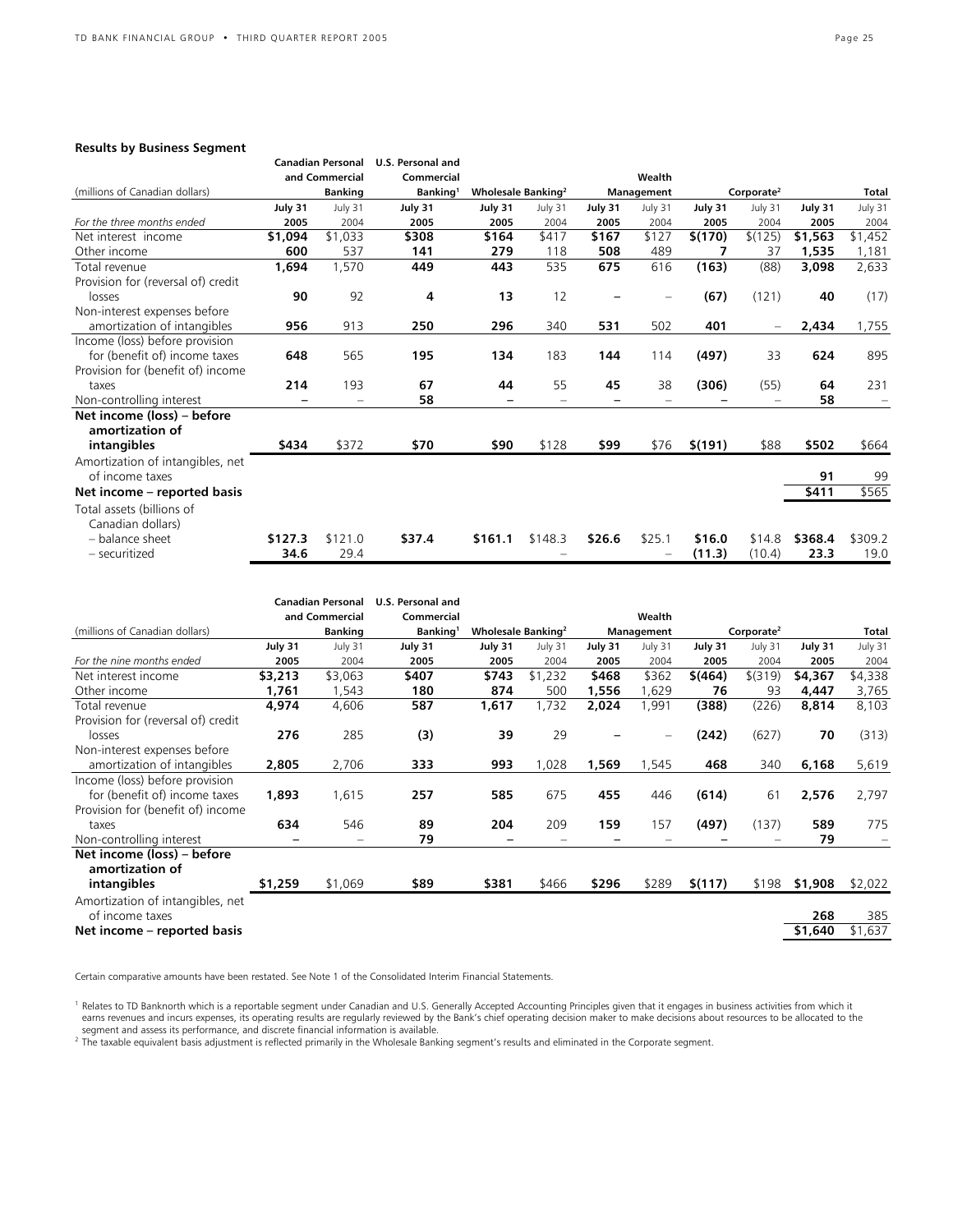### **Note 11:** Acquisitions and Dispositions

### **a) TD Banknorth**

On March 1, 2005, the Bank acquired 51% of the outstanding shares of TD Banknorth. The total consideration in respect of this purchase amounted to \$5,100 million, paid in cash and common shares in the amount of \$3,112 million and \$1,988 million, respectively. The acquisition was accounted for by the purchase method. The fiscal periods of the Bank and TD Banknorth are not coterminus. TD Banknorth's results from the March 1, 2005 acquisition date to its quarter end date of March 31, 2005 have been consolidated with the Bank's results for the quarter ending April 30, 2005. In the current quarter, Banknorth's three months ended June 30, 2005 are consolidated with the Bank's results for three months ended July 31, 2005. In subsequent quarters, TD Banknorth's results for the three months ended each calendar quarter will be consolidated with the Bank's results for the fiscal quarter. TD Banknorth is reported as a separate segment referred to as U.S. Personal and Commercial Banking.

During March 2005, TD Banknorth completed a share repurchase of 15.3 million shares. As a result of this share repurchase, the Bank increased its ownership of TD Banknorth by 4.5% resulting in a 55.5% share ownership.

The following table presents 100% of assets and liabilities of TD Banknorth as of the dates of acquisition. The assets and liabilities are carried 55.5% at fair value and 44.5% at historical cost.

| (millions of Canadian dollars)                                     |          |
|--------------------------------------------------------------------|----------|
| Fair value of assets acquired                                      |          |
| Cash and cash equivalents                                          | 928      |
| Securities                                                         | 6,335    |
| Loans                                                              | 24,581   |
| Intangible assets                                                  |          |
| Core deposit intangibles                                           | 420      |
| Other identifiable intangibles                                     | 137      |
| Other assets                                                       | 1,683    |
|                                                                    | \$34,084 |
|                                                                    |          |
| Less liabilities assumed                                           |          |
| Deposits                                                           | 28,919   |
| Obligations related to securities sold under repurchase agreements | 1,430    |
| Other liabilities                                                  | 198      |
| Future tax liability on intangible assets                          | 189      |
| Subordinated notes, debentures and other debt                      | 670      |
|                                                                    | \$31,406 |
|                                                                    |          |
| Less cash used in share repurchase program by TD Banknorth         | 603      |
| Fair value of identifiable net assets acquired                     | 2,075    |
| Non-controlling interest <sup>1</sup>                              | 1,617    |
|                                                                    | 458      |
| Goodwill                                                           | 4,642    |
| Total purchase consideration                                       | \$5,100  |

1 Includes \$881 million of historical cost of goodwill and intangibles allocated to non-controlling interest (\$831 million goodwill; \$50 million intangibles).

Goodwill arising from the acquisition is not amortized but assessed for impairment on a periodic basis. Intangible assets are amortized on an economic life basis over 5 to 18 years, based upon the estimated useful lives.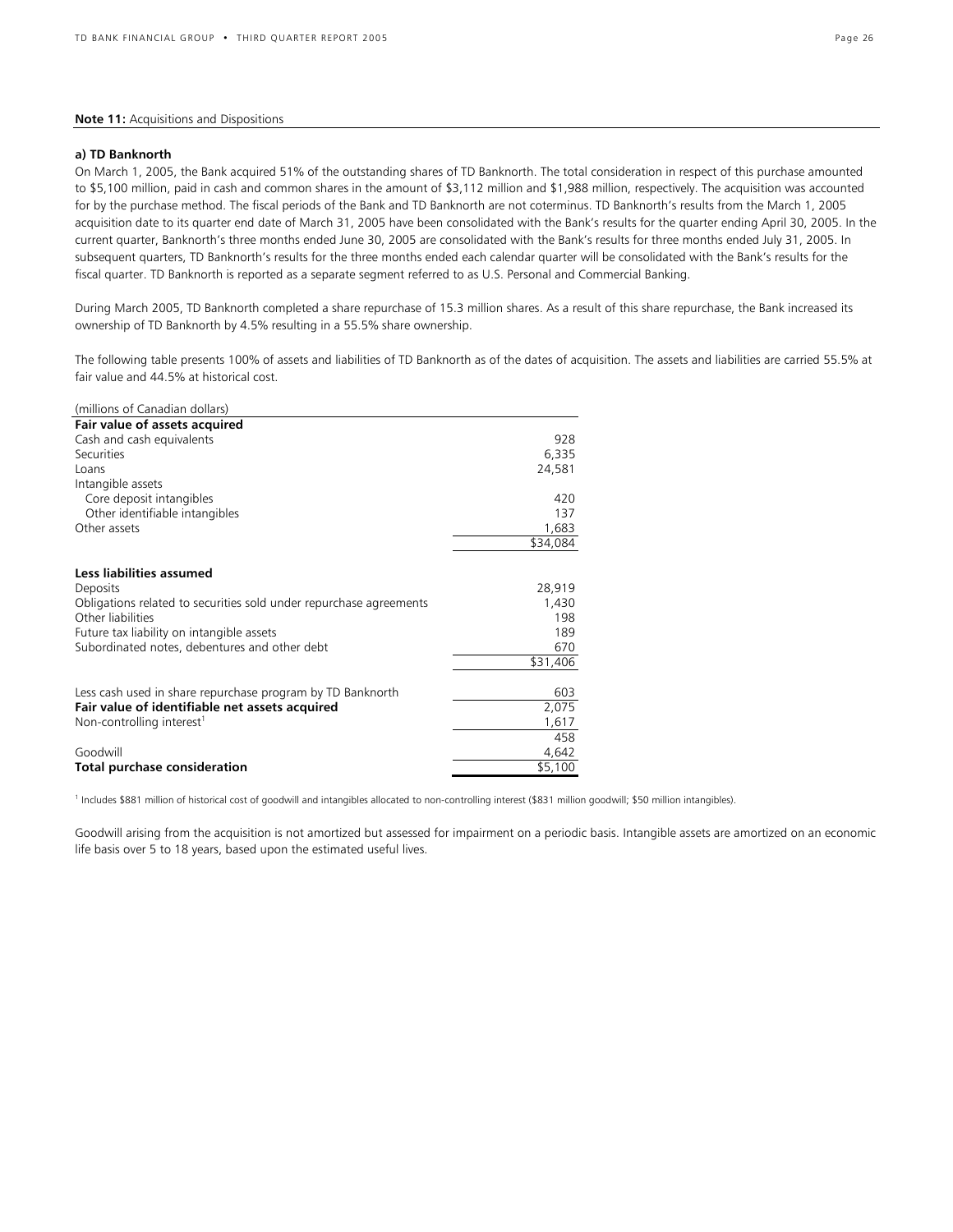### **Unaudited Proforma Combined Results of Operations**

The following unaudited supplemental pro forma information has been prepared to give effect to the acquisition of 55.5% of TD Banknorth as if it had occurred November 1, 2004. This calculation combines the Bank's results of operations with TD Banknorth's reported earnings adjusted for core deposit and other intangibles amortization, merger related costs, capital tax and incremental deposit interest costs.

*For the nine months ended***<sup>1</sup>**

|                                               | For the nine months ended' |
|-----------------------------------------------|----------------------------|
| (millions of Canadian dollars)                | July 31, 2005              |
| Net interest income                           | \$4,828                    |
| Provision for credit losses                   | (93)                       |
| Other income                                  | 4,534                      |
| Non-interest expenses                         | (7, 104)                   |
| Income before provision for income taxes      | 2,165                      |
| Provision for income taxes                    | (454)                      |
| Income before non-controlling interest        | 1.711                      |
| Non-controlling interest                      | (84)                       |
| Net income applicable to common shares        | \$1,627                    |
| Earnings per common share<br>Basic<br>Diluted | \$2.31<br>2.29             |
|                                               |                            |

1 Combines the results of the Bank for the nine months ended July 31 with the results of TD Banknorth for the nine months ended June 30.

### **b) TD Waterhouse U.S.A. & Ameritrade**

On June 22, 2005 the Bank announced its intention to sell its U.S. brokerage business, TD Waterhouse U.S.A. to Ameritrade Holding Corporation in exchange for approximately a 32% ownership in the combined legal entity. As part of the transaction, promptly following closing the Bank will tender for an additional 7.9% of the shares to bring the Bank's total holdings to 39.9%. The new entity will operate under the name TD Ameritrade. The transaction will result in a gain on sale of approximately U.S.\$725 million after tax subject to the value of Ameritrade's share price at closing. The Bank intends to account for its investment in TD Ameritrade using the equity method of accounting. On the same day, the Bank also announced its intention to purchase 100% of Ameritrade's Canadian brokerage operations for U.S.\$60 million cash consideration. Both transactions are expected to close early in fiscal 2006 subject to Canadian and U.S. regulatory approvals and Ameritrade shareholder approval.

#### **c) Hudson United Bancorp**

On July 12, 2005, TD Banknorth announced an agreement to acquire Hudson United Bancorp ("Hudson") for total consideration of approximately U.S.\$1.9 billion, consisting of cash consideration of approximately U.S.\$950 million and the remainder in TD Banknorth common shares. The cash consideration is to be funded by the sale of TD Banknorth common shares to the Bank. The transaction is expected to close early in calendar 2006 and is subject to approvals by shareholders of Hudson United and TD Banknorth as well as regulatory approvals. TD Banknorth will consolidate the financial results of Hudson. On a proforma basis, based on the number of TD Banknorth shares outstanding on June 30, 2005, the Bank's proportionate ownership interest in TD Banknorth will decrease slightly after giving effect to the transaction. The Bank also announced its intention to at least maintain its ownership of TD Banknorth at the level prior to the acquisition of Hudson through TD Banknorth share repurchases or open market purchases, in each case subject to regulatory requirements, or to potentially increase its position as market conditions warrant.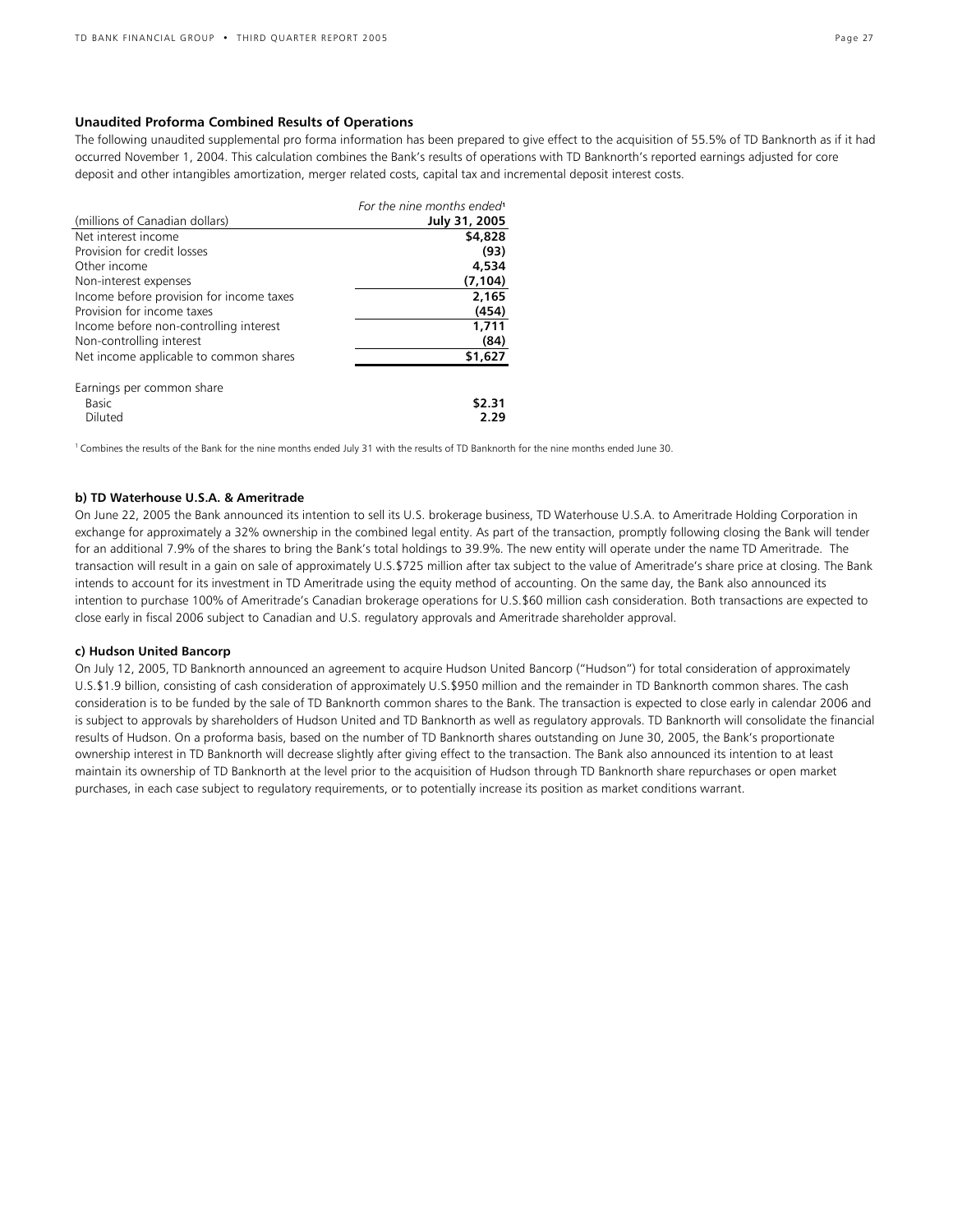### **Note 12:** Reconciliation of Canadian and United States Generally Accepted Accounting Principles

The accounting principles followed by the Bank including the accounting requirements of the Superintendent of Financial Institutions Canada conform with Canadian generally accepted accounting principles (Canadian GAAP).

 Significant differences between Canadian GAAP and United States generally accepted accounting principles (U.S. GAAP) are described in the Bank's 2004 Annual Report with their impact detailed below.

### **Net Income**

|                                                                    |                 | For the three months ended |         | For the nine months ended |         |  |
|--------------------------------------------------------------------|-----------------|----------------------------|---------|---------------------------|---------|--|
|                                                                    |                 | July 31                    | July 31 | July 31                   | July 31 |  |
| (millions of Canadian dollars)                                     |                 | 2005                       | 2004    | 2005                      | 2004    |  |
| Net income based on Canadian GAAP                                  |                 | \$411                      | \$565   | \$1,640                   | \$1,637 |  |
| Employee future benefits                                           |                 | (1)                        | (1)     | (2)                       | (2)     |  |
| Securitizations                                                    |                 | (1)                        | (7)     | (4)                       | (16)    |  |
| Available for sale securities                                      |                 |                            |         | 6                         | 3       |  |
| Derivative instruments and hedging activities                      |                 | (97)                       | (14)    | (264)                     | (132)   |  |
| Guarantees                                                         |                 | (6)                        | (3)     | (15)                      | (17)    |  |
| Asset retirement obligations                                       |                 |                            | (2)     |                           | (5)     |  |
| Liabilities and equity                                             |                 | 37                         | 36      | 100                       | 118     |  |
| Amortization of intangible assets                                  |                 | (15)                       |         | (20)                      |         |  |
| Other                                                              |                 |                            | (2)     |                           | (8)     |  |
| Income taxes and net change in income taxes due to the above items |                 | 25                         | 12      | 133                       | 67      |  |
| Non-controlling interest                                           | (7)             | (25)                       | (47)    | (76)                      |         |  |
| Net income based on U.S. GAAP                                      |                 | 349                        | 559     | 1,527                     | 1,569   |  |
| Preferred dividends                                                |                 | 15                         | 11      | 33                        | 42      |  |
| Net income applicable to common shares based on U.S. GAAP          |                 | \$334                      | \$548   | \$1,494                   | \$1,527 |  |
| Average number of common shares outstanding (millions)             |                 |                            |         |                           |         |  |
| $- U.S. GAAP$<br>Basic                                             |                 | 707.6                      | 648.9   | 684.9                     | 648.9   |  |
| - Canadian GAAP                                                    |                 | 707.6                      | 654.9   | 684.9                     | 654.9   |  |
| $- U.S. GAAP$<br>Diluted                                           |                 | 713.4                      | 653.7   | 690.4                     | 653.7   |  |
| - Canadian GAAP                                                    |                 | 713.4                      | 659.7   | 690.4                     | 659.7   |  |
| Basic earnings per common share                                    | $- U.S. GAAP$   | .47                        | .84     | 2.18                      | 2.35    |  |
|                                                                    | - Canadian GAAP | .58                        | .87     | 2.39                      | 2.50    |  |
| Diluted earnings per common share                                  | $- U.S. GAAP$   | .47                        | .84     | 2.16                      | 2.34    |  |
|                                                                    | - Canadian GAAP | .58                        | .86     | 2.38                      | 2.48    |  |
|                                                                    |                 |                            |         |                           |         |  |

### **Consolidated Interim Statement of Comprehensive Income**

|                                                                            | For the three months ended |         | For the nine months ended |         |  |
|----------------------------------------------------------------------------|----------------------------|---------|---------------------------|---------|--|
|                                                                            | July 31                    | July 31 | July 31                   | July 31 |  |
| (millions of Canadian dollars)                                             | 2005                       | 2004    | 2005                      | 2004    |  |
| Net income based on U.S. GAAP                                              | \$349                      | \$559   | \$1,527                   | \$1,569 |  |
| Other comprehensive income (loss), net of income taxes                     |                            |         |                           |         |  |
| Net change in unrealized gains and losses on available for sale securities | 128                        | (129)   | 209                       | (119)   |  |
| Reclassification to earnings in respect of available for sale securities   |                            |         |                           |         |  |
| Change in unrealized foreign currency translation gains and losses         | (65)                       | (89)    | (98)                      | 101     |  |
| Change in gains and losses on derivative instruments designated as         |                            |         |                           |         |  |
| cash flow hedges                                                           | 49                         | (34)    | (94)                      | (178)   |  |
| Reclassification to earnings of gains and losses on cash flow hedges       | (16)                       | (5)     | (6)                       | 22      |  |
| Minimum pension liability adjustment                                       |                            |         | (3)                       |         |  |
| Comprehensive income                                                       | \$445                      | \$303   | \$1,540                   | \$1,400 |  |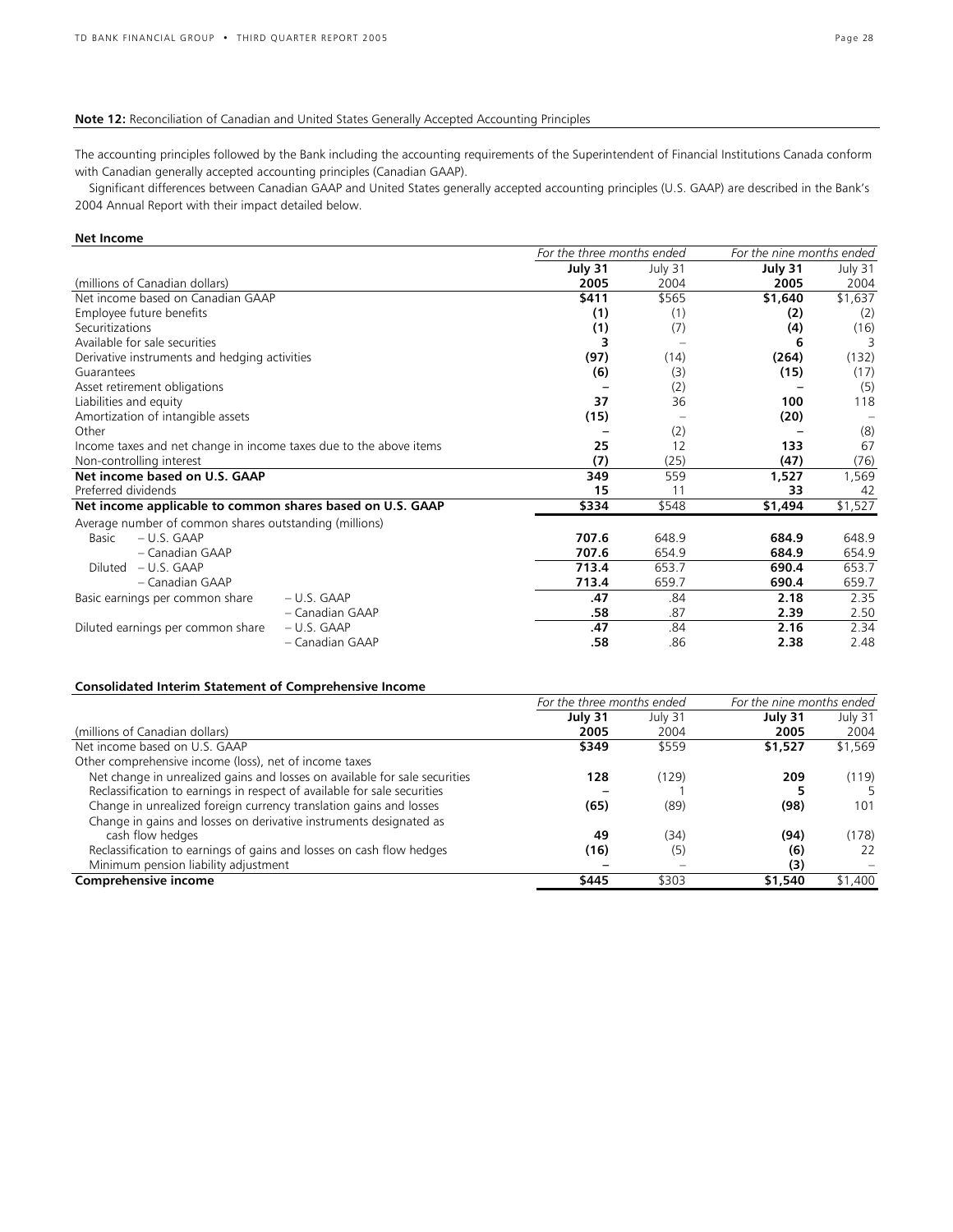### **Condensed Consolidated Interim Balance Sheet**

|                                                    |                          |                          | As at                           |                          |          | As at                       |             |          | As at             |
|----------------------------------------------------|--------------------------|--------------------------|---------------------------------|--------------------------|----------|-----------------------------|-------------|----------|-------------------|
|                                                    |                          |                          | July 31                         |                          |          | Oct. 31                     |             |          | July 31           |
| (millions of Canadian dollars)                     |                          |                          | 2005                            |                          |          | 2004                        |             |          | 2004              |
|                                                    | Canadian                 | Adjust-                  | <b>U.S.</b>                     | Canadian                 | Adjust-  | U.S.                        | Canadian    | Adjust-  | U.S.              |
|                                                    | <b>GAAP</b>              | ments                    | <b>GAAP</b>                     | <b>GAAP</b>              | ments    | <b>GAAP</b>                 | <b>GAAP</b> | ments    | <b>GAAP</b>       |
| <b>Assets</b>                                      |                          |                          |                                 |                          |          |                             |             |          |                   |
| Cash resources and other                           | \$12,479                 | \$-                      | \$12,479                        | \$9,038                  | \$297    | \$9,335                     | \$10,236    | \$—      | \$10,236          |
| Securities                                         |                          |                          |                                 |                          |          |                             |             |          |                   |
| Investment                                         | 40,709                   | 4,043                    | 44,752                          | 31,387                   | 3,917    | 35,304                      | 33,653      | 1,688    | 35,341            |
| Trading                                            | 72,597                   | $\qquad \qquad -$        | 72,597                          | 66,893                   | 216      | 67,109                      | 67,702      | 126      | 67,828            |
| Securities purchased under resale agreements       | 25,624                   | $\overline{\phantom{m}}$ | 25,624                          | 21,888                   | $\equiv$ | 21,888                      | 25,401      | $\equiv$ | 25,401            |
| Loans (net)                                        | 153,280                  | $\qquad \qquad -$        | 153,280                         | 123,924                  | 46       | 123,970                     | 123,222     | 5,881    | 129,103           |
| Derivatives' market revaluation                    | 34,185                   | 2,103                    | 36,288                          | 33,697                   | 1,827    | 35,524                      | 26,163      | 1,469    | 27,632            |
| Goodwill                                           | 6,785                    | 1,696                    | 8,481                           | 2,225                    | 64       | 2,289                       | 2,308       | 64       | 2,372             |
| Intangible assets                                  | 2,286                    | 405                      | 2,691                           | 2,144                    | 33       | 2,177                       | 2,286       | 34       | 2,320             |
| Other assets                                       | 20,478                   | 36                       | 20,514                          | 19,831                   | 67       | 19,898                      | 18,222      | 62       | 18,284            |
| <b>Total assets</b>                                | \$368,423                |                          | \$8,283 \$376,706 \$311,027     |                          | \$6,467  | \$317,494 \$309,193         |             |          | \$9,324 \$318,517 |
| <b>Liabilities</b>                                 |                          |                          |                                 |                          |          |                             |             |          |                   |
| Deposits                                           | \$251,438                |                          | $$$ (4) $$$ 251,434 $$$ 206,893 |                          |          | \$350 \$207,243 \$211,504   |             |          | \$350 \$211,854   |
| Derivatives' market revaluation                    | 34,877                   | 668                      | 35,545                          | 33,873                   | 1,138    | 35,011                      | 26,556      | 1,113    | 27,669            |
| Other liabilities                                  | 56,819                   | 5,156                    | 61,975                          | 49,389                   | 4,662    | 54,051                      | 50,538      | 2,227    | 52,765            |
| Subordinated notes, debentures and other           |                          |                          |                                 |                          |          |                             |             |          |                   |
| debt                                               | 5,570                    | $\qquad \qquad -$        | 5,570                           | 5,644                    | 82       | 5,726                       | 5,671       | 5,921    | 11,592            |
| Liabilities for preferred shares and Capital Trust |                          |                          |                                 |                          |          |                             |             |          |                   |
| Securities                                         | 2,198                    | (2, 198)                 | $\overline{\phantom{0}}$        | 2,560                    | (2, 560) | $\equiv$                    | 2,559       | (2, 559) |                   |
| <b>Total liabilities</b>                           | 350,902                  | 3,622                    | 354,524                         | 298,359                  | 3,672    | 302,031                     | 296,828     | 7,052    | 303,880           |
| Non-controlling interest                           | 1,746                    | 3,285                    | 5,031                           | ÷                        | 1,368    | 1,368                       | $\equiv$    | 1,260    | 1,260             |
| Shareholders' equity                               |                          |                          |                                 |                          |          |                             |             |          |                   |
| Preferred shares                                   |                          | 948                      | 948                             | $\equiv$                 | 960      | 960                         | $\equiv$    | 959      | 959               |
| Common shares                                      | 5.744                    | 39                       | 5.783                           | 3,373                    | 37       | 3,410                       | 3,245       | (204)    | 3,041             |
| Contributed surplus                                | 36                       | $\overline{\phantom{m}}$ | 36                              | 20                       | 2        | 22                          | 17          | 3        | 20                |
| Foreign currency translation                       | (363)                    | 363                      | $\overline{\phantom{0}}$        | (265)                    | 265      | $\equiv$                    | (73)        | 73       |                   |
| Retained earnings                                  | 10,358                   | (305)                    | 10,053                          | 9,540                    | (155)    | 9,385                       | 9,176       | 138      | 9,314             |
| Accumulated other comprehensive income             |                          |                          |                                 |                          |          |                             |             |          |                   |
| Net unrealized gains on available for sale         |                          |                          |                                 |                          |          |                             |             |          |                   |
| securities                                         |                          | 541                      | 541                             | $\overline{\phantom{0}}$ | 327      | 327                         | $\equiv$    | 192      | 192               |
| Foreign currency translation adjustments           |                          | (363)                    | (363)                           | $\equiv$                 | (265)    | (265)                       | L,          | (73)     | (73)              |
| Derivative instruments                             | $\overline{\phantom{0}}$ | 161                      | 161                             | $\equiv$                 | 261      | 261                         | $\equiv$    | (76)     | (76)              |
| Minimum pension liability adjustment               |                          | (8)                      | (8)                             | $\overline{\phantom{m}}$ | (5)      | (5)                         | $\equiv$    | $\equiv$ |                   |
|                                                    |                          |                          |                                 |                          |          |                             |             |          |                   |
| Total shareholders' equity                         | 15,775                   | 1,376                    | 17,151                          | 12,668                   | 1,427    | 14,095                      | 12,365      | 1,012    | 13,377            |
| Total liabilities and shareholders' equity         | \$368,423                |                          | \$8,283 \$376,706 \$311,027     |                          |          | \$6,467 \$317,494 \$309,193 |             |          | \$9,324 \$318,517 |

### **Acquisition of TD Banknorth**

For U.S. GAAP, the survival of TD Banknorth Inc., a company created to effect the migratory merger that preceded the Bank's acquisition of TD Banknorth, has resulted in a full fair value step up of the TD Banknorth balance sheet. The impact of the step up for U.S. GAAP purposes is approximately a \$2.2 billion increase to the Bank's goodwill and intangibles offset with approximately \$2 billion in non-controlling interest and \$200 million in future income taxes. There is no net impact on the Bank's U.S. GAAP net income, although intangible amortization and non-controlling interest have been adjusted. For Canadian GAAP purposes, the migratory merger is not considered substantive and only the Bank's share of TD Banknorth assets and liabilities have been stepped up to fair value as the Bank was deemed the acquiror under the purchase method of accounting.

### **Consolidation of Variable Interest Entities**

As of November 1, 2004, the Bank prospectively adopted the CICA accounting guideline on the consolidation of variable interest entities. This accounting guideline harmonized Canadian GAAP with U.S. GAAP and as a result, beginning November 1, 2004 no significant Canadian/U.S. GAAP difference exists in relation to variable interest entities. Previously Canadian GAAP required consolidation of such entities only when the Bank retains substantially all the residual risks and rewards of the entity.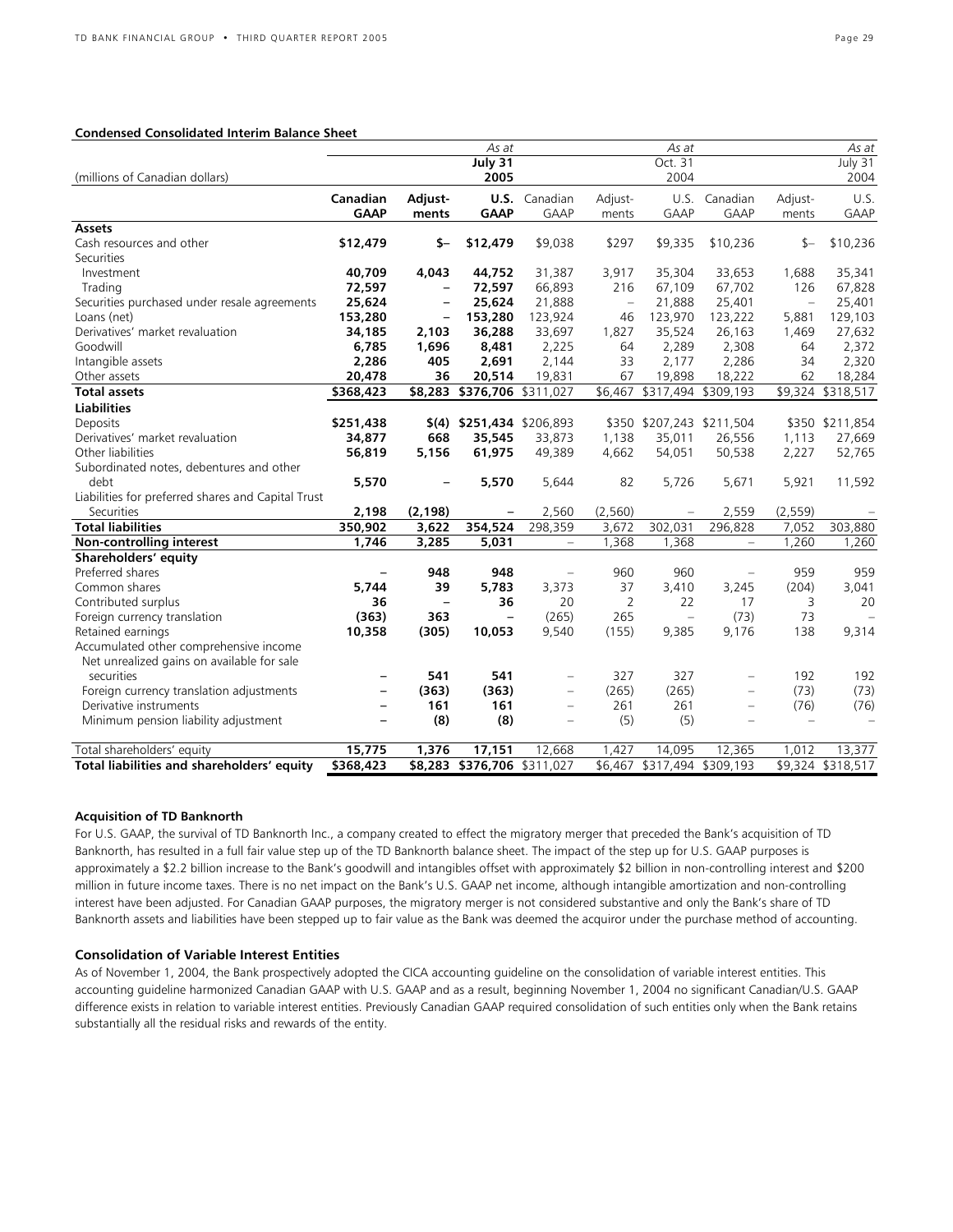#### **Liabilities and Equity**

As of November 1, 2004, the Bank adopted the CICA amendments to its accounting standard on financial instruments – disclosure and presentation on a retroactive basis with restatement of prior periods. As a result of these amendments, the Bank was required to classify its existing preferred shares and innovative capital structures as liabilities and their corresponding distributions as interest expense for Canadian GAAP. However, under U.S. GAAP preferred shares of the Bank (except preferred shares of the Bank's subsidiary TD Mortgage Investment Corporation) continue to be considered equity and its innovative capital structures continue to be considered non-controlling interest. In addition, under U.S. GAAP, preferred shares of the Bank's subsidiary, TD Mortgage Investment Corporation, continue to be presented as a non-controlling interest on the Consolidated Interim Balance Sheet, and the net income applicable to the non-controlling interest continues to be presented separately on the Consolidated Interim Statement of Income. Due to the prior period restatements for Canadian GAAP, the Bank has reclassified its adjustments to arrive at Consolidated Interim Financial Statements prepared on a U.S. GAAP basis.

#### **Asset Retirement Obligations**

As of November 1, 2004, the Bank retroactively adopted the CICA accounting standard on asset retirement obligations. This accounting standard harmonized Canadian GAAP with U.S. GAAP and as a result, beginning November 1, 2004 no significant Canadian/U.S. GAAP difference exists in relation to asset retirement obligations.

#### **Note 13:** Restructuring Costs

At the end of the second quarter 2005, the Bank restructured its global structured products businesses within Wholesale Banking to reduce focus on the less profitable and more complex activities and concentrate resources on growing the more profitable areas of the business. As a result, the Bank has recorded \$37 million of pre-tax restructuring costs of which \$22 million was recorded in the second quarter 2005 and \$15 million in the third quarter 2005. In addition, a \$46 million pre-tax loss incurred on the exit of a portfolio within the global structured products business was recorded in trading income (loss) in the third quarter 2005.

### **Note 14**: Contingencies

During the third quarter 2005, the Bank added approximately \$365 million (U.S. \$300 million) to its contingent litigation reserves for Enron-related claims, to bring the total reserve for this matter to approximately \$665 million. The two principal legal actions regarding Enron to which the Bank is a party are the securities class action and the bankruptcy proceeding. The Bank believes it is prudent to increase the reserve to this level; however, it is possible that additional reserves above this level could be required. Additional reserves, if required, cannot be reasonably determined for many reasons, including that other settlements are not generally appropriate for comparison purposes, the lack of consistency in other settlements and the difficulty in predicting the future actions of other parties to the litigation. Subsequent to the current quarter, the Bank agreed to settle bankruptcy court claims in this matter for approximately \$160 million.

The Bank and its subsidiaries are involved in various other legal actions in the ordinary course of business, many of which are loan-related. In management's opinion, the ultimate disposition of these actions, individually or in the aggregate, will not have a material adverse effect on the financial condition of the Bank.

#### **Note 15:** Future Accounting Changes

### **Financial Instruments, Hedges and Comprehensive Income**

The CICA has issued three new accounting standards – Financial Instruments – Recognition and Measurement, Hedges and Comprehensive Income. These standards are substantially harmonized with U.S. GAAP and are effective for the Bank beginning with the first quarter of fiscal 2007. The principal impacts of the standards are as follows:

 Financial assets will be classified as available for sale, held to maturity, trading or will continue to be accrual accounted. Held to maturity assets will be limited to fixed maturity instruments that the Bank intends to and is able to hold to maturity and will be accounted for at amortized cost. Trading assets will continue to be accounted for at fair value with realized and unrealized gains and losses reported through net income. The remaining assets will be classified as available for sale and measured at fair value with unrealized gains and losses recognized through comprehensive income.

 Comprehensive income will be a new component of shareholder's equity and a new statement entitled Statement of Comprehensive Income will be added to the Bank's primary financial statements. Comprehensive income includes unrealized gains and losses on available for sale securities, foreign currency translation and derivative instruments designated as cash flow hedges, net of income taxes.

 For fair value hedges, where the Bank is hedging changes in the fair value of assets, liabilities or firm commitments, the change in the value of derivatives and hedged items will be recorded through income. For cash flow hedges where the Bank is hedging the variability in cash flows related to variable rate assets, liabilities or forecasted transactions, the effective portion of the changes in the fair values of the derivative instruments will be recorded through comprehensive income until the hedged items are recognized in income.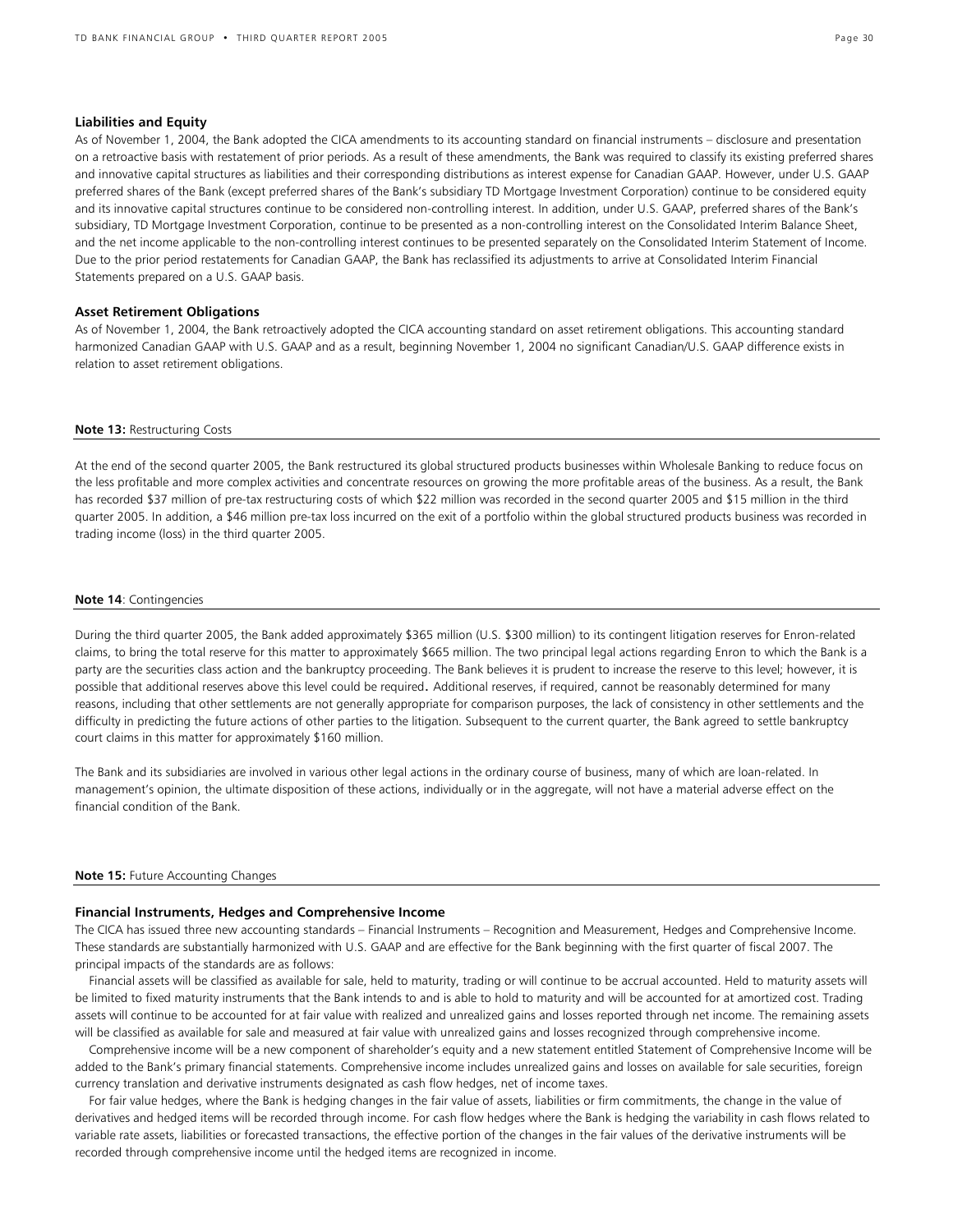(this page intentionally left blank)